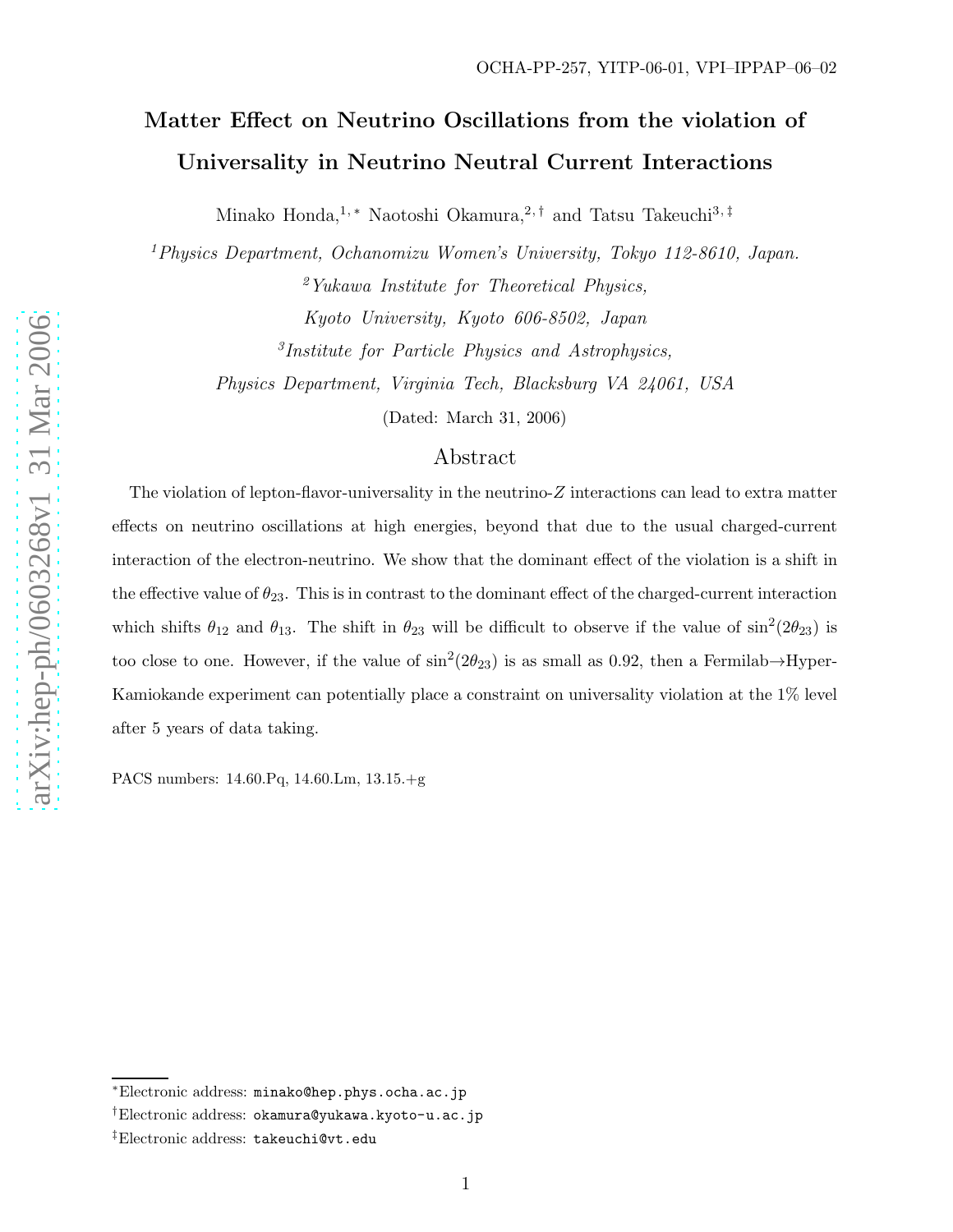# I. INTRODUCTION

When considering matter effects on neutrino oscillations, it is customary to consider only the charged current interaction of the electron-neutrino mediated by W-exchange, and ignore the neutral current interactions of all three neutrino flavors mediated by Z-exchange. This is because the universality of the neutral current interaction ensures that the phases acquired by the three neutrino flavors through Z-exchange remain the same, and thereby do not lead to extra mixing effects beyond that due to W-exchange.

However, in many models beyond the Standard Model (SM), the universality of the  $Z\nu_{\ell}\nu_{\ell}$  $(\ell = e, \mu, \tau)$  couplings can be violated through radiative corrections, such as in Supersymmetric models with R-parity violating interactions [1], or through the mixing of the light active neutrinos with heavy sterile ones  $[2]$ . The existence of a  $Z'$  which couples to the three lepton flavors differently can also mimic the violation of universality in Z-exchange [3]. Though the violation of  $Z\nu_{\ell}\nu_{\ell}$  coupling universality in the particular models considered in Refs. [1], [2], and [3] are strongly constrained by the universality of the  $W\ell\nu_{\ell}$  and  $Z\ell\ell$ couplings, they nevertheless provide existence proofs that the universality of neutral current interactions cannot be taken for granted.

The experimental bound on the violation of  $Z\nu_{\ell}\nu_{\ell}$  coupling universality is also very weak. The sole constraint comes from CHARM and CHARM II [4, 5]:

$$
g^{\nu_e} = 0.528 \pm 0.085 ,
$$
  
\n
$$
g^{\nu_\mu} = 0.502 \pm 0.017 ,
$$
  
\n
$$
g^{\nu_e}/g^{\nu_\mu} = 1.05^{+0.15}_{-0.18} = 0.87 \sim 1.20 ,
$$
\n(1)

where  $g^{\nu_{\ell}}$  is the coupling of neutrino flavor  $\nu_{\ell}$  to the Z, normalized to 0.5 for the SM. These values were obtained from the measurements of the ratio  $R_{\mu}$  and the double ratio  $R_e/R_{\mu}$ , where

$$
R_{\ell} \equiv \frac{\sigma(\nu_{\ell} N \to \nu_{\ell} X)}{\sigma(\nu_{\ell} N \to \ell^{-} X)} \,. \tag{2}
$$

The constraint on  $g^{\nu_{\mu}}$  was obtained from  $R_{\mu}$ , and the constraint on the ratio  $g^{\nu_{e}}/g^{\nu_{\mu}}$  was obtained from the double ratio  $R_e/R_\mu$  assuming charged current universality. The constraint on  $g^{\nu_e}$  was obtained from those on  $g^{\nu_\mu}$  and  $g^{\nu_e}/g^{\nu_\mu}$ .

As we can see from the above numbers, while  $g^{\nu_{\mu}}$  is fairly well constrained to the SM value of 0.5,  $g^{\nu_e}$  is ill constrained and can deviate significantly from 0.5. Of course, the sum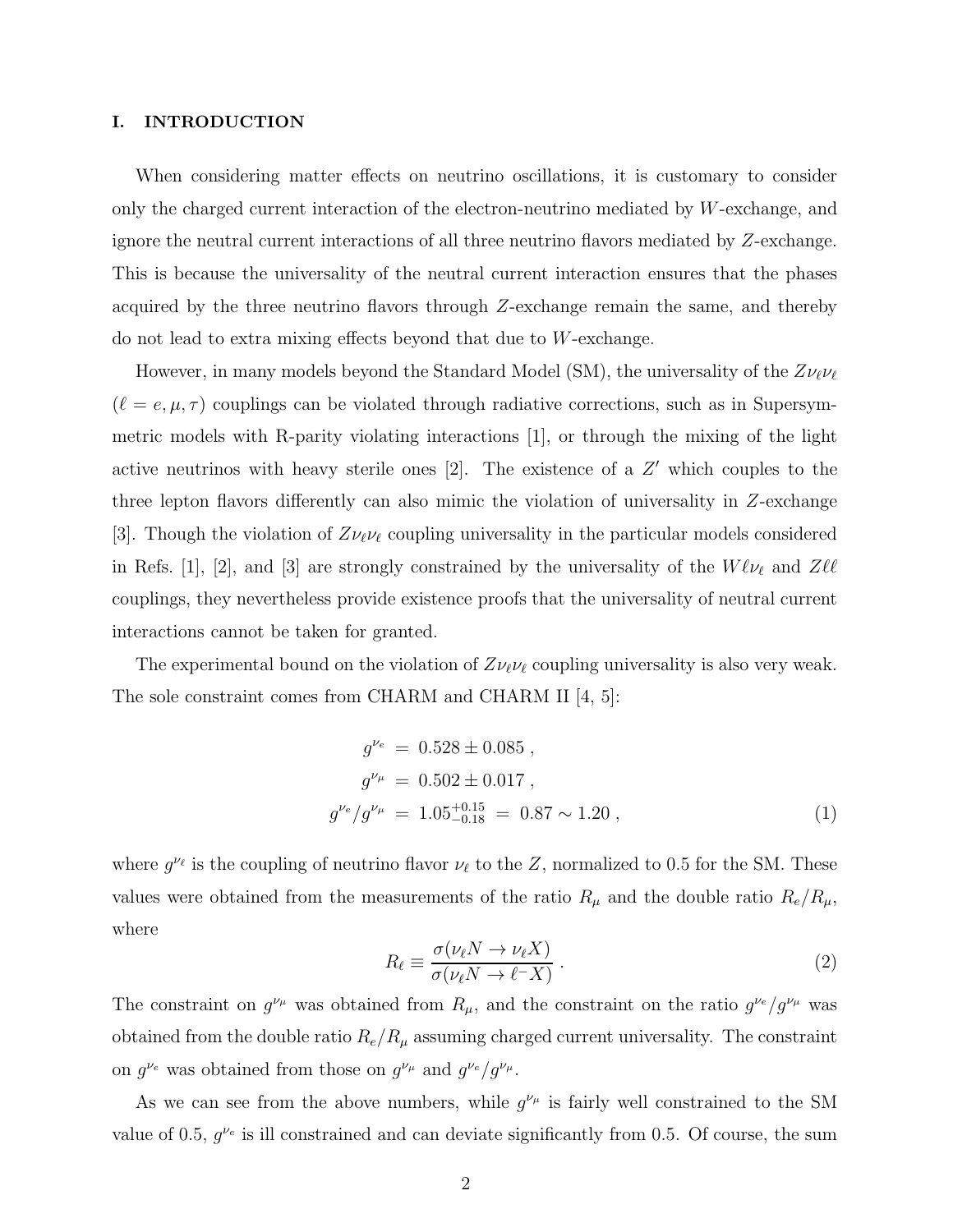of squares of the  $Z\nu_{\ell}\nu_{\ell}$  couplings, namely

$$
(g^{\nu_e})^2 + (g^{\nu_\mu})^2 + (g^{\nu_\tau})^2 , \qquad (3)
$$

is well constrained to its SM value by the Z invisible width measured by LEP and SLD [6], so any deviation in  $g^{\nu_e}$  must be accompanied by a corresponding deviation in  $g^{\nu_\tau}$  to maintain this agreement. However, as long as  $g^{\nu_e}$  and  $g^{\nu_\tau}$  conspire to do so, large violations of universality are allowed.

In this paper, we investigate the effect of such violations of neutral current universality on neutrino oscillations in matter. If the violation is as large as that allowed by CHARM and CHARM II, then it could lead to new effects that are measurable by long baseline neutrino oscillation experiments. If such effects are not seen, it could then improve upon the CHARM/CHARM II universality constraint.

This paper is organized as follows: In section II, we derive the effective potentials due to the charged- and neutral-current interactions which enter the effective Hamiltonians that govern neutrino and anti-neutrino propagation in matter. In sections III and IV, we approximately diagonalize the effective Hamiltonians for neutrino (III) and anti-neutrino (IV) propagation using the method of Ref. [7], and show how the effective mass-squared differences and effective mixing angles are affected by the presence of neutral current universality violation. In particular, we will show that the effective mass-squared differences are little affected, while the shifts in the effective mixing angles are confined to just one angle; which angle this is depending on the mass hierarchy, and on whether the neutrino or anti-neutrino case is being considered. In section V, we discuss how these shifts in the effective mixing angles will manifest themselves in the neutrino and anti-neutrino oscillation probabilities, and point out that whether any effect can be seen or not depends crucially on the value of  $\sin^2(2\theta_{23})$  in vacuum. In section VI, we present the results of a numerical calculation of the effective mass-squared differences, effective mixing angles, and oscillation probabilities, which validate the approximations used in the previous sections. In section VII, we consider a hypothetical experiment in which the Fermilab NUMI beam [8, 9] in its high-energy mode is aimed at a 1 Megaton class detector 9120 km away at Kamioka, Japan (the planned Hyper-Kamiokande [10]) and discuss the potential constraint such an experiment can place on neutral current universality violation. Section VIII concludes.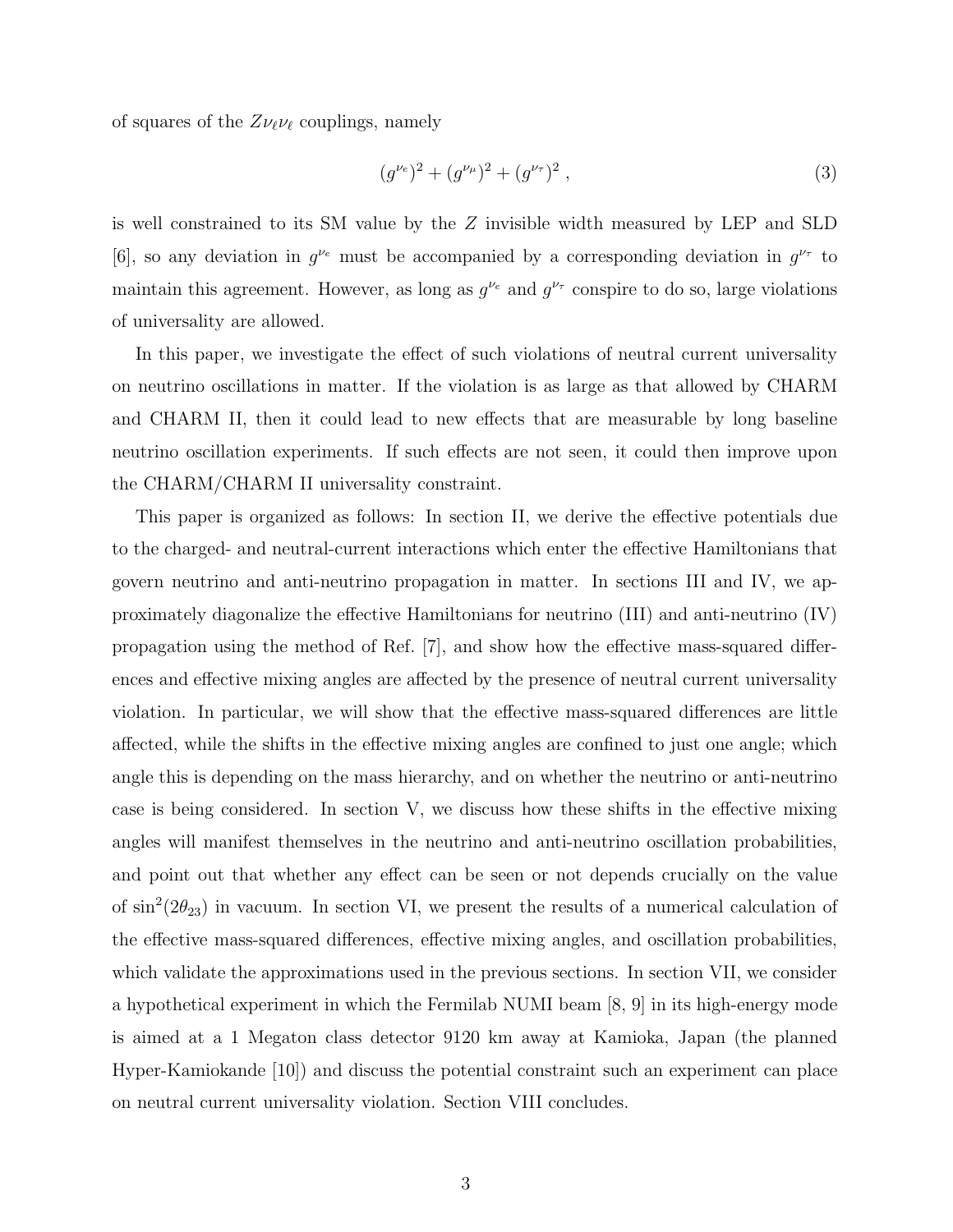# II. THE EFFECTIVE POTENTIALS DUE TO  $W$  and  $Z$  exchange

Let us first derive the effective potentials for neutrino propagation in matter, which account for the W- and Z-exchange interactions between the neutrino and the matter fermions. The effective potential due to W-exchange is well known [11], but we will re-derive it in the following to provide a parallel to the Z-exchange case.

At momentum transfers much lower than the W and Z masses, the weak interaction Hamiltonian of the neutrinos is given by

$$
H_{\text{weak}} = H_{CC} + H_{NC} \,, \tag{4}
$$

where  $H_{CC}$  and  $H_{NC}$  are the charged and neutral current contributions, respectively:

$$
H_{CC} = \frac{G_F}{\sqrt{2}} \left[ \bar{\nu}_{\ell} \gamma^{\mu} \left( 1 - \gamma_5 \right) \ell \right] \left[ \bar{\ell} \gamma_{\mu} \left( 1 - \gamma_5 \right) \nu_{\ell} \right],
$$
  
\n
$$
H_{NC} = \rho \frac{G_F}{\sqrt{2}} \left[ \bar{\nu}_{\ell} \gamma^{\mu} \left( 1 - \gamma_5 \right) \nu_{\ell} \right] \left[ \bar{f} \gamma_{\mu} \left( g_V^f - g_A^f \gamma_5 \right) f \right].
$$
\n(5)

Here,  $\ell$  is the lepton flavor  $(\ell = e, \mu, \tau); f$  denotes a generic fermion, and  $g_V^f$  $V$  and  $g_A^f$  $_A^J$  are its vector, and axial-vector couplings to the Z:

$$
g_V^f = I_3^f - 2Q^f \sin^2 \theta_W ,
$$
  
\n
$$
g_A^f = I_3^f .
$$
\n(6)

 $I_3^f$  $S_3^f$  and  $Q^f$  are, respectively, the isospin and electric charge of the fermion f. If lepton-flavoruniversality is violated in the neutral current interaction, the product  $\rho G_F$  in the expression for  $H_{NC}$  will depend on  $\ell$ .

After a Fierz transformation,  $H_{CC}$  can be rewritten as

$$
H_{CC} = \frac{G_F}{\sqrt{2}} \left[ \bar{\ell} \gamma^{\mu} \left( 1 - \gamma_5 \right) \ell \right] \left[ \bar{\nu}_{\ell} \gamma_{\mu} \left( 1 - \gamma_5 \right) \nu_{\ell} \right] . \tag{7}
$$

The forward scattering amplitude of a neutrino  $\nu_{\ell}$  against a non-relativistic lepton  $\ell$  via W-exchange is then

$$
\mathcal{M}_{CC} = \frac{G_F}{\sqrt{2}} \langle \ell | \bar{\ell} \gamma^0 (1 - \gamma_5) \ell | \ell \rangle \langle \nu_\ell | \bar{\nu}_\ell \gamma_0 (1 - \gamma_5) \nu_\ell | \nu_\ell \rangle \n= \sqrt{2} G_F \langle \ell | \ell^\dagger \ell | \ell \rangle \langle \nu_\ell | \nu_\ell^\dagger \left( \frac{1 - \gamma_5}{2} \right) \nu_\ell | \nu_\ell \rangle \n= \sqrt{2} G_F N_\ell \left( \phi_{\nu_\ell}^\dagger \phi_{\nu_\ell} \right) ,
$$
\n(8)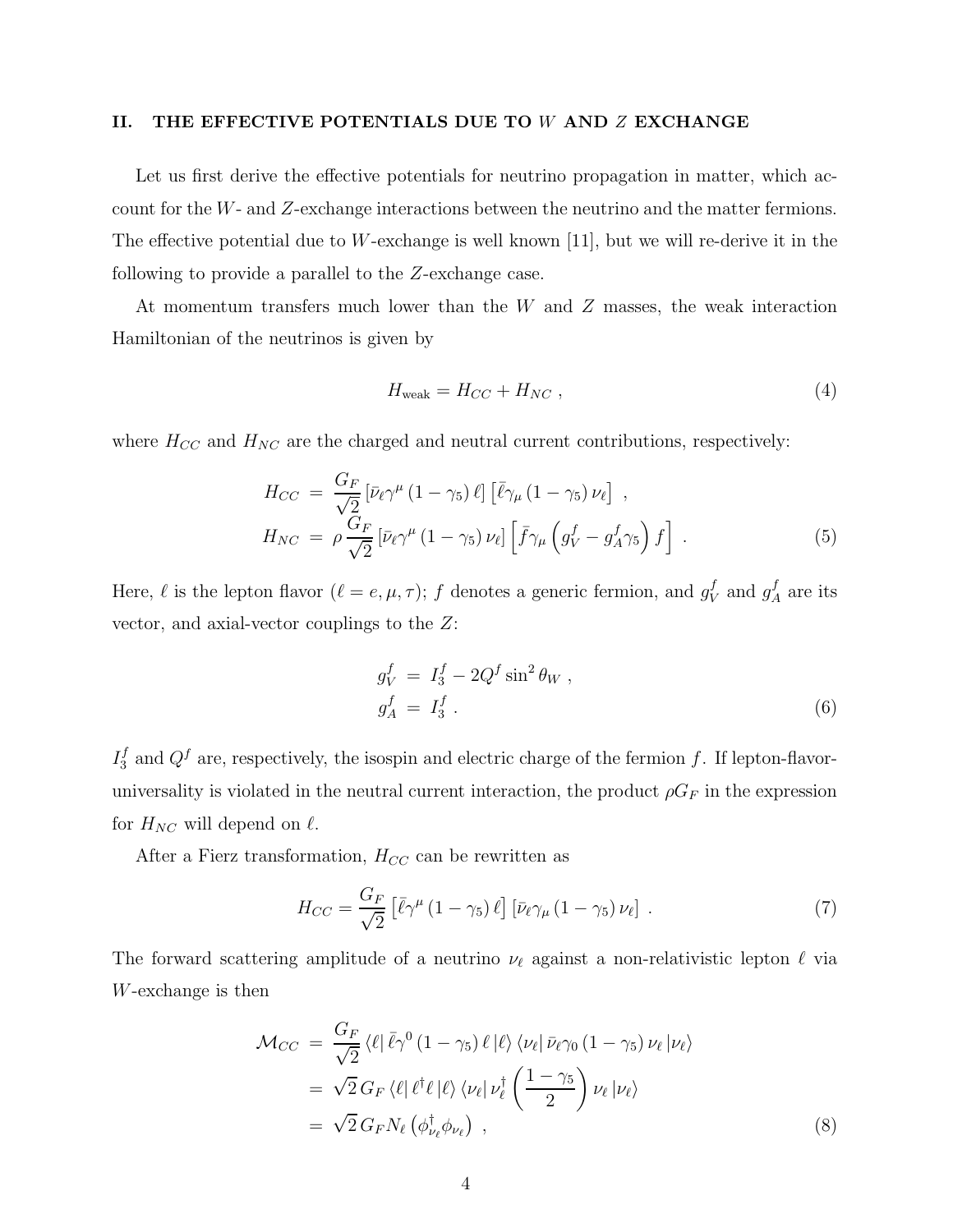where  $N_{\ell} \equiv \langle \ell | \ell^{\dagger} \ell | \ell \rangle$  is the density of the charged lepton  $\ell$ , and  $\phi_{\nu_{\ell}}$  is the two-component wave-function of the left-handed neutrino  $\nu_{\ell}$ . This shows that the effective potential that the neutrino experiences as it travels through matter is

$$
V_{CC} = \sqrt{2} \, G_F N_\ell \,. \tag{9}
$$

In ordinary matter,  $N_{\mu} = N_{\tau} = 0$ . Therefore,

$$
V_{CC} = \begin{cases} \sqrt{2}G_F N_e & \text{(for } \nu_e, \\ 0 & \text{(for } \nu_\mu, \nu_\tau). \end{cases}
$$
 (10)

Similarly, the forward scattering amplitude due to Z-exchange between a neutrino and a non-relativistic fermion  $f$  is given by

$$
\mathcal{M}_{NC} = \frac{G_F}{\sqrt{2}} \langle f | \bar{f} \gamma^0 \left( g_V^f - g_A^f \gamma_5 \right) f | f \rangle \langle \nu_\ell | \bar{\nu}_\ell \gamma_0 (1 - \gamma_5) \nu_\ell | \nu_\ell \rangle \n= \sqrt{2} G_F \langle f | g_V^f (f^\dagger f) | f \rangle \langle \nu_\ell | \nu_\ell^{\dagger} \left( \frac{1 - \gamma_5}{2} \right) \nu_\ell | \nu_\ell \rangle \n= \sqrt{2} G_F g_V^f N_f \left( \phi_{\nu_\ell}^{\dagger} \phi_{\nu_\ell} \right) ,
$$
\n(11)

where we have set the  $\rho$ -parameter to one, and  $N_f = \langle f | f^{\dagger} f | f \rangle$  is the density of the fermion f. The effective potential due to the neutral current interaction is then

$$
V_{NC} = \sqrt{2} G_F g_V^f N_f = \sqrt{2} G_F \left( I_3^f - 2Q^f \sin^2 \theta_W \right) N_f \,. \tag{12}
$$

Since  $N_e = N_p$  in electrically neutral matter, we find

$$
V_{NC} = \sqrt{2} G_F \left[ \left( -\frac{1}{2} + 2s_W^2 \right) N_e + \left( \frac{1}{2} - 2s_W^2 \right) N_p + \left( -\frac{1}{2} \right) N_n \right]
$$
  
=  $-\frac{1}{2} \left( \sqrt{2} G_F N_n \right)$ . (13)

Assuming  $N \equiv N_e = N_p \approx N_n$ , which is valid for the lighter nuclei which constitutes most of the Earth, we can relate  $N \text{ (cm}^{-3}$  to the matter density  $\rho \text{ (g/cm}^3)$  via the Avogadro number  $N_A$ :

$$
2N = N_p + N_n = \rho N_A \tag{14}
$$

Then,

$$
\sqrt{2}\,G_F N\,=\,\sqrt{2}\,\frac{G_F}{(\hbar c)^3}(\hbar c)^3\frac{N_A}{2}\rho
$$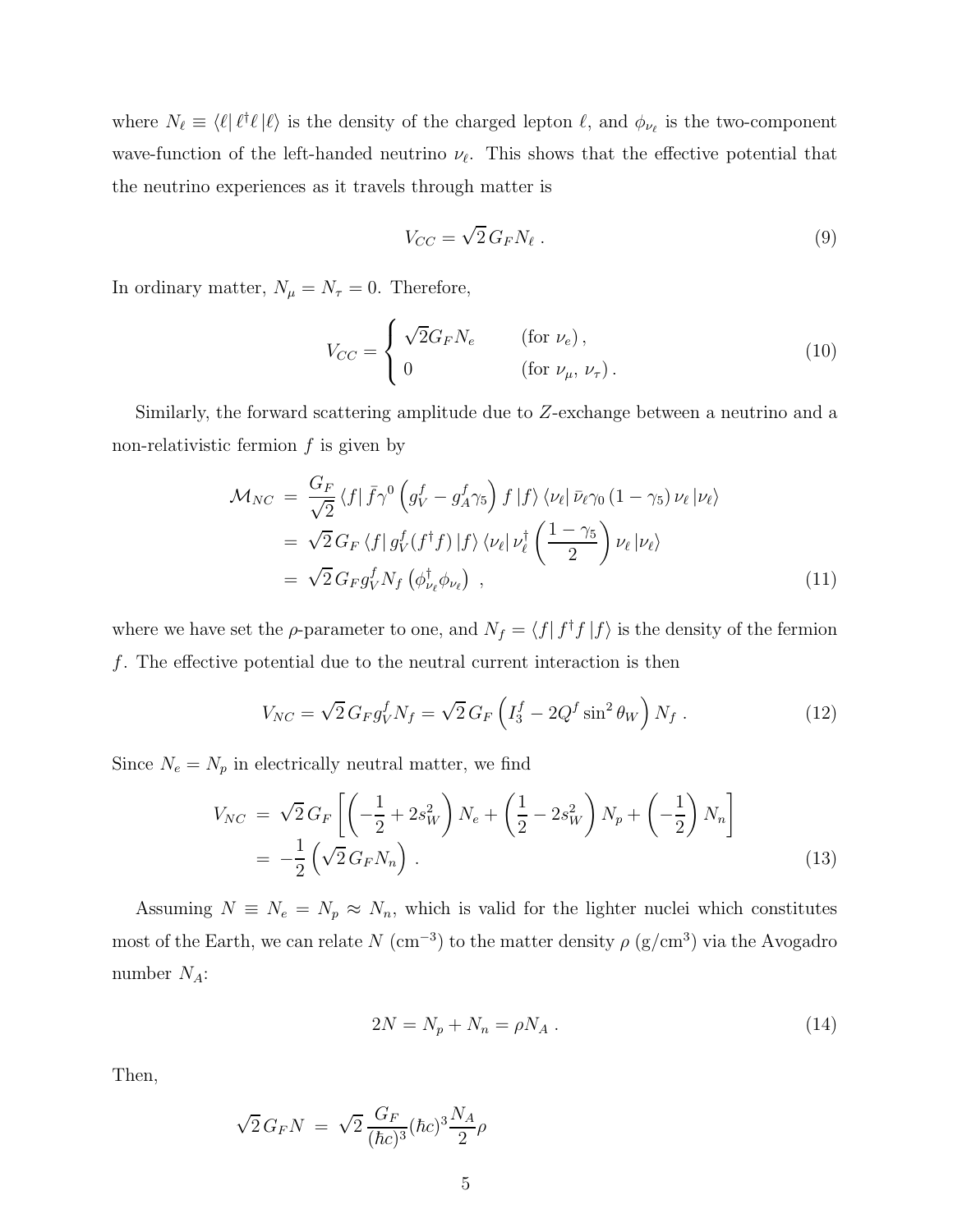$$
= \frac{1}{2} (7.6324 \times 10^{-5} \,\text{eV}^2) \times \left(\frac{\rho}{\text{g/cm}^3}\right) \times \left(\frac{1}{\text{GeV}}\right) ,\tag{15}
$$

where we have used  $G_F/(\hbar c)^3 = 1.16637(1) \times 10^{-5} \text{ GeV}^{-2}$ ,  $N_A = 6.0221415(10) \times 10^{23} \text{ mol}^{-1}$ , and  $\hbar c = 0.197326968(17) \text{ GeV} \cdot \text{fm}$  [5]. Therefore,

$$
a \equiv 2EV_{CC} = (7.6324 \times 10^{-5} \,\text{eV}^2) \times \left(\frac{\rho}{\text{g/cm}^3}\right) \times \left(\frac{E}{\text{GeV}}\right) ,
$$
  

$$
b \equiv 2EV_{NC} = -\frac{1}{2}a .
$$
 (16)

For anti-neutrinos, both  $V_{CC}$  and  $V_{NC}$  reverse their signs.

# III. THE EFFECTIVE MIXING ANGLES, NEUTRINO CASE

# A. Inclusion of Neutral Current Effects into the Effective Hamiltonian

The effective potentials derived above enter the effective Hamiltonian for neutrino oscillations (multiplied by  $2E$ ) as follows:

$$
H = \widetilde{U} \begin{bmatrix} \lambda_1 & 0 & 0 \\ 0 & \lambda_2 & 0 \\ 0 & 0 & \lambda_3 \end{bmatrix} \widetilde{U}^{\dagger} = U \begin{bmatrix} 0 & 0 & 0 \\ 0 & \delta m_{21}^2 & 0 \\ 0 & 0 & \delta m_{31}^2 \end{bmatrix} U^{\dagger} + \begin{bmatrix} a & 0 & 0 \\ 0 & 0 & 0 \\ 0 & 0 & 0 \end{bmatrix} + \begin{bmatrix} b_e & 0 & 0 \\ 0 & b_\mu & 0 \\ 0 & 0 & b_\tau \end{bmatrix} . \quad (17)
$$

Here, U is the MNS matrix in vacuum [12], a comes from the W-exchange interaction of  $\nu_e$ with the electrons in matter, while  $b_e$ ,  $b_\mu$ , and  $b_\tau$  come from the Z-exchange interaction of each neutrino flavor with the neutrons. If  $b_e = b_\mu = b_\tau = b$ , then the b-matrix is proportional to the unit matrix, and it will not contribute to neutrino oscillations. However, if neutral current universality is broken, then  $b_e \neq b_\mu \neq b_\tau$  in general and the b-matrix cannot be ignored.

The experimental constraints from CHARM/CHARM II, Eq. (1), allow  $b_e$  and  $b_\tau$  to deviate significantly from  $b = -a/2$ , provided that  $b_e + b_\tau = 2b$  to satisfy the Z invisible width constraint, Eq. (3). We therefore write

$$
\frac{b_e}{b} = 1 + 2\xi \,, \qquad \frac{b_\mu}{b} = 1 \,, \qquad \frac{b_\tau}{b} = 1 - 2\xi \,, \tag{18}
$$

and use  $\xi$  to parametrize the violation of universality.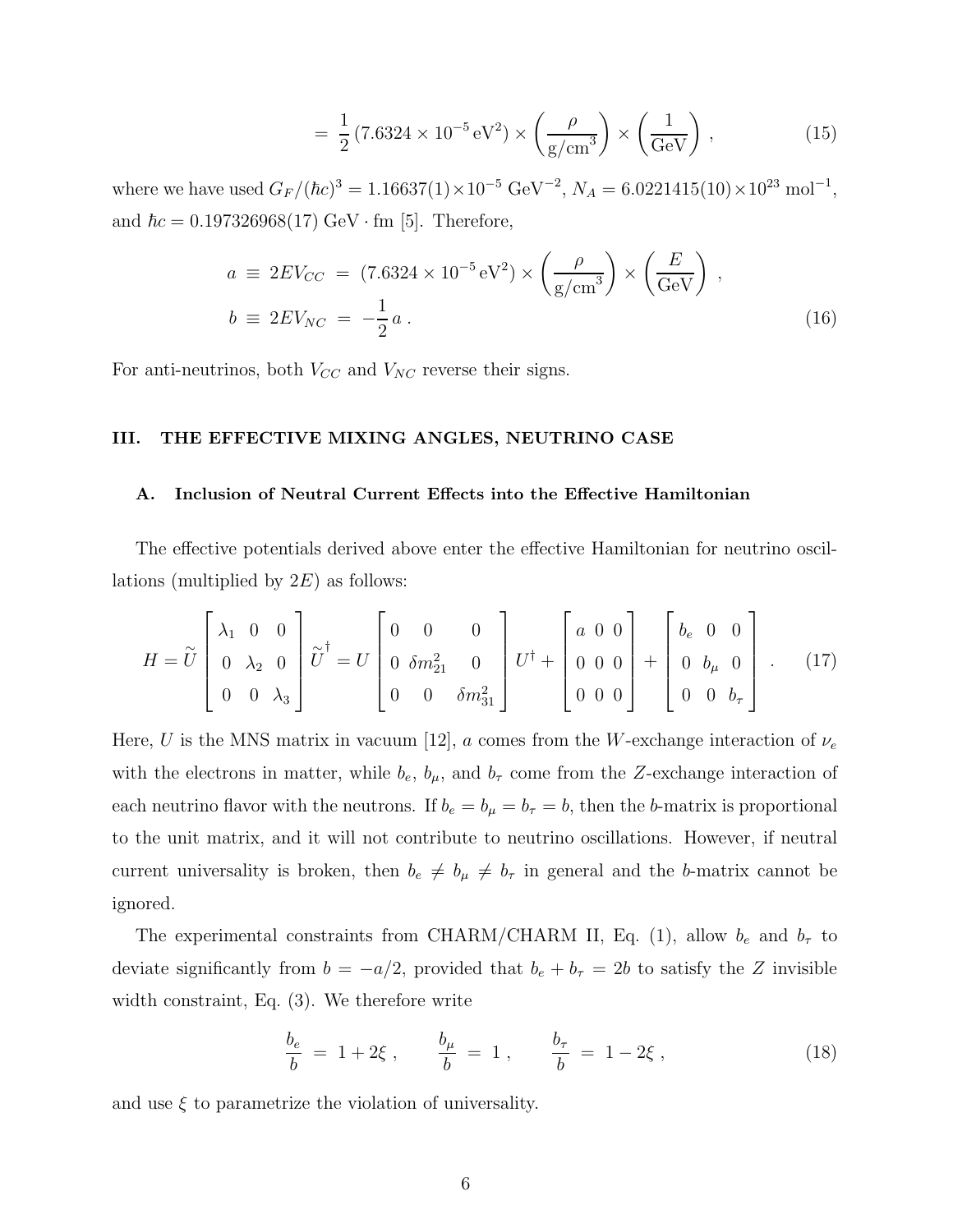Notice that we can rewrite the matter-effect terms in Eq. (17) in several different ways:

$$
\begin{bmatrix}\n a & 0 & 0 \\
 0 & 0 & 0 \\
 0 & 0 & 0\n\end{bmatrix} +\n\begin{bmatrix}\n b_e & 0 & 0 \\
 0 & b_\mu & 0 \\
 0 & 0 & b_\tau\n\end{bmatrix}
$$
\n
$$
= \begin{bmatrix}\n (a + b_e - b_\tau) & 0 & 0 \\
 0 & (b_\mu - b_\tau) & 0 \\
 0 & 0 & 0\n\end{bmatrix} + b_\tau \begin{bmatrix}\n 1 & 0 & 0 \\
 0 & 1 & 0 \\
 0 & 0 & 1\n\end{bmatrix}
$$
\n
$$
= \begin{bmatrix}\n a + b_e - \frac{b_\mu + b_\tau}{2} & 0 & 0 \\
 0 & \left(\frac{b_\mu - b_\tau}{2}\right) & 0 \\
 0 & 0 & -\left(\frac{b_\mu - b_\tau}{2}\right)\n\end{bmatrix} + \left(\frac{b_\mu + b_\tau}{2}\right) \begin{bmatrix}\n 1 & 0 & 0 \\
 0 & 1 & 0 \\
 0 & 0 & 1\n\end{bmatrix}.
$$
\n(19)

Since the unit matrix terms can be dropped, this shows that we can always reduce the problem to the case  $b_{\tau} = 0$ , or  $b_{\mu} = -b_{\tau}$ . We will use the latter replacement in the following. For the case of Eq. (18), this entails making the replacement

$$
\begin{bmatrix}\n a + b(1 + 2\xi) & 0 & 0 \\
 0 & b & 0 \\
 0 & 0 & b(1 - 2\xi)\n\end{bmatrix}\n\Rightarrow\n\begin{bmatrix}\n (a + 3b\xi) & 0 & 0 \\
 0 & b\xi & 0 \\
 0 & 0 & -b\xi\n\end{bmatrix}.
$$
\n(20)

Furthermore, we absorb the factor  $3b\xi$  in the  $(1,1)$  element into a since we can expect  $3b\xi \ll a$ , and the uncertainty in the matter density  $\rho$  which enters into a can be expected to hide any such shift. Therefore, the effective Hamiltonian we will consider is

$$
H = \widetilde{U} \begin{bmatrix} \lambda_1 & 0 & 0 \\ 0 & \lambda_2 & 0 \\ 0 & 0 & \lambda_3 \end{bmatrix} \widetilde{U}^{\dagger} = U \begin{bmatrix} 0 & 0 & 0 \\ 0 & \delta m_{21}^2 & 0 \\ 0 & 0 & \delta m_{31}^2 \end{bmatrix} U^{\dagger} + \begin{bmatrix} a & 0 & 0 \\ 0 & b\xi & 0 \\ 0 & 0 & -b\xi \end{bmatrix} . \tag{21}
$$

The problem is to diagonalize H and find the eigenvalues  $\lambda_i$  (i = 1, 2, 3) and the diagonalization matrix  $\tilde{U}$ .

To this end, we use the method of Ref. [7] in which the  $\lambda_i$ 's and  $\tilde{U}$  were derived for the  $\xi = 0$  case. The procedure followed in Ref. [7] was to approximately diagonalize the effective Hamiltonian,  $H$ , using the Jacobi method:  $2 \times 2$  submatrices of  $H$  are diagonalized in the order which requires the the largest rotation angles until the off-diagonal elements are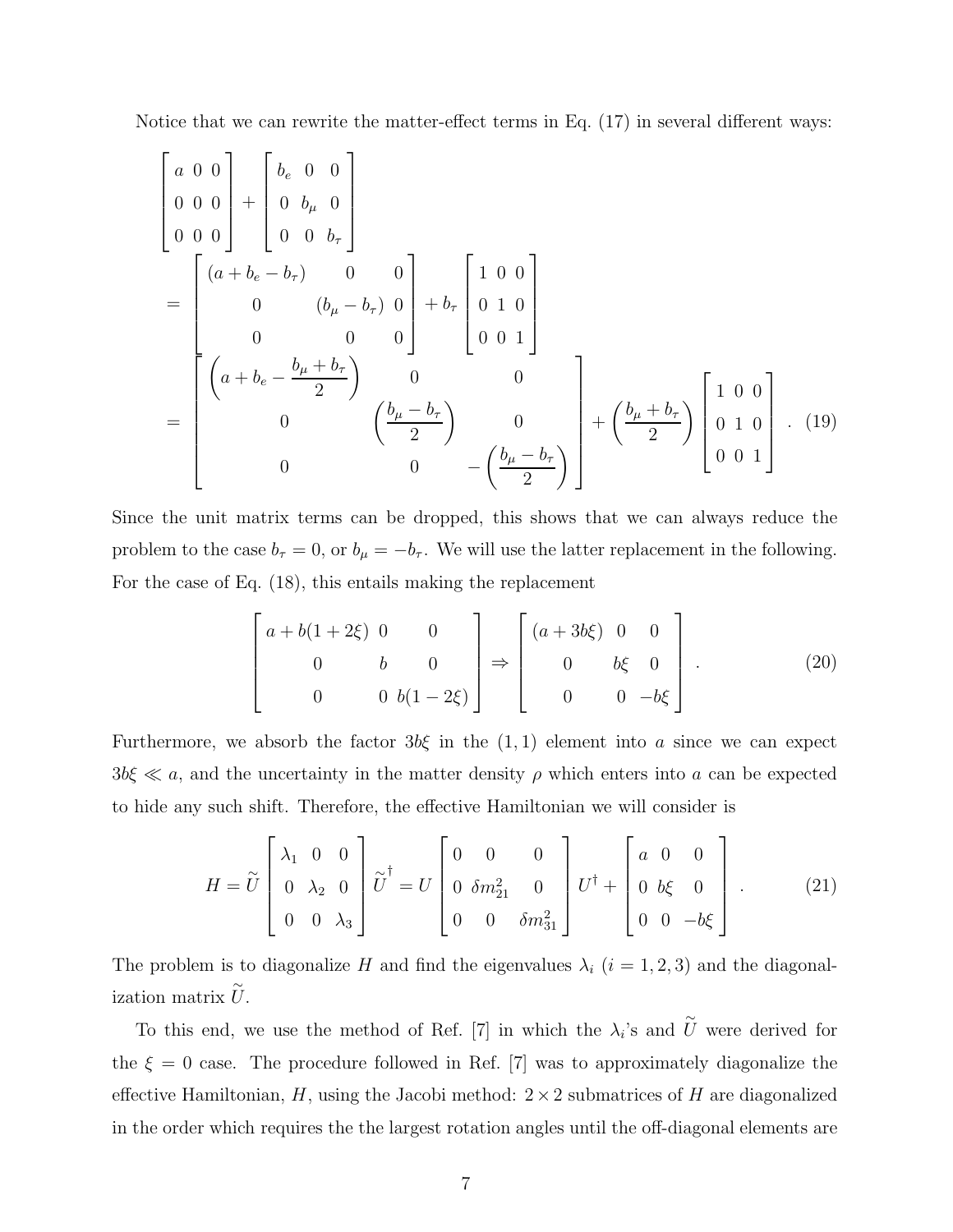negligibly small. As the order parameter to evaluate the size of these off-diagonal elements, we use

$$
\varepsilon \equiv \sqrt{\frac{\delta m_{21}^2}{|\delta m_{31}^2|}}\,,\tag{22}
$$

and consider H to be approximately diagonalized when the rotation angles required for further diagonalization are of order  $\varepsilon^3$  or smaller. For  $\delta m_{21}^2 = 8.2^{+0.6}_{-0.5} \times 10^{-5} \text{ eV}^2$  and  $|\delta m_{31}^2|$  =  $(1.5 \sim 3.4) \times 10^{-3} \text{ eV}^2$ , we have  $\varepsilon = 0.15 \sim 0.24$  and  $\varepsilon^3 = 0.0034 \sim 0.014$ .

For the sizes of the mixing angles in vacuum, we assume  $\theta_{13} = O(\varepsilon)$ ,  $\cos(2\theta_{12})/2 = O(\varepsilon)$ , and  $\cos(2\theta_{23}) \leq O(\varepsilon)$  as in Ref. [7]. We also assume that the universality violation parameter  $\xi$  is of order  $\varepsilon^2 = 0.02 \sim 0.06$ , since the central value of the CHARM/CHARM II result translates to  $\xi = 0.025$ .

#### B. Diagonalization of the Effective Hamiltonian

For the neutral current term  $b\xi$  in Eq. (21) to have a non-negligible effect on neutrino oscillations, we anticipate that it must be at least as large as, or larger than, the smaller mass-squared-difference  $\delta m_{21}^2$ . Since we have assumed  $\xi = O(\varepsilon^2)$ , this requires  $a = -2b$  $2\sqrt{2}G_FNE$  to be at least as large as, or larger than, the larger mass-squared-difference  $|\delta m_{31}^2|$ . For the sake of concreteness, we will consider the case  $a/|\delta m_{31}^2| = O(\varepsilon^{-1})$  in the following.

Introducing the matrix

$$
Q = \text{diag}(1, 1, e^{i\delta}), \qquad (23)
$$

we begin by partially diagonalizing the Hamiltonian  $H$  as

$$
H' = Q^{\dagger}U^{\dagger}HUQ
$$
  
=  $\begin{bmatrix} 0 & 0 & 0 \\ 0 & \delta m_{21}^2 & 0 \\ 0 & 0 & \delta m_{31}^2 \end{bmatrix} + Q^{\dagger}U^{\dagger} \begin{bmatrix} a & 0 & 0 \\ 0 & b\xi & 0 \\ 0 & 0 & -b\xi \end{bmatrix} UQ$   
=  $\begin{bmatrix} 0 & 0 & 0 \\ 0 & \delta m_{21}^2 & 0 \\ 0 & 0 & \delta m_{31}^2 \end{bmatrix} + a Q^{\dagger} \begin{bmatrix} U_{e1}^* U_{e1} & U_{e1}^* U_{e2} & U_{e1}^* U_{e3} \\ U_{e2}^* U_{e1} & U_{e2}^* U_{e2} & U_{e2}^* U_{e3} \\ U_{e3}^* U_{e1} & U_{e3}^* U_{e2} & U_{e3}^* U_{e3} \end{bmatrix} Q$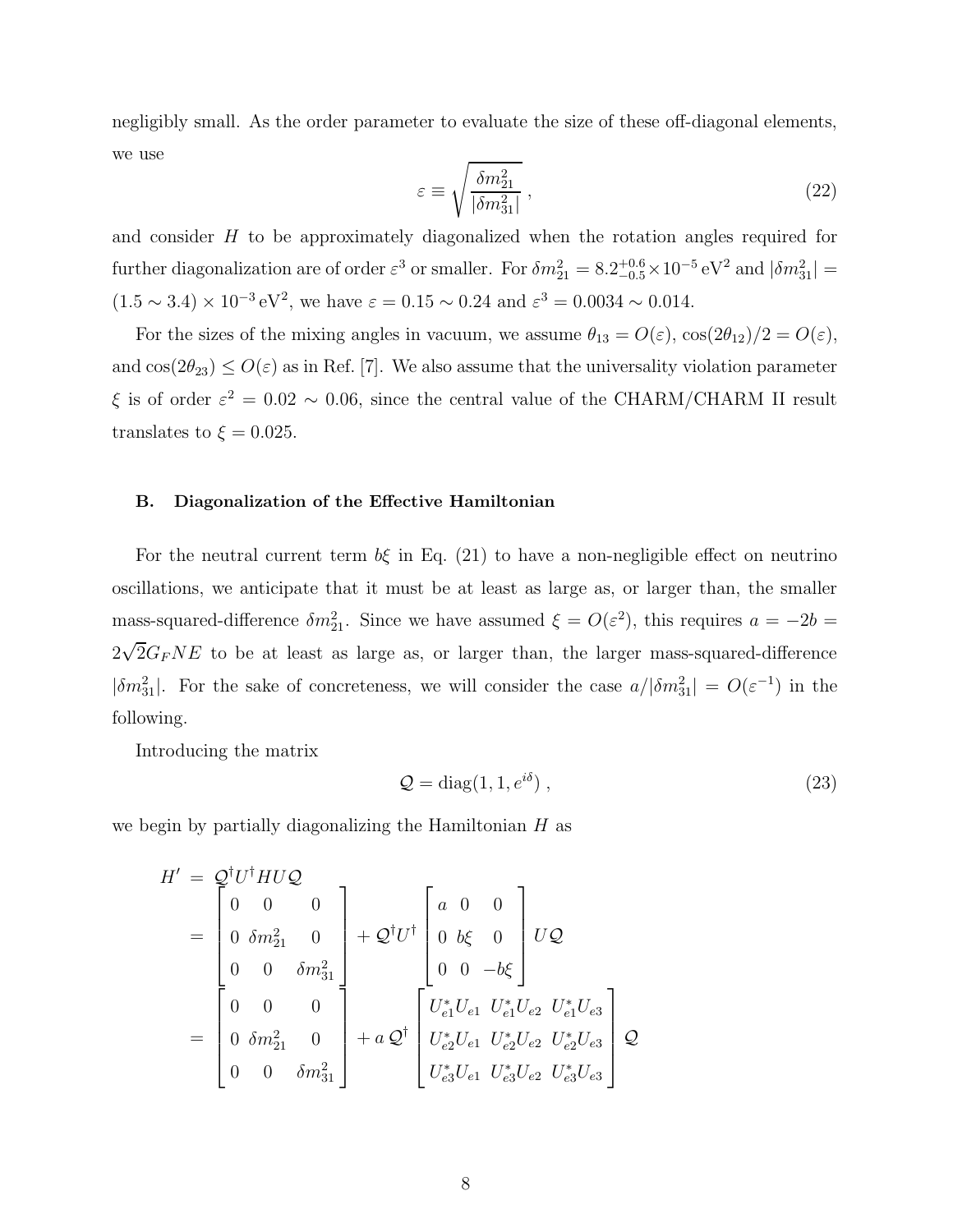$$
+b\xi \mathcal{Q}^{\dagger}\left\{\begin{bmatrix} U_{\mu1}^{*}U_{\mu1} & U_{\mu1}^{*}U_{\mu2} & U_{\mu1}^{*}U_{\mu3} \\ U_{\mu2}^{*}U_{\mu1} & U_{\mu2}^{*}U_{\mu2} & U_{\mu2}^{*}U_{\mu3} \\ U_{\mu3}^{*}U_{\mu1} & U_{\mu3}^{*}U_{\mu2} & U_{\mu3}^{*}U_{\mu3} \end{bmatrix} - \begin{bmatrix} U_{\tau1}^{*}U_{\tau1} & U_{\tau1}^{*}U_{\tau2} & U_{\tau1}^{*}U_{\tau3} \\ U_{\tau2}^{*}U_{\tau1} & U_{\tau2}^{*}U_{\tau2} & U_{\tau2}^{*}U_{\tau3} \\ U_{\tau3}^{*}U_{\tau1} & U_{\tau3}^{*}U_{\tau2} & U_{\tau3}^{*}U_{\tau3} \end{bmatrix}\right\} Q. (24)
$$

The matrix multiplying  $a$  is given by

$$
M_a = \mathcal{Q}^{\dagger} \begin{bmatrix} U_{e1}^* U_{e1} & U_{e1}^* U_{e2} & U_{e1}^* U_{e3} \\ U_{e2}^* U_{e1} & U_{e2}^* U_{e2} & U_{e2}^* U_{e3} \\ U_{e3}^* U_{e1} & U_{e3}^* U_{e2} & U_{e3}^* U_{e3} \end{bmatrix} \mathcal{Q} = \begin{bmatrix} c_{12}^2 c_{13}^2 & c_{12} s_{12} c_{13}^2 & c_{12} c_{13} s_{13} \\ c_{12} s_{12} c_{13}^2 & s_{12}^2 c_{13}^2 & s_{12} c_{13} s_{13} \\ c_{12} c_{13} s_{13} & s_{12} c_{13} s_{13} & s_{13}^2 \end{bmatrix} . \tag{25}
$$

Using  $\theta_{13} = O(\varepsilon)$ , we estimate the sizes of the elements of  $M_a$  to be

$$
M_a = \begin{bmatrix} O(1) & O(1) & O(\varepsilon) \\ O(1) & O(1) & O(\varepsilon) \\ O(\varepsilon) & O(\varepsilon) & O(\varepsilon^2) \end{bmatrix} . \tag{26}
$$

The matrix multiplying  $b\xi$  is given by

$$
M_{b} = Q^{\dagger} \left\{ \begin{bmatrix} U_{\mu 1}^{*} U_{\mu 1} U_{\mu 2}^{*} U_{\mu 1}^{*} U_{\mu 3} \\ U_{\mu 2}^{*} U_{\mu 1} U_{\mu 2}^{*} U_{\mu 3}^{*} U_{\mu 3} \\ U_{\mu 3}^{*} U_{\mu 1} U_{\mu 3}^{*} U_{\mu 2} U_{\mu 3}^{*} U_{\mu 3} \end{bmatrix} - \begin{bmatrix} U_{\tau 1}^{*} U_{\tau 1} U_{\tau 1}^{*} U_{\tau 2} U_{\tau 1}^{*} U_{\tau 3} \\ U_{\tau 2}^{*} U_{\tau 1} U_{\tau 2}^{*} U_{\tau 2} U_{\tau 3}^{*} U_{\tau 3} \end{bmatrix} \right\} Q
$$
  
\n
$$
= \begin{bmatrix} (s_{12}^{2} - c_{12}^{2} s_{13}^{2}) \cos(2\theta_{23}) + \sin(2\theta_{12}) \sin(2\theta_{23}) s_{13} \cos \delta \\ -(1 + s_{13}^{2}) s_{12} c_{12} \cos(2\theta_{23}) - (c_{12}^{2} e^{-i\delta} - s_{12}^{2} e^{+i\delta}) s_{13} \sin(2\theta_{23}) \\ -s_{12} c_{13} \sin(2\theta_{23}) e^{-i\delta} + c_{12} s_{13} c_{13} \cos(2\theta_{23}) - (c_{12}^{2} e^{+i\delta} - s_{12}^{2} e^{-i\delta}) s_{13} \sin(2\theta_{23}) \\ (c_{12}^{2} - s_{12}^{2} s_{13}^{2}) \cos(2\theta_{23}) - (c_{12}^{2} e^{+i\delta} - s_{12}^{2} e^{-i\delta}) s_{13} \sin(2\theta_{23}) \\ (c_{12}^{2} - s_{12}^{2} s_{13}^{2}) \cos(2\theta_{23}) - \sin(2\theta_{12}) \sin(2\theta_{23}) s_{13} \cos \delta \\ c_{12} c_{13} \sin(2\theta_{23}) e^{-i\delta} + s_{12} s_{13} c_{13} \cos(2\theta_{23}) -
$$

Using  $cos(2\theta_{23}) \leq O(\varepsilon)$  and  $\theta_{13} = O(\varepsilon)$ , we estimate the sizes of the elements of  $M_b$  to be

$$
M_b = \begin{bmatrix} O(\varepsilon) & O(\varepsilon) & O(1) \\ O(\varepsilon) & O(\varepsilon) & O(1) \\ O(1) & O(1) & O(\varepsilon) \end{bmatrix} .
$$
 (28)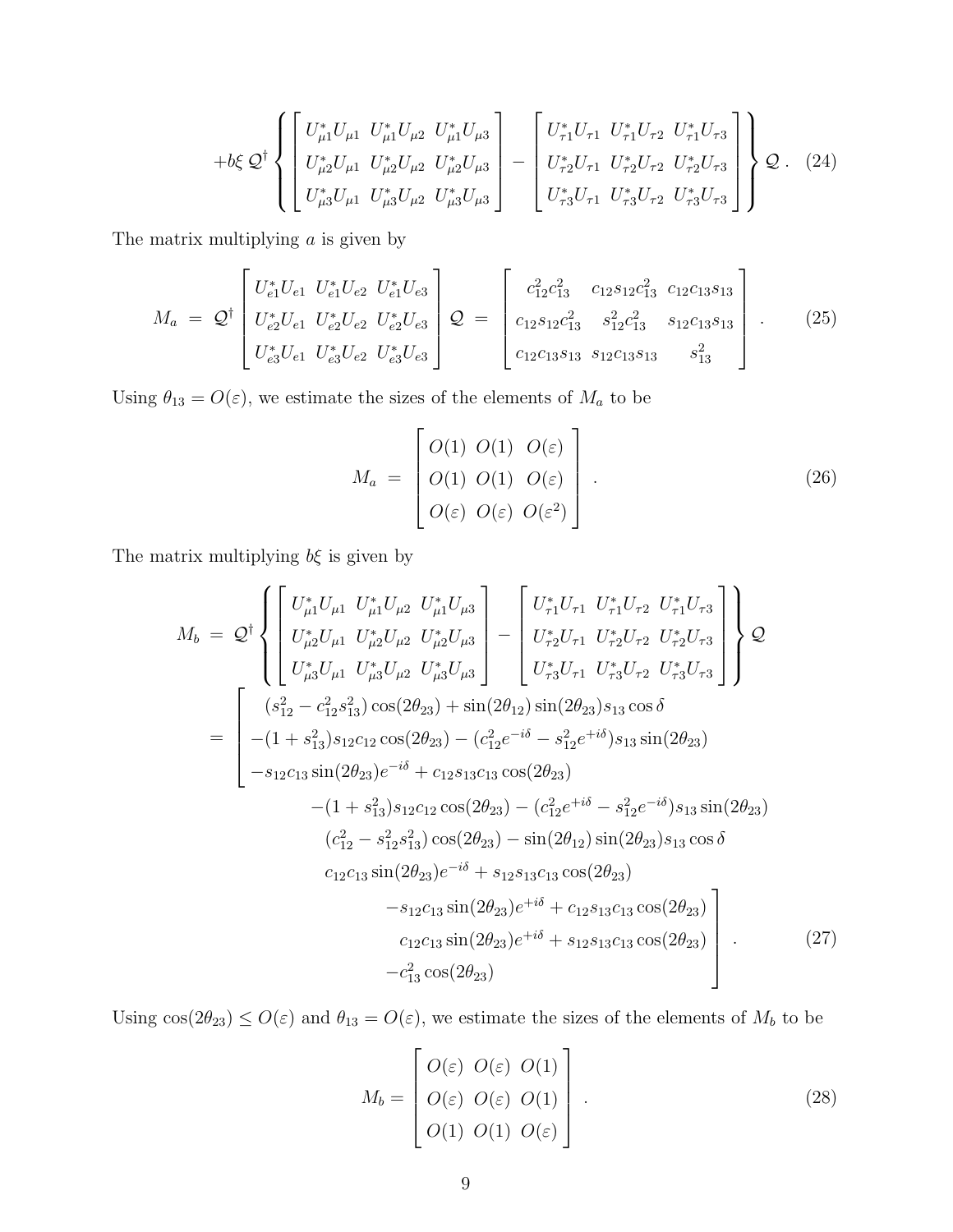Since we are only interested in the leading order effect in  $\xi$ , we neglect the  $O(\varepsilon)$  terms in  $\mathcal{M}_b$  and approximate  $\mathbf{r}$  $\overline{\mathbf{1}}$ 

$$
M_b \approx \begin{bmatrix} 0 & 0 & -s_{12}e^{+i\delta} \\ 0 & 0 & c_{12}e^{+i\delta} \\ -s_{12}e^{-i\delta} & c_{12}e^{-i\delta} & 0 \end{bmatrix} . \tag{29}
$$

Under this approximation, the effective Hamiltonian that must be diagonalized is

$$
H' = \text{diag}(0, \delta m_{21}^2, \delta m_{31}^2) + a M_a + b \xi M_b
$$
  
= 
$$
\begin{bmatrix} a c_{12}^2 c_{13}^2 & a c_{12} s_{12} c_{13}^2 & a c_{12} c_{13} s_{13} - b \xi s_{12} e^{+i\delta} \\ a c_{12} s_{12} c_{13}^2 & a s_{12}^2 c_{13}^2 + \delta m_{21}^2 & a s_{12} c_{13} s_{13} + b \xi c_{12} e^{+i\delta} \\ a c_{12} c_{13} s_{13} - b \xi s_{12} e^{-i\delta} & a s_{12} c_{13} s_{13} + b \xi c_{12} e^{-i\delta} & a s_{13}^2 + \delta m_{31}^2 \end{bmatrix} . (30)
$$

At this point, we set  $\delta = 0$  for the sake of simplicity. Then H' becomes

$$
H' = \begin{bmatrix} a \, c_{12}^2 c_{13}^2 & a \, c_{12} s_{12} c_{13}^2 & a \, c_{12} c_{13} s_{13} - b \xi \, s_{12} \\ a \, c_{12} s_{12} c_{13}^2 & a \, s_{12}^2 c_{13}^2 + \delta m_{21}^2 & a \, s_{12} c_{13} s_{13} + b \xi \, c_{12} \\ a \, c_{12} c_{13} s_{13} - b \xi \, s_{12} & a \, s_{12} c_{13} s_{13} + b \xi \, c_{12} & a \, s_{13}^2 + \delta m_{31}^2 \end{bmatrix} = a \begin{bmatrix} O(1) \ O(1) \ O(\varepsilon) \\ O(1) \ O(1) \ O(\varepsilon) \\ O(\varepsilon) \ O(\varepsilon) \end{bmatrix} \tag{31}
$$

# B1. First Rotation

 $\overline{a}$ 

Applying the Jacobi method to  $H'$ , we first diagonalize the  $(1, 2)$  submatrix which requires a rotation by an angle of  $O(1)$ . Define the matrix V as:

$$
V = \begin{bmatrix} c_{\varphi} & s_{\varphi} & 0 \\ -s_{\varphi} & c_{\varphi} & 0 \\ 0 & 0 & 1 \end{bmatrix},
$$
 (32)

.

where

$$
c_{\varphi} = \cos \varphi \;, \quad s_{\varphi} = \sin \varphi \;, \quad \tan 2\varphi \equiv \frac{ac_{13}^2 \sin 2\theta_{12}}{\delta m_{21}^2 - ac_{13}^2 \cos 2\theta_{12}} \;, \quad \left(0 \le \varphi < \frac{\pi}{2} - \theta_{12}\right) \;. \tag{33}
$$

Then,

$$
H'' = V^{\dagger} H' V = \begin{bmatrix} \lambda'_1 & 0 & ac'_{12}c_{13}s_{13} - b\xi s'_{12} \\ 0 & \lambda'_2 & as'_{12}c_{13}s_{13} + b\xi c'_{12} \\ ac'_{12}c_{13}s_{13} - b\xi s'_{12} & as'_{12}c_{13}s_{13} + b\xi c'_{12} & as^2_{13} + \delta m^2_{31} \end{bmatrix},
$$
 (34)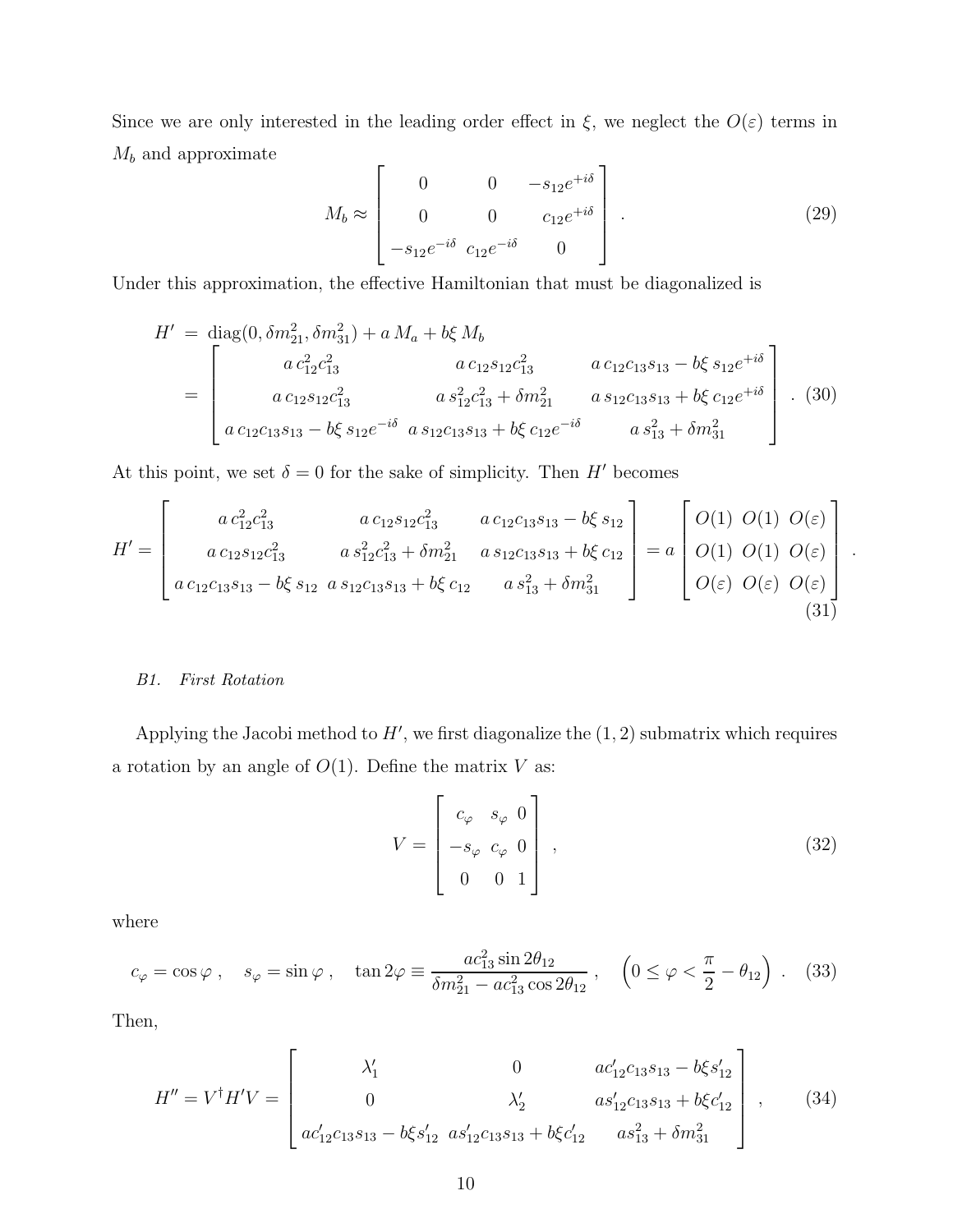where

$$
c'_{12} = \cos \theta'_{12} , \quad s'_{12} = \sin \theta'_{12} , \quad \theta'_{12} = \theta_{12} + \varphi , \qquad (35)
$$

and

$$
\lambda_1' = \frac{(ac_{12}^2 c_{13}^2)c_{\varphi}^2 - (as_{12}^2 c_{13}^2 + \delta m_{21}^2)s_{\varphi}^2}{c_{\varphi}^2 - s_{\varphi}^2} = \lambda_-' ,
$$
  
\n
$$
\lambda_2' = \frac{(as_{12}^2 c_{13}^2 + \delta m_{21}^2)c_{\varphi}^2 - (ac_{12}^2 c_{13}^2)s_{\varphi}^2}{c_{\varphi}^2 - s_{\varphi}^2} = \lambda_+' ,
$$
\n(36)

with

$$
\lambda'_{\pm} = \frac{(ac_{13}^2 + \delta m_{21}^2) \pm \sqrt{(ac_{13}^2 - \delta m_{21}^2)^2 + 4ac_{13}^2 s_{12}^2 \delta m_{21}^2}}{2} \,. \tag{37}
$$

As discussed in Ref. [7], in the region  $a/|\delta m_{31}^2| = O(\varepsilon^{-1})$ , we can expand  $\theta'_{12}$  as

$$
\theta'_{12} = \frac{\pi}{2} - \frac{\delta m_{21}^2}{2a} \sin(2\theta_{12}) + O(\varepsilon^5) , \qquad (38)
$$

from which we can conclude

$$
s'_{12} \approx \sin\left(\frac{\pi}{2} - \frac{\delta m_{21}^2}{2a}\sin(2\theta_{12})\right) = \cos\left(\frac{\delta m_{21}^2}{2a}\sin(2\theta_{12})\right) = 1 - O(\varepsilon^6),
$$
  

$$
c'_{12} \approx \cos\left(\frac{\pi}{2} - \frac{\delta m_{21}^2}{2a}\sin(2\theta_{12})\right) = \sin\left(\frac{\delta m_{21}^2}{2a}\sin(2\theta_{12})\right) = O(\varepsilon^3).
$$
 (39)

Also, expanding  $\lambda'_{\pm}$ , we find

$$
\lambda'_{-} = \delta m_{21}^{2} c_{12}^{2} + a O(\varepsilon^{6}) = a O(\varepsilon^{3}), \n\lambda'_{+} = a c_{13}^{2} + \delta m_{21}^{2} s_{12}^{2} + a O(\varepsilon^{6}) = a O(1).
$$
\n(40)

Therefore, the sizes of the elements of  $H''$  are evaluated to be

$$
H'' = a \begin{bmatrix} O(\varepsilon^3) & 0 & O(\varepsilon^2) \\ 0 & O(1) & O(\varepsilon) \\ O(\varepsilon^2) & O(\varepsilon) & O(\varepsilon) \end{bmatrix} . \tag{41}
$$

Unlike the  $\xi = 0$  case considered in Ref. [7], both the  $(1, 3)$  and  $(2, 3)$  submatrices require rotations by angles of  $O(\varepsilon)$  to diagonalize. Here, we diagonalize the  $(2,3)$  submatrix next to maintain the parallel with the  $\xi=0$  case.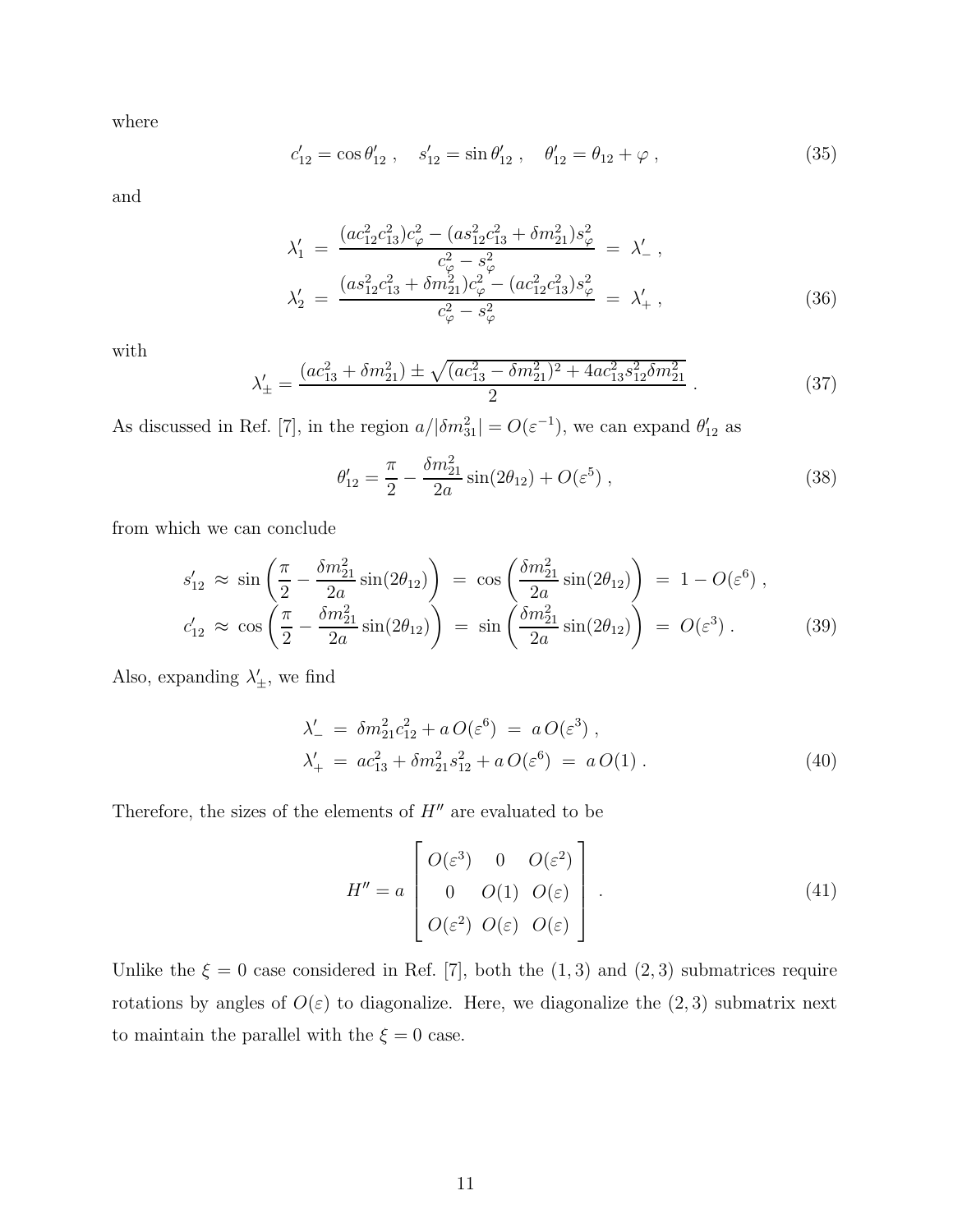# B2. Second Rotation

The matrix W which diagonalizes the  $(2, 3)$  submatrix is

$$
W = \begin{bmatrix} 1 & 0 & 0 \\ 0 & c_{\phi} & s_{\phi} \\ 0 & -s_{\phi} & c_{\phi} \end{bmatrix},
$$
(42)

where  $c_{\phi} = \cos \phi$ ,  $s_{\phi} = \sin \phi$ , and

$$
\tan 2\phi = \frac{2(as'_{12}s_{13}c_{13} + b\xi c'_{12})}{\delta m_{31}^2 + as_{13}^2 - \lambda'_{2}}
$$
  
= 
$$
\frac{2as'_{12}s_{13}c_{13}}{\delta m_{31}^2 + as_{13}^2 - \lambda'_{2}} \left\{ 1 - \xi \left( \frac{c'_{12}}{2s'_{12}s_{13}c_{13}} \right) \right\}
$$
  
= 
$$
\tan 2\phi_{0} \left\{ 1 - \xi \left( \frac{c'_{12}}{2s'_{12}s_{13}c_{13}} \right) \right\}.
$$
 (43)

The angle  $\phi$  is in the first quadrant when  $\delta m_{31}^2 > 0$  (normal hierarchy), and in the fourth quadrant when  $\delta m_{31}^2 < 0$  (inverted hierarchy).  $\phi_0$  is the rotation angle when  $\xi = 0$ . Taking the arc-tangent of both sides of the above equation, we find

$$
\phi = \phi_0 - \xi \left( \frac{\sin 4\phi_0 \cot \theta_{12}'}{4 \sin 2\theta_{13}} \right) + O(\xi^2) . \tag{44}
$$

When  $a/|\delta m_{31}^2| = O(\varepsilon^{-1}), \phi_0$  is given by [7]

$$
\phi_0 = \begin{cases}\n\left(\frac{\pi}{2} - \theta_{13}\right) - \frac{\delta m_{31}^2}{a} \theta_{13} + O(\varepsilon^3) & (\delta m_{31}^2 > 0), \\
-\theta_{13} - \frac{\delta m_{31}^2}{a} \theta_{13} + O(\varepsilon^3) & (\delta m_{31}^2 < 0).\n\end{cases}
$$
\n(45)

Therefore,  $\sin 4\phi_0 \approx -\sin(4\theta_{13})$  for both the  $\delta m_{31}^2 > 0$  and  $\delta m_{31}^2 < 0$  cases and using Eq.  $(38)$ , we find

$$
\phi \approx \phi_0 + \xi \left(\frac{\delta m_{21}^2}{4a}\right) \sin(2\theta_{12}) = \phi_0 + \frac{1}{4}O(\varepsilon^5) . \tag{46}
$$

Therefore, the difference between  $\phi$  and  $\phi_0$  can be neglected in this range.

Using  $W$ , we obtain

$$
H''' = W^{\dagger} H''W
$$
  
= 
$$
\begin{bmatrix} \lambda_1' & -(ac'_{12}c_{13}s_{13} - b\xi s'_{12})s_{\phi} & (ac'_{12}c_{13}s_{13} - b\xi s'_{12})c_{\phi} \\ -(ac'_{12}c_{13}s_{13} - b\xi s'_{12})s_{\phi} & \lambda_2'' & 0 \\ (ac'_{12}c_{13}s_{13} - b\xi s'_{12})c_{\phi} & 0 & \lambda_3'' \end{bmatrix},
$$
  
(47)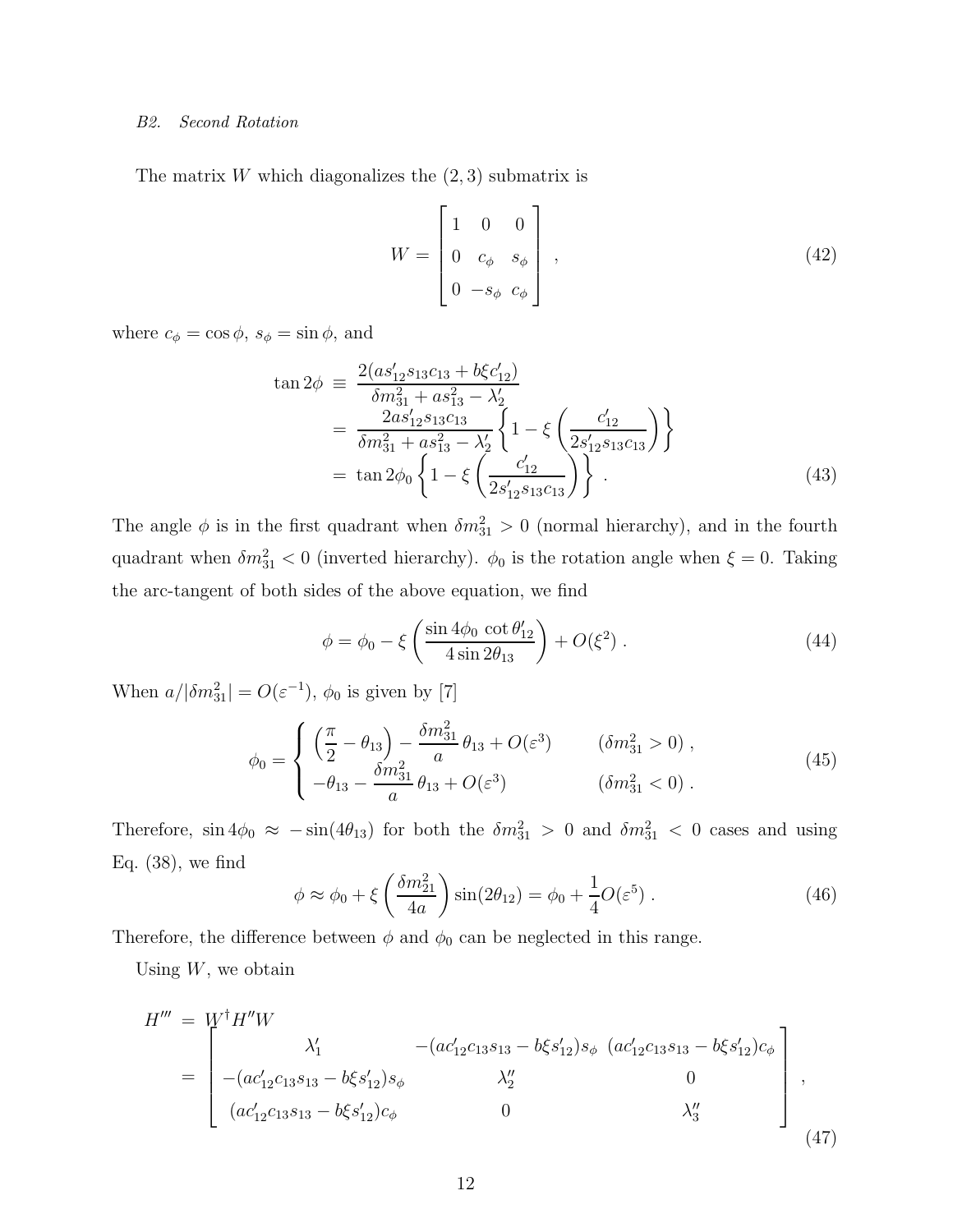where

$$
\lambda_2'' = \frac{\lambda_2' c_\phi^2 - (as_{13}^2 + \delta m_{31}^2) s_\phi^2}{c_\phi^2 - s_\phi^2},
$$
  

$$
\lambda_3'' = \frac{(as_{13}^2 + \delta m_{31}^2) c_\phi^2 - \lambda_2' s_\phi^2}{c_\phi^2 - s_\phi^2}.
$$
 (48)

If we define

$$
\lambda_{\pm}'' \equiv \frac{[\lambda_2' + (as_{13}^2 + \delta m_{31}^2)] \pm \sqrt{[\lambda_2' - (as_{13}^2 + \delta m_{31}^2)]^2 + 4(as_{12}'c_{13}s_{13} + b\xi c_{12}')^2}}{2},\qquad(49)
$$

then

$$
\lambda_2'' = \lambda_-' , \quad \lambda_3'' = \lambda_+' , \quad \text{if } \delta m_{31}^2 > 0 ,
$$
  

$$
\lambda_2'' = \lambda_+' , \quad \lambda_3'' = \lambda_-' , \quad \text{if } \delta m_{31}^2 < 0 .
$$
 (50)

When  $a/|\delta m_{31}^2| = O(\varepsilon^{-1})$ , we can expand  $\lambda''_{\pm}$  as

$$
\lambda''_{-} = \delta m_{31}^{2} c_{13}^{2} + O(\varepsilon^{3} |\delta m_{31}^{2}|) = a O(\varepsilon) ,
$$
  
\n
$$
\lambda''_{+} = a + \delta m_{31}^{2} s_{13}^{2} + \delta m_{21}^{2} s_{12}^{2} + O(\varepsilon^{3} |\delta m_{31}^{2}|) = a O(1) .
$$
\n(51)

Also, from Eq. (45) and the fact that  $\phi \approx \phi_0$ , we conclude

$$
s_{\phi} \approx c_{13} = O(1) , \qquad c_{\phi} \approx s_{13} = O(\varepsilon) , \qquad (\delta m_{31}^2 > 0) ,
$$
  
\n
$$
s_{\phi} \approx -s_{13} = O(\varepsilon) , \qquad c_{\phi} \approx c_{13} = O(1) , \qquad (\delta m_{31}^2 < 0) .
$$
 (52)

In the  $\xi = 0$  case considered in Ref. [7],  $H'''$  was already approximately diagonal and further diagonalization was not necessary. However, when  $\xi = O(\varepsilon^2)$ , the sizes of the elements of  $H^{\prime\prime\prime}$  are found to be

$$
H''' = a \begin{bmatrix} O(\varepsilon^3) & O(\varepsilon^2) & O(\varepsilon^3) \\ O(\varepsilon^2) & O(\varepsilon) & 0 \\ O(\varepsilon^3) & 0 & O(1) \end{bmatrix}
$$
 (53)

when  $\delta m_{31}^2 > 0$ , and

$$
H''' = a \begin{bmatrix} O(\varepsilon^3) & O(\varepsilon^3) & O(\varepsilon^2) \\ O(\varepsilon^3) & O(1) & 0 \\ O(\varepsilon^2) & 0 & O(\varepsilon) \end{bmatrix}
$$
 (54)

when  $\delta m_{31}^2 < 0$ . Therefore, for the  $\delta m_{31}^2 > 0$  case (normal hierarchy) we must diagonalize the  $(1, 2)$  submatrix next, while for the  $\delta m_{31}^2 < 0$  case (inverted hierarchy) we must diagonalize the  $(1, 3)$  submatrix next.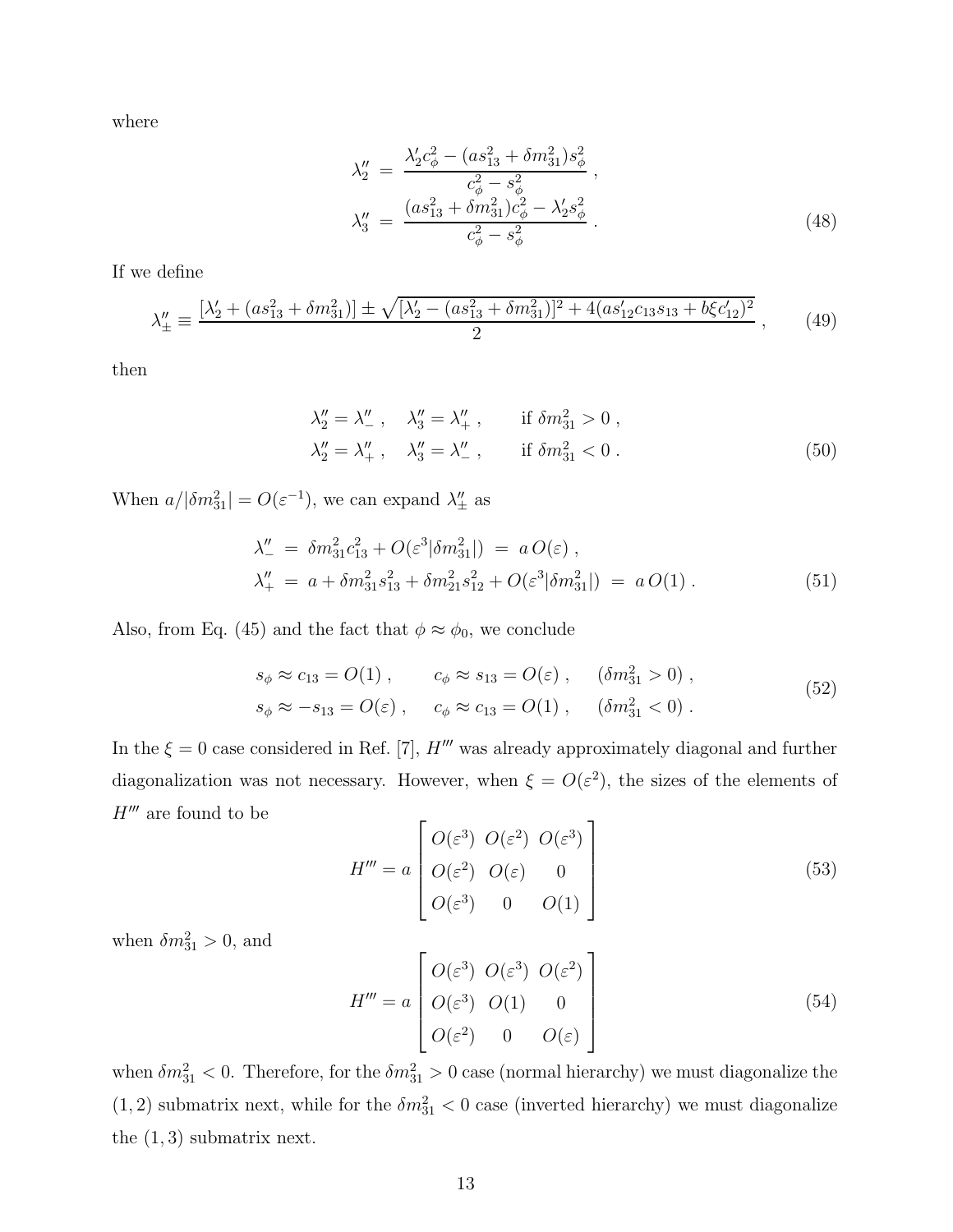# B3. Third Rotation,  $\delta m_{31}^2 > 0$  Case

Define the matrix  $\boldsymbol{X}$  as

$$
X = \begin{bmatrix} c_{\chi} & s_{\chi} & 0 \\ -s_{\chi} & c_{\chi} & 0 \\ 0 & 0 & 1 \end{bmatrix},
$$
\n(55)

where

$$
c_{\chi} = \cos \chi \,, \quad s_{\chi} = \sin \chi \,, \quad \tan 2\chi \equiv \frac{-2(ac'_{12}c_{13}s_{13} - b\xi s'_{12})s_{\phi}}{\lambda_2'' - \lambda_1'} \,. \tag{56}
$$

Then,

$$
H_X''' = X^{\dagger} H''' X
$$
  
= 
$$
\begin{bmatrix} \lambda_{1X}''' & 0 & (ac'_{12}c_{13}s_{13} - b\xi s'_{12})c_{\phi}c_{\chi} \\ 0 & \lambda_{2X}''' & (ac'_{12}c_{13}s_{13} - b\xi s'_{12})c_{\phi}s_{\chi} \\ (ac'_{12}c_{13}s_{13} - b\xi s'_{12})c_{\phi}c_{\chi} & (ac'_{12}c_{13}s_{13} - b\xi s'_{12})c_{\phi}s_{\chi} & \lambda_3'' \end{bmatrix},
$$
  
(57)

where

$$
\lambda_{1X}''' = \frac{\lambda_1' c_\chi^2 - \lambda_2'' s_\chi^2}{c_\chi^2 - s_\chi^2} = \lambda_{X-}''' ,
$$
  

$$
\lambda_{2X}''' = \frac{\lambda_2'' c_\chi^2 - \lambda_1' s_\chi^2}{c_\chi^2 - s_\chi^2} = \lambda_{X+}''' ,
$$
 (58)

with

$$
\lambda_{X\pm}''' \equiv \frac{(\lambda_2'' + \lambda_1') \pm \sqrt{(\lambda_2'' - \lambda_1')^2 + 4(ac_{12}'c_{13}s_{13} - b\xi s_{12}')^2 s_{\phi}^2}}{2} \,. \tag{59}
$$

Recalling that

$$
ac'_{12}c_{13}s_{13} \approx a \left(\frac{\delta m_{21}^2}{2a}\sin(2\theta_{12})\right)c_{13}s_{13} = a O(\varepsilon^4) ,\n b\xi s'_{12} \approx -\frac{a}{2}\xi = -a O(\varepsilon^2) ,\n \lambda'_{1} \approx \delta m_{21}^2 c_{12}^2 = a O(\varepsilon^3) ,\n \lambda''_{2} \approx \delta m_{31}^2 c_{13}^2 = a O(\varepsilon) ,
$$
\n(60)

and  $s_\phi \approx$  1, we find

$$
\tan 2\chi = \frac{-2(ac'_{12}c_{13}s_{13} - b\xi s'_{12})s_{\phi}}{\lambda''_{2} - \lambda'_{1}} = \frac{2b\xi}{\delta m_{31}^{2}} \left\{ 1 + O(\varepsilon^{2}) \right\} . \tag{61}
$$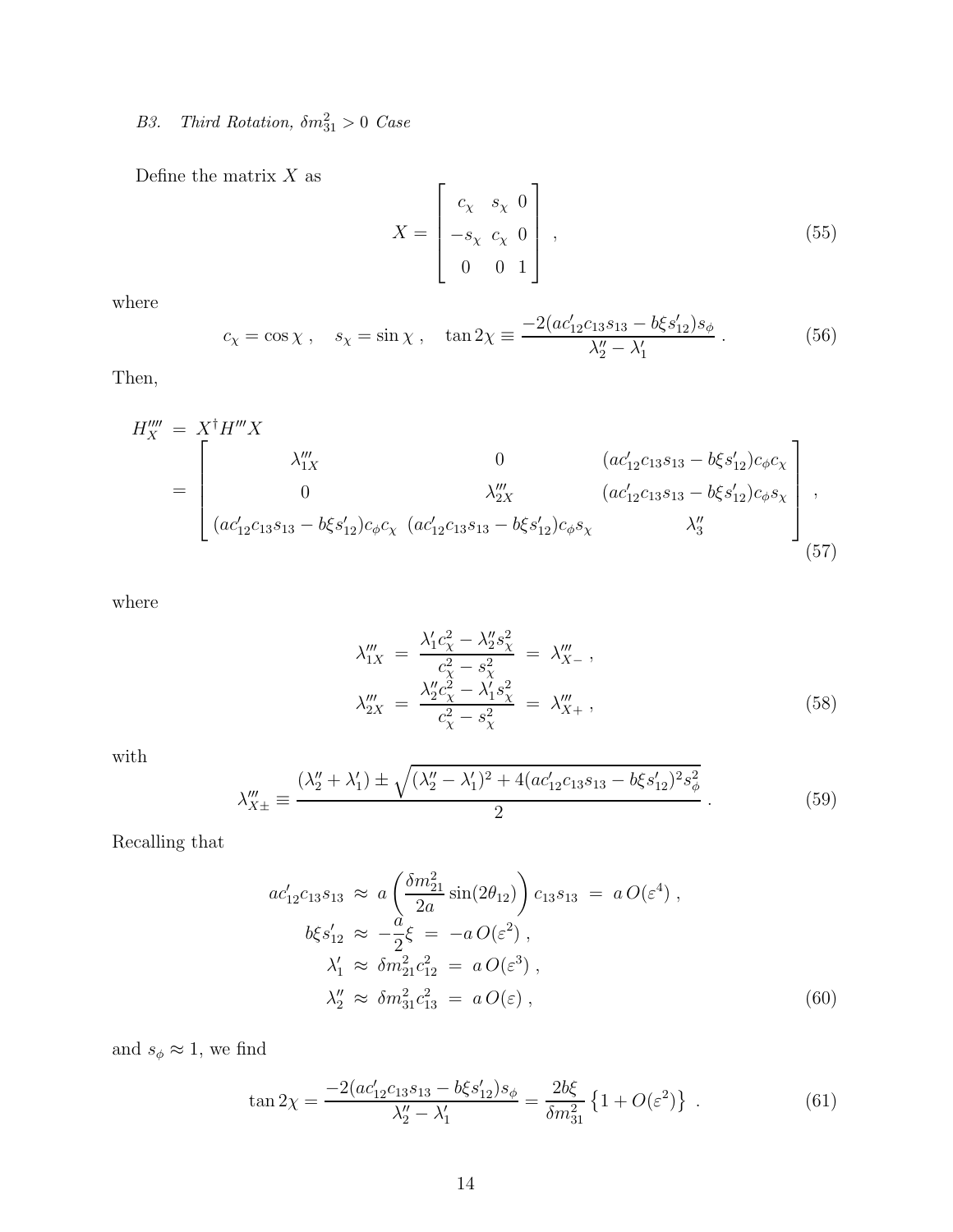Therefore, the angle  $\chi$  is given approximately by

$$
\chi \approx \frac{b\xi}{\delta m_{31}^2} = O(\varepsilon) \,, \tag{62}
$$

from which we can conclude that  $s_{\chi} = O(\varepsilon)$  and  $c_{\chi} = O(1)$ . The eigenvalues can also be expanded in  $\varepsilon$  and we find

$$
\lambda_{1X}''' = \delta m_{21}^2 c_{12}^2 - \frac{b^2 \xi^2}{\delta m_{31}^2} + a \, O(\varepsilon^5) = a \, O(\varepsilon^3) \,,
$$
  
\n
$$
\lambda_{2X}''' = \delta m_{31}^2 c_{13}^2 + \frac{b^2 \xi^2}{\delta m_{31}^2} + a \, O(\varepsilon^4) = a \, O(\varepsilon) \,.
$$
\n(63)

Note that these shifts of the eigenvalues are of order  $aO(\varepsilon^3)$  and have negligible effect on  $\delta\lambda_{31} = aO(1)$  or  $\delta\lambda_{21} = aO(\varepsilon)$ . Putting everything together, we evaluate the sizes of the elements of  $H_{X}^{\prime\prime\prime\prime}$  to find

$$
H_X'''' = a \begin{bmatrix} O(\varepsilon^3) & 0 & O(\varepsilon^3) \\ 0 & O(\varepsilon) & O(\varepsilon^4) \\ O(\varepsilon^3) & O(\varepsilon^4) & O(1) \end{bmatrix} . \tag{64}
$$

This shows that further diagonalization requires rotations by angles of  $O(\varepsilon^3)$  or smaller, which we will neglect.

Thus, we have found that when  $\xi = O(\varepsilon^2)$  and  $\delta m_{31}^2 > 0$  (normal hierarchy), we need an extra  $(1, 2)$ -rotation to diagonalize H, and the diagonalization matrix is  $UVWX$ , which we need to identify with

$$
\widetilde{U} = \begin{bmatrix} 1 & 0 & 0 \\ 0 & \widetilde{c}_{23} & \widetilde{s}_{23} \\ 0 & -\widetilde{s}_{23} & \widetilde{c}_{23} \end{bmatrix} \begin{bmatrix} \widetilde{c}_{13} & 0 & \widetilde{s}_{13}e^{-i\widetilde{\delta}} \\ 0 & 1 & 0 \\ -\widetilde{s}_{13}e^{i\widetilde{\delta}} & 0 & \widetilde{c}_{13} \end{bmatrix} \begin{bmatrix} \widetilde{c}_{12} & \widetilde{s}_{12} & 0 \\ -\widetilde{s}_{12} & \widetilde{c}_{12} & 0 \\ 0 & 0 & 1 \end{bmatrix}
$$
(65)

to obtain the effective mixing angles and effective CP phase. From Ref. [7], we know that when  $\delta m_{31}^2 > 0$  and  $a/|\delta m_{31}^2| = O(\varepsilon^{-1})$ , identification of  $\widetilde{U}$  with  $UVW$  leads to

$$
\begin{aligned}\n\widetilde{\theta}_{13} &= \theta'_{13} ,\\ \n\widetilde{\theta}_{12} &= \frac{\pi}{2} - \frac{c_{13}}{c'_{13}} \left( \frac{\delta m_{21}^2}{2a} \right) \sin(2\theta_{12}) ,\\ \n\widetilde{\theta}_{23} &= \theta_{23} + \frac{s_{\phi}}{c'_{13}} \left( \frac{\delta m_{21}^2}{2a} \right) \sin(2\theta_{12}) ,\\ \n\widetilde{\delta} &= 0 ,\n\end{aligned}
$$
\n(66)

where we have defined

$$
\theta'_{13} \equiv \theta_{13} + \phi , \qquad c'_{13} = \cos \theta'_{13} , \qquad s'_{13} = \sin \theta'_{13} . \tag{67}
$$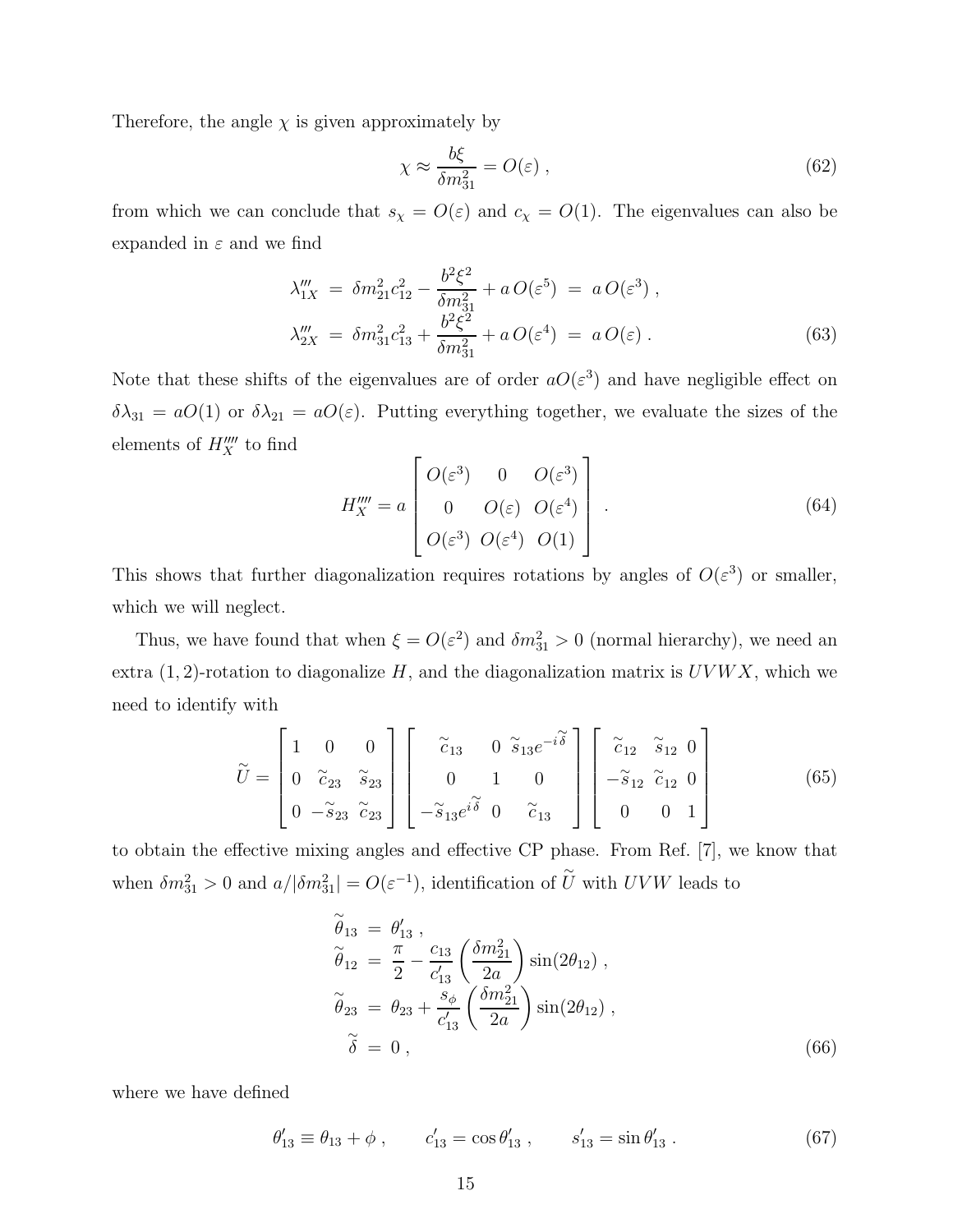(Recall that we are considering the  $\delta = 0$  case). Since X is an  $(1, 2)$ -rotation, multiplication of  $\tilde{U} = UVW$  from the right by X only shifts the value of  $\tilde{\theta}_{12}$  by  $\chi$ . Therefore, we can conclude that

$$
\begin{aligned}\n\widetilde{\theta}_{13} &= \theta'_{13} , \\
\widetilde{\theta}_{12} &= \frac{\pi}{2} - \frac{c_{13}}{c'_{13}} \left( \frac{\delta m_{21}^2}{2a} \right) \sin(2\theta_{12}) + \chi , \\
\widetilde{\theta}_{23} &= \theta_{23} + \frac{s_{\phi}}{c'_{13}} \left( \frac{\delta m_{21}^2}{2a} \right) \sin(2\theta_{12}) , \\
\widetilde{\delta} &= 0 .\n\end{aligned}
$$
\n(68)

In these expressions, non only  $\chi$ , but also  $\phi$  and  $\theta'_{13} = \theta_{13} + \phi$  depend on  $\xi$ . However, the ξ-dependence of  $\phi$  is very weak. The ξ-dependence of  $\delta\lambda_{31}$  and  $\delta\lambda_{21}$  are also weak, so the effect of a non-zero  $\xi$  will appear dominantly in  $\stackrel{\sim}{\theta}_{12}$ .

# B4. Third Rotation,  $\delta m_{31}^2 < 0$  Case

In this case, we need to diagonalize the  $(1, 3)$ -submatrix of  $H'''$ . Define the matrix Y as

$$
Y = \begin{bmatrix} c_{\eta} & 0 & s_{\eta} \\ 0 & 1 & 0 \\ -s_{\eta} & 0 & c_{\eta} \end{bmatrix},
$$
 (69)

where

$$
c_{\eta} = \cos \eta \;, \quad s_{\eta} = \sin \eta \;, \quad \tan 2\eta \equiv \frac{2(a c'_{12} c_{13} s_{13} - b \xi s'_{12}) c_{\phi}}{\lambda_3'' - \lambda_1'} \;. \tag{70}
$$

Then,

$$
H_{Y}^{\prime\prime\prime} = Y^{\dagger} H^{\prime\prime\prime} Y
$$
  
= 
$$
\begin{bmatrix} \lambda_{1Y}^{\prime\prime} & -(ac'_{12}c_{13}s_{13} - b\xi s'_{12})s_{\phi}c_{\eta} & 0 \\ -(ac'_{12}c_{13}s_{13} - b\xi s'_{12})s_{\phi}c_{\eta} & \lambda_{2}^{\prime\prime} & -(ac'_{12}c_{13}s_{13} - b\xi s'_{12})s_{\phi}s_{\eta} \\ 0 & -(ac'_{12}c_{13}s_{13} - b\xi s'_{12})s_{\phi}s_{\eta} & \lambda_{3Y}^{\prime\prime} \end{bmatrix},
$$
  
(71)

where,

$$
\lambda_{1Y}''' = \frac{\lambda_1' c_\eta^2 - \lambda_3'' s_\eta^2}{c_\eta^2 - s_\eta^2} = \lambda_{Y+}''' ,
$$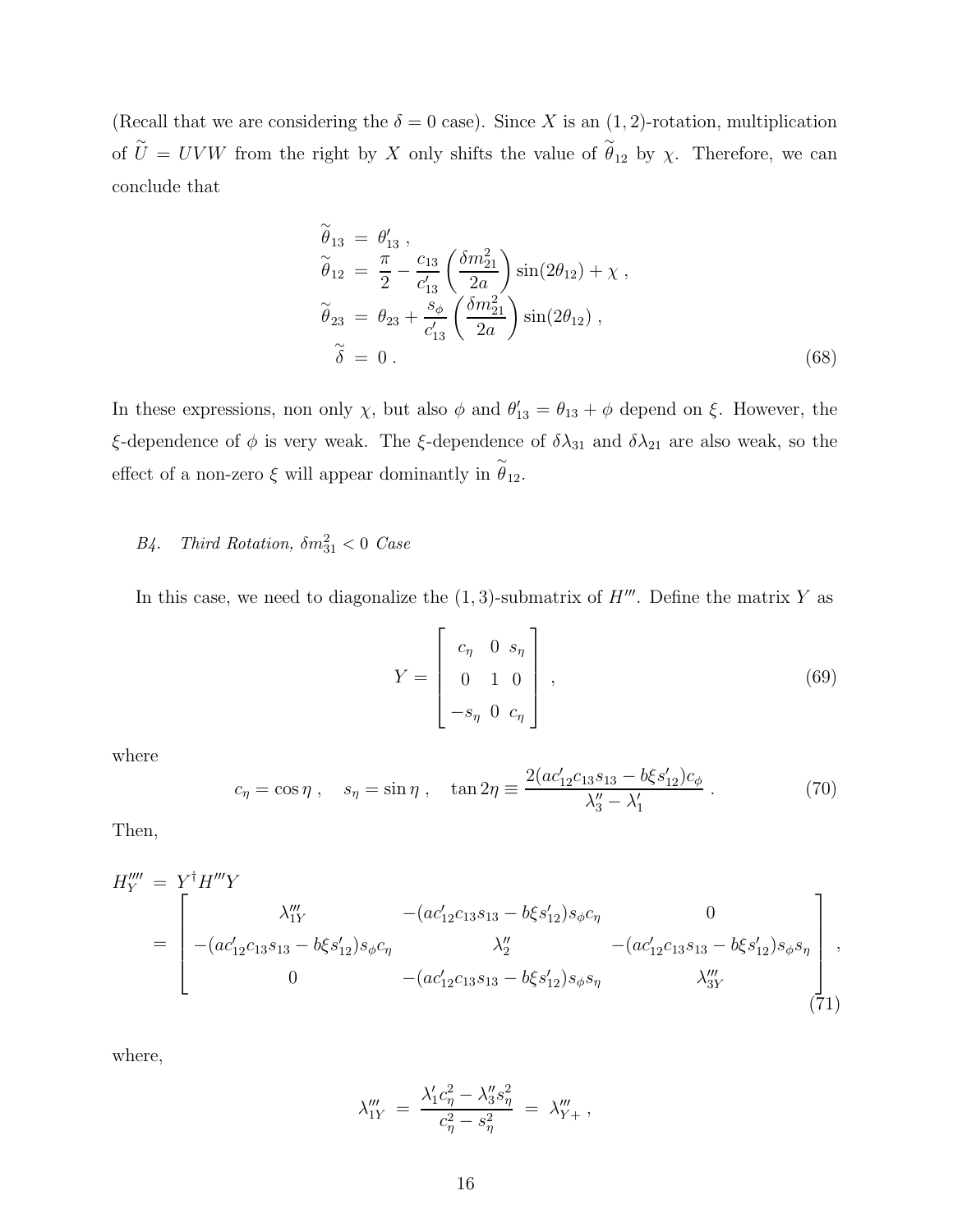$$
\lambda_{3Y}''' = \frac{\lambda_3'' c_\eta^2 - \lambda_1' s_\eta^2}{c_\eta^2 - s_\eta^2} = \lambda_{Y-}''' \tag{72}
$$

with

$$
\lambda_{Y\pm}''' \equiv \frac{(\lambda_3'' + \lambda_1') \pm \sqrt{(\lambda_3'' - \lambda_1')^2 + 4(ac_{12}'c_{13}s_{13} + b\xi s_{12}')^2 c_{\phi}^2}}{2} \,. \tag{73}
$$

Using

$$
ac'_{12}c_{13}s_{13} \approx a \left(\frac{\delta m_{21}^2}{2a}\sin(2\theta_{12})\right)c_{13}s_{13} = a O(\varepsilon^4) ,\n b\xi s'_{12} \approx -\frac{a}{2}\xi = -a O(\varepsilon^2) ,\n \lambda'_{1} \approx \delta m_{21}^2 c_{12}^2 = a O(\varepsilon^3) ,\n \lambda''_{3} \approx \delta m_{31}^2 c_{13}^2 = a O(\varepsilon) ,
$$
\n(74)

and  $c_{\phi} \approx 1$ , we find

$$
\tan 2\eta = \frac{2(ac'_{12}c_{13}s_{13} - b\xi s'_{12})c_{\phi}}{\lambda_3'' - \lambda_1'} = -\frac{2b\xi}{\delta m_{31}^2} \left\{ 1 + O(\varepsilon^2) \right\} \ . \tag{75}
$$

Therefore, the angle  $\eta$  is given approximately by

$$
\eta \approx -\frac{b\xi}{\delta m_{31}^2} = \frac{b\xi}{|\delta m_{31}^2|} = O(\varepsilon) ,\qquad (76)
$$

from which we can conclude that  $s_{\eta} = O(\varepsilon)$  and  $c_{\eta} = O(1)$ . The eigenvalues can also be expanded in  $\varepsilon$  and we find

$$
\lambda_{1Y}''' = \delta m_{21}^2 c_{12}^2 - \frac{b^2 \xi^2}{\delta m_{31}^2} + a \, O(\varepsilon^5) = a \, O(\varepsilon^3) ,
$$
\n
$$
\lambda_{3Y}''' = \delta m_{31}^2 c_{13}^2 + \frac{b^2 \xi^2}{\delta m_{31}^2} + a \, O(\varepsilon^4) = a \, O(\varepsilon) \tag{77}
$$

Again, these shifts in the eigenvalues are negligible. Putting everything together, we evaluate the sizes of the elements of  $H_{Y}^{\prime\prime\prime\prime}$  to find

$$
H_{Y}^{\prime \prime \prime \prime} = a \begin{bmatrix} O(\varepsilon^3) & O(\varepsilon^3) & 0 \\ O(\varepsilon^3) & O(1) & O(\varepsilon^4) \\ 0 & O(\varepsilon^4) & O(\varepsilon) \end{bmatrix} . \tag{78}
$$

This shows that further diagonalization requires rotations by angles of  $O(\varepsilon^3)$  or smaller, which we will neglect.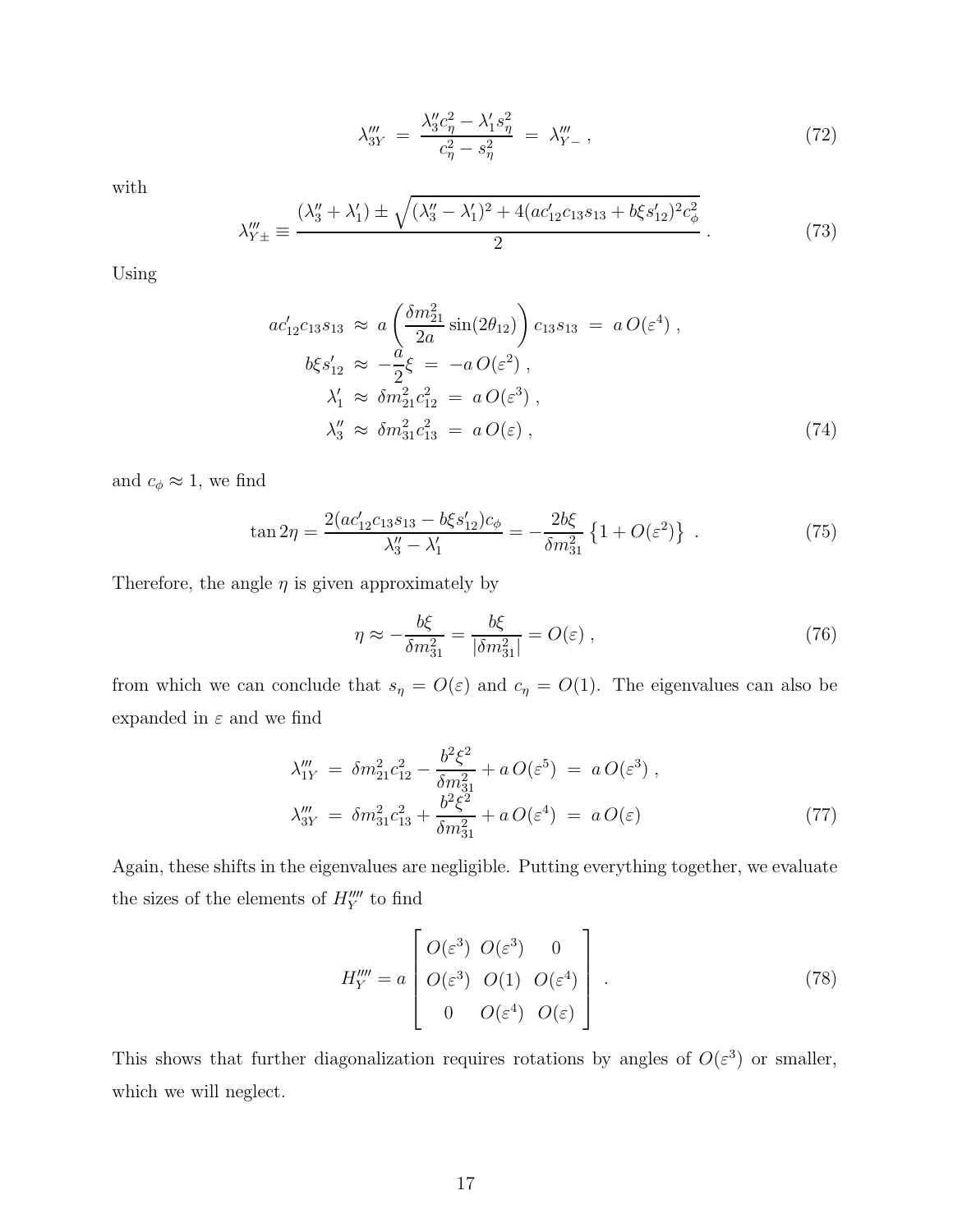Thus, we have found that when  $\xi = O(\varepsilon^2)$  and  $\delta m_{31}^2 < 0$  (inverted hierarchy), we need an extra  $(1, 3)$ -rotation to diagonalize H, and the diagonalization matrix is  $UVWY$ . We need to identify this product with

$$
\widetilde{U} = \begin{bmatrix} 1 & 0 & 0 \\ 0 & \widetilde{c}_{23} & \widetilde{s}_{23} \\ 0 & -\widetilde{s}_{23} & \widetilde{c}_{23} \end{bmatrix} \begin{bmatrix} \widetilde{c}_{13} & 0 & \widetilde{s}_{13}e^{-i\widetilde{\delta}} \\ 0 & 1 & 0 \\ -\widetilde{s}_{13}e^{i\widetilde{\delta}} & 0 & \widetilde{c}_{13} \end{bmatrix} \begin{bmatrix} \widetilde{c}_{12} & \widetilde{s}_{12} & 0 \\ -\widetilde{s}_{12} & \widetilde{c}_{12} & 0 \\ 0 & 0 & 1 \end{bmatrix}
$$
(79)

to obtain the effective mixing angles and effective CP phase. From Ref. [7], we know that when  $\delta m_{31}^2 < 0$  and  $a/|\delta m_{31}^2| = O(\varepsilon^{-1})$ , identification of  $\widetilde{U}$  with  $UVW$  leads to

$$
\begin{aligned}\n\widetilde{\theta}_{13} &= \theta'_{13} ,\\ \n\widetilde{\theta}_{12} &= \theta'_{12} ,\\ \n\widetilde{\theta}_{23} &= \theta_{23} ,\\ \n\widetilde{\delta} &= 0 .\n\end{aligned}
$$
\n(80)

Furthermore, in the range  $a/|\delta m_{31}^2| = O(\varepsilon^{-1})$  we have

$$
\begin{aligned}\n\theta'_{12} &= \frac{\pi}{2} - \frac{\delta m_{21}^2}{2a} \sin(2\theta_{12}) + \dots = \frac{\pi}{2} + O(\varepsilon^3) ,\\
\theta'_{13} &= -\frac{\delta m_{31}^2}{a} \theta_{13} + \dots = O(\varepsilon^2) ,\n\end{aligned} \tag{81}
$$

which implies that

$$
UVW \approx \begin{bmatrix} 1 & 0 & 0 \\ 0 & \widetilde{c}_{23} & \widetilde{s}_{23} \\ 0 & -\widetilde{s}_{23} & \widetilde{c}_{23} \end{bmatrix} \begin{bmatrix} 1 & 0 & 0 \\ 0 & 1 & 0 \\ 0 & 0 & 1 \end{bmatrix} \begin{bmatrix} 0 & 1 & 0 \\ -1 & 0 & 0 \\ 0 & 0 & 1 \end{bmatrix} . \tag{82}
$$

Then,

$$
UVWY \approx \begin{bmatrix} 1 & 0 & 0 \\ 0 & \tilde{c}_{23} & \tilde{s}_{23} \\ 0 & -\tilde{s}_{23} & \tilde{c}_{23} \\ 1 & 0 & 0 \\ 0 & \tilde{c}_{23} & \tilde{s}_{23} \\ 0 & \tilde{c}_{23} & \tilde{s}_{23} \\ 0 & -\tilde{s}_{23} & \tilde{c}_{23} \end{bmatrix} \begin{bmatrix} 1 & 0 & 0 \\ 0 & 1 & 0 \\ 0 & 0 & 1 \end{bmatrix} \begin{bmatrix} 0 & 1 & 0 \\ -1 & 0 & 0 \\ 0 & 0 & 1 \end{bmatrix} \begin{bmatrix} c_{\eta} & 0 & s_{\eta} \\ 0 & 1 & 0 \\ -s_{\eta} & 0 & c_{\eta} \\ -s_{\eta} & 0 & c_{\eta} \\ 0 & 1 & 0 \\ 0 & 0 & 1 \end{bmatrix}
$$

$$
\approx \begin{bmatrix} 1 & 0 & 0 \\ 0 & \tilde{c}_{23} & \tilde{s}_{23} \\ 0 & -\tilde{s}_{23} & \tilde{c}_{23} \end{bmatrix} \begin{bmatrix} 1 & 0 & 0 \\ 0 & c_{\eta} & -s_{\eta} \\ 0 & s_{\eta} & c_{\eta} \end{bmatrix} \begin{bmatrix} 1 & 0 & 0 \\ 0 & 1 & 0 \\ 0 & 0 & 1 \end{bmatrix} \begin{bmatrix} 0 & 1 & 0 \\ -1 & 0 & 0 \\ 0 & 0 & 1 \end{bmatrix} . \tag{83}
$$

Therefore,  $\eta$  can be absorbed into  $\stackrel{\sim}{\theta}_{23}$  as

$$
\widetilde{\theta}_{13} = \theta'_{13} ,
$$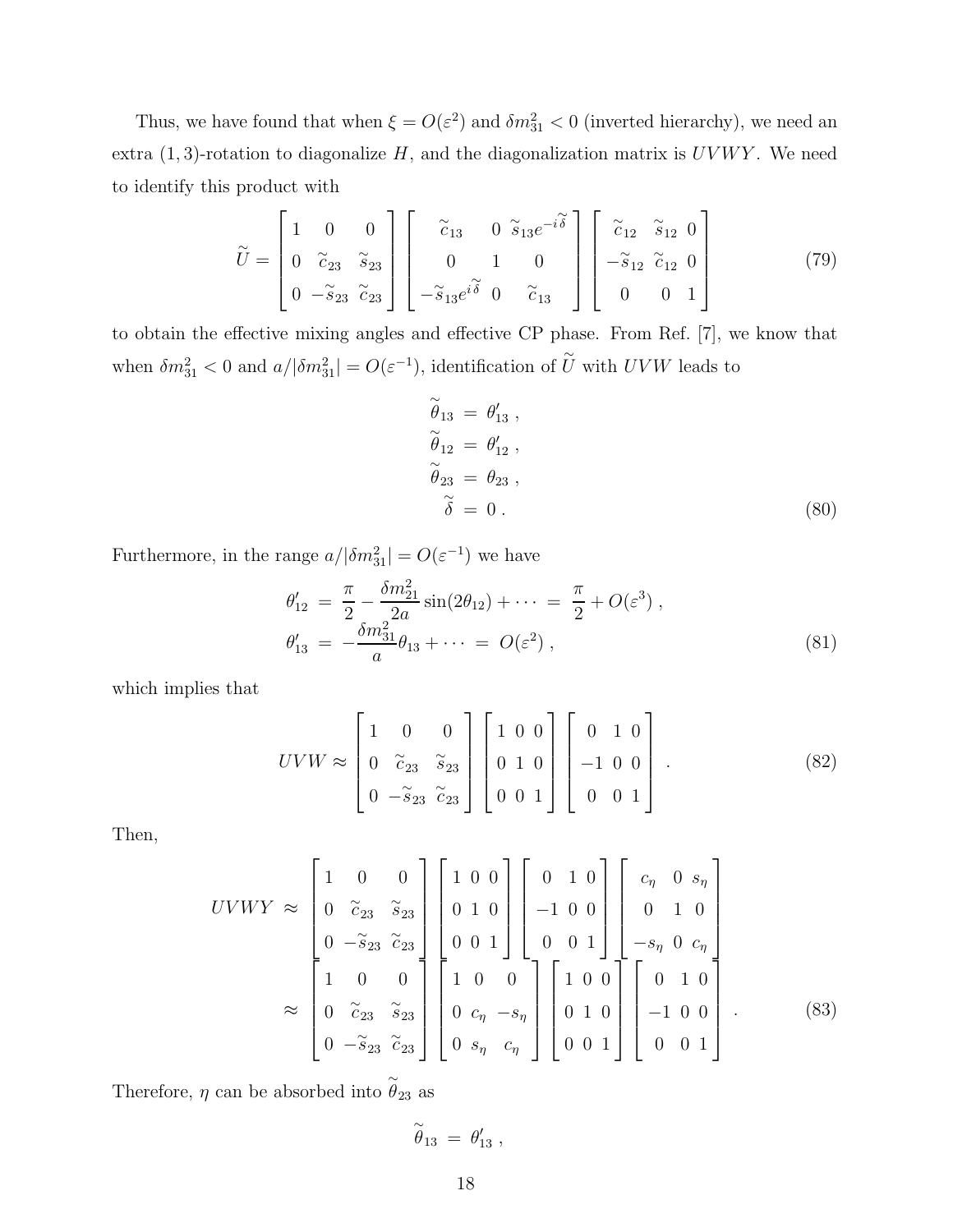$$
\begin{aligned}\n\widetilde{\theta}_{12} &= \theta'_{12} ,\\ \n\widetilde{\theta}_{23} &= \theta_{23} - \eta ,\\ \n\widetilde{\delta} &= 0 .\n\end{aligned} \tag{84}
$$

As in the  $\delta m_{31}^2 > 0$  case, the  $\xi$ -dependence of  $\theta'_{13} = \theta_{13} + \phi$  is very weak, so the effect of a non-zero  $\xi$  will appear dominantly in  $\stackrel{\sim}{\theta}_{23}$ .

# C. Summary of Neutrino Case

To summarize what we have learned, the main effect of including the  $b\xi$  terms, which come from neutral current universality violation, in the effective Hamiltonian is to shift  $\tilde{\theta}_{12}$ in the  $\delta m_{31}^2 > 0$  (normal hierarchy) case, and  $\tilde{\theta}_{23}$  in the  $\delta m_{31}^2 < 0$  (inverted hierarchy) case, beyond the shifts due to the charged current interaction term a. In the  $\delta m_{31}^2 > 0$  case, the shift in  $\tilde{\theta}_{12}$  is given by

$$
\chi \approx \frac{b\xi}{\delta m_{31}^2} = -\frac{a\xi}{2\,\delta m_{31}^2} \,,\tag{85}
$$

while for the  $\delta m_{31}^2 < 0$  case, the shift in  $\tilde{\theta}_{23}$  is given by

$$
-\eta \approx \frac{b\xi}{\delta m_{31}^2} = -\frac{b\xi}{|\delta m_{31}^2|} = \frac{a\xi}{2|\delta m_{31}^2|} \,. \tag{86}
$$

### IV. THE EFFECTIVE MIXING ANGLES, ANTI-NEUTRINO CASE

### A. Inclusion of Neutral Current Effects into the Effective Hamiltonian

For the anti-neutrinos, the effective Hamiltonian is given by

$$
\bar{H} = \tilde{U}^* \begin{bmatrix} \bar{\lambda}_1 & 0 & 0 \\ 0 & \bar{\lambda}_2 & 0 \\ 0 & 0 & \bar{\lambda}_3 \end{bmatrix} \tilde{U}^T = U^* \begin{bmatrix} 0 & 0 & 0 \\ 0 & \delta m_{21}^2 & 0 \\ 0 & 0 & \delta m_{31}^2 \end{bmatrix} U^T + \begin{bmatrix} -a & 0 & 0 \\ 0 & 0 & 0 \\ 0 & 0 & 0 \end{bmatrix} + \begin{bmatrix} -b_e & 0 & 0 \\ 0 & -b_\mu & 0 \\ 0 & 0 & -b_\tau \end{bmatrix}.
$$
\n(87)

The differences from the neutrino case are the reversal of signs of the CP violating phase  $\delta$ (and thus the complex conjugation of the MNS matrix  $U$ ), and the matter interaction terms a, and  $b_{\ell}$  ( $\ell = e, \mu, \tau$ ). We denote the matter effect corrected diagonalization matrix as ∽  $\mathcal{U}$ (note the mirror image tilde on top) to distinguish it from that for the neutrinos. As in the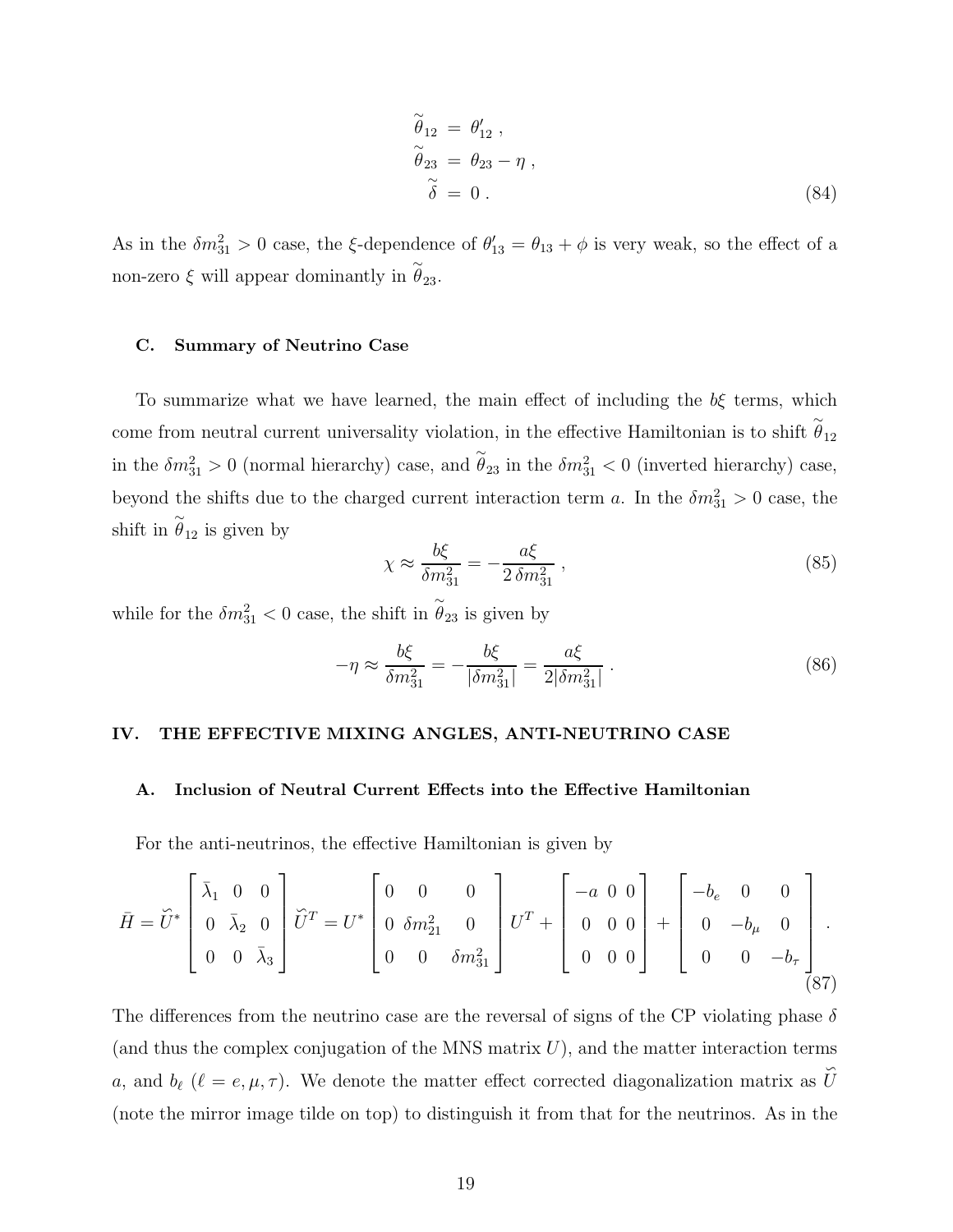neutrino case, we make the replacement

$$
\begin{bmatrix} -a & 0 & 0 \ 0 & 0 & 0 \ 0 & 0 & 0 \end{bmatrix} + \begin{bmatrix} -b_e & 0 & 0 \ 0 & -b_\mu & 0 \ 0 & 0 & -b_\tau \end{bmatrix} \rightarrow \begin{bmatrix} -a & 0 & 0 \ 0 & -b\xi & 0 \ 0 & 0 & b\xi \end{bmatrix} . \tag{88}
$$

# B. Diagonalization of the Effective Hamiltonian

Using the matrix  $Q$  from Eq.  $(23)$ , we begin by partially diagonalize the effective Hamiltonian as

$$
\bar{H}' = QU^T \bar{H}U^* Q^*
$$
\n
$$
= \begin{bmatrix}\n0 & 0 & 0 \\
0 & \delta m_{21}^2 & 0 \\
0 & 0 & \delta m_{31}^2\n\end{bmatrix} - QU^T \begin{bmatrix}\na & 0 & 0 \\
0 & b\xi & 0 \\
0 & 0 & -b\xi\n\end{bmatrix} U^* Q^*
$$
\n
$$
= \begin{bmatrix}\n0 & 0 & 0 \\
0 & \delta m_{21}^2 & 0 \\
0 & 0 & \delta m_{31}^2\n\end{bmatrix} - a Q \begin{bmatrix}\nU_{e1}U_{e1}^* & U_{e1}U_{e2}^* & U_{e1}U_{e3}^* \\
U_{e2}U_{e1}^* & U_{e2}U_{e2}^* & U_{e2}U_{e3}^* \\
U_{e3}U_{e1}^* & U_{e3}U_{e2}^* & U_{e3}U_{e3}^*\n\end{bmatrix} Q^*
$$
\n
$$
-b\xi Q \begin{bmatrix}\nU_{\mu 1}U_{\mu 1}^* & U_{\mu 1}U_{\mu 2}^* & U_{\mu 1}U_{\mu 3}^* \\
U_{\mu 2}U_{\mu 1}^* & U_{\mu 2}U_{\mu 2}^* & U_{\mu 2}U_{\mu 3}^*\n\end{bmatrix} - \begin{bmatrix}\nU_{\tau 1}U_{\tau 1}^* & U_{\tau 1}U_{\tau 2}^* & U_{\tau 1}U_{\tau 3}^* \\
U_{\tau 2}U_{\tau 1}^* & U_{\tau 2}U_{\tau 2}^* & U_{\tau 3}U_{\tau 3}^*\n\end{bmatrix} Q^* . (89)
$$

The matrix which multiplies  $a$  is given by

$$
\bar{M}_a = \mathcal{Q} \begin{bmatrix} U_{e1} U_{e1}^* & U_{e1} U_{e2}^* & U_{e1} U_{e3}^* \\ U_{e2} U_{e1}^* & U_{e2} U_{e2}^* & U_{e2} U_{e3}^* \\ U_{e3} U_{e1}^* & Ue3U_{e2}^* & U_{e3} U_{e3}^* \end{bmatrix} \mathcal{Q}^* = \begin{bmatrix} c_{12}^2 c_{13}^2 & c_{12} s_{12} c_{13}^2 & c_{12} c_{13} s_{13} \\ c_{12} s_{12} c_{13}^2 & s_{12}^2 c_{13}^2 & s_{12} c_{13} s_{13} \\ c_{12} c_{11} s_{13} & s_{12} c_{13} s_{13} & s_{13}^2 \end{bmatrix}, \quad (90)
$$

while the matrix which multiplies  $b\xi$  is given by

$$
\bar{M}_{b} = Q \left\{ \begin{bmatrix} U_{\mu 1} U_{\mu 1}^{*} U_{\mu 1} U_{\mu 2}^{*} U_{\mu 1} U_{\mu 3}^{*} \\ U_{\mu 2} U_{\mu 1}^{*} U_{\mu 2} U_{\mu 2}^{*} U_{\mu 2} U_{\mu 3}^{*} \\ U_{\mu 3} U_{\mu 1}^{*} U_{\mu 3} U_{\mu 2}^{*} U_{\mu 3} U_{\mu 3}^{*} \end{bmatrix} - \begin{bmatrix} U_{\tau 1} U_{\tau 1}^{*} U_{\tau 1} U_{\tau 2}^{*} U_{\tau 1} U_{\tau 3}^{*} \\ U_{\tau 2} U_{\tau 1}^{*} U_{\tau 2} U_{\tau 2}^{*} U_{\tau 3} U_{\tau 3}^{*} \\ U_{\tau 3} U_{\tau 1}^{*} U_{\tau 3} U_{\tau 2}^{*} U_{\tau 3} U_{\tau 3}^{*} \end{bmatrix} \right\} \mathcal{Q}^{*} = M_{b}^{*}
$$
\n
$$
= \begin{bmatrix} (s_{12}^{2} - c_{12}^{2} s_{13}^{2}) \cos(2\theta_{23}) + \sin(2\theta_{12}) \sin(2\theta_{23}) s_{13} \cos \delta \\ -(1 + s_{13}^{2}) s_{12} c_{12} \cos(2\theta_{23}) - (c_{12}^{2} e^{+i\delta} - s_{12}^{2} e^{-i\delta}) s_{13} \sin(2\theta_{23}) \\ -s_{12} c_{13} \sin(2\theta_{23}) e^{+i\delta} + c_{12} s_{13} c_{13} \cos(2\theta_{23}) \end{bmatrix}
$$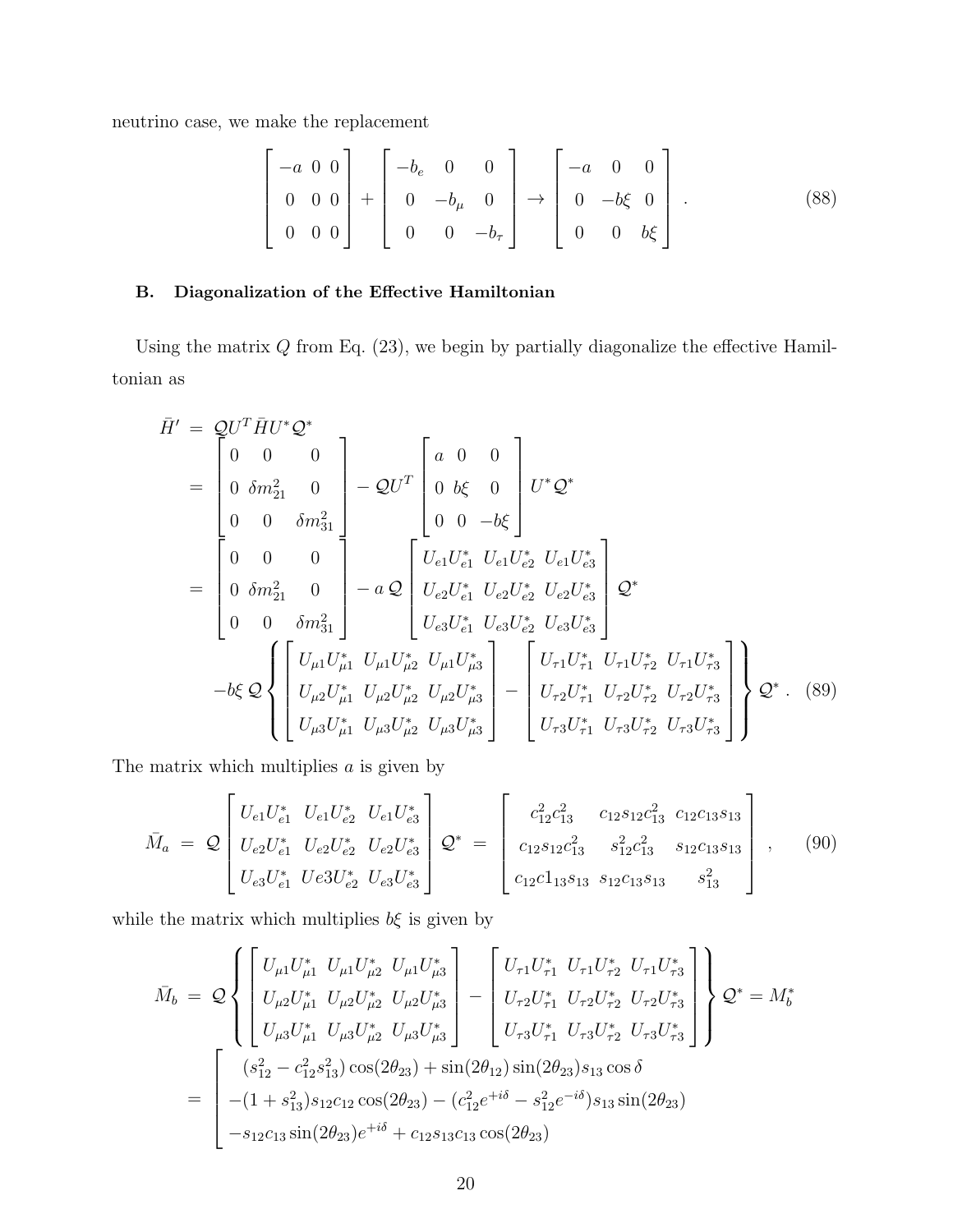$$
-(1 + s_{13}^2)s_{12}c_{12}\cos(2\theta_{23}) - (c_{12}^2e^{-i\delta} - s_{12}^2e^{+i\delta})s_{13}\sin(2\theta_{23})
$$
  
\n
$$
(c_{12}^2 - s_{12}^2s_{13}^2)\cos(2\theta_{23}) - \sin(2\theta_{12})\sin(2\theta_{23})s_{13}\cos\delta
$$
  
\n
$$
c_{12}c_{13}\sin(2\theta_{23})e^{+i\delta} + s_{12}s_{13}c_{13}\cos(2\theta_{23})
$$
  
\n
$$
-s_{12}c_{13}\sin(2\theta_{23})e^{-i\delta} + c_{12}s_{13}c_{13}\cos(2\theta_{23})
$$
  
\n
$$
c_{12}c_{13}\sin(2\theta_{23})e^{-i\delta} + s_{12}s_{13}c_{13}\cos(2\theta_{23})
$$
  
\n
$$
-c_{13}^2\cos(2\theta_{23})
$$
\n(91)

Using  $cos(2\theta_{23}) \leq O(\varepsilon)$  and  $\theta_{13} = O(\varepsilon)$ , the sizes of the elements of  $\overline{M}_b$  are evaluated to be

$$
\bar{M}_b = \begin{bmatrix} O(\varepsilon) & O(\varepsilon) & O(1) \\ O(\varepsilon) & O(\varepsilon) & O(1) \\ O(1) & O(1) & O(\varepsilon) \end{bmatrix} . \tag{92}
$$

As in the neutrino case, we neglect the  $O(\varepsilon)$  terms in  $\overline{M}_b$  and approximate

$$
\bar{M}_b \approx \begin{bmatrix} 0 & 0 & -s_{12}e^{-i\delta} \\ 0 & 0 & c_{12}e^{-i\delta} \\ -s_{12}e^{+i\delta} & c_{12}e^{+i\delta} & 0 \end{bmatrix} . \tag{93}
$$

.

The effective Hamiltonian which must be diagonalized is then

$$
\bar{H}' = \text{diag}(0, \delta m_{21}^2, \delta m_{31}^2) - a \,\bar{M}_a - b\xi \,\bar{M}_b
$$
\n
$$
= \begin{bmatrix}\n-a \,c_{12}^2 c_{13}^2 & -a \,c_{12} s_{12} c_{13}^2 & -a \,c_{12} c_{13} s_{13} + b\xi \,s_{12} e^{-i\delta} \\
-a \,c_{12} s_{12} c_{13}^2 & -a \,s_{12}^2 c_{13}^2 + \delta m_{21}^2 & -a \,s_{12} c_{13} s_{13} - b\xi \,c_{12} e^{-i\delta} \\
-a \,c_{12} s_{13} s_{13} + b\xi \,s_{12} e^{+i\delta} & -a \,s_{12} c_{13} s_{13} - b\xi \,c_{12} e^{+i\delta} & -a \,s_{13}^2 + \delta m_{31}^2\n\end{bmatrix}(94)
$$

From this point on, we set  $\delta = 0$  for the sake of simplicity. Then,  $\bar{H}'$  becomes

$$
\bar{H}' = \begin{bmatrix}\n-a \, c_{12}^2 c_{13}^2 & -a \, c_{12} s_{12} c_{13}^2 & -a \, c_{12} c_{13} s_{13} + b \xi \, s_{12} \\
-a \, c_{12} s_{12} c_{13}^2 & -a \, s_{12}^2 c_{13}^2 + \delta m_{21}^2 & -a \, s_{12} c_{13} s_{13} - b \xi \, c_{12} \\
-a \, c_{12} s_{13} s_{13} + b \xi \, s_{12} & -a \, s_{12} c_{13} s_{13} - b \xi \, c_{12} & -a \, s_{13}^2 + \delta m_{31}^2\n\end{bmatrix} = a \begin{bmatrix}\nO(1) & O(1) & O(\varepsilon) \\
O(1) & O(1) & O(\varepsilon) \\
O(\varepsilon) & O(\varepsilon) & O(\varepsilon)\n\end{bmatrix}
$$
\n(95)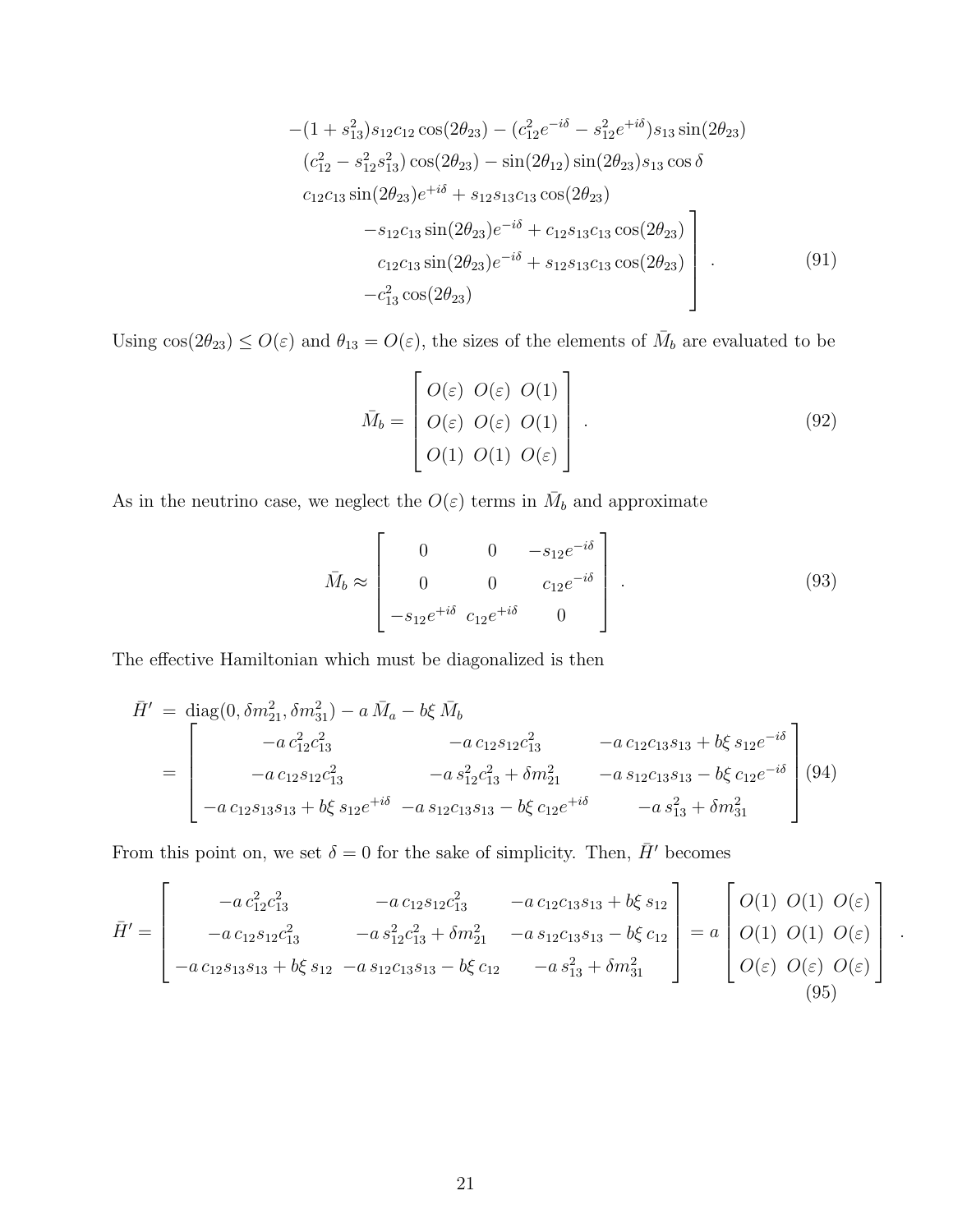# B1. First Rotation

Applying the Jacobi method on  $\bar{H}'$ , we begin by diagonalizing the  $(1, 2)$ -submatrix. Define the matrix  $\bar{V}$  as  $\blacksquare$ 

$$
\bar{V} = \begin{bmatrix} \bar{c}_{\varphi} & \bar{s}_{\varphi} & 0 \\ -\bar{s}_{\varphi} & \bar{c}_{\varphi} & 0 \\ 0 & 0 & 1 \end{bmatrix},
$$
\n(96)

where

$$
\bar{c}_{\varphi} = \cos \bar{\varphi} \ , \quad \bar{s}_{\varphi} = \sin \bar{\varphi} \ , \quad \tan 2\bar{\varphi} \equiv -\frac{ac_{13}^2 \sin 2\theta_{12}}{\delta m_{21}^2 + ac_{13}^2 \cos 2\theta_{12}} \ , \quad (-\theta_{12} < \bar{\varphi} \le 0) \ . \tag{97}
$$

Then,

$$
\bar{H}'' = \bar{V}^{\dagger} \bar{H}' \bar{V} = \begin{bmatrix} \bar{\lambda}'_1 & 0 & -a\bar{c}'_{12}c_{13}s_{13} + b\xi\bar{s}'_{12} \\ 0 & \bar{\lambda}'_2 & -a\bar{s}'_{12}c_{13}s_{13} - b\xi\bar{c}'_{12} \\ -a\bar{c}'_{12}c_{13}s_{13} + b\xi\bar{s}'_{12} & -a\bar{s}'_{12}c_{13}s_{13} - b\xi\bar{c}'_{12} & -as^2_{13} + \delta m^2_{31} \end{bmatrix},
$$
(98)

where

$$
\vec{c}_{12}' = \cos \bar{\theta}_{12}', \quad \vec{s}_{12}' = \sin \bar{\theta}_{12}', \quad \vec{\theta}_{12}' = \theta_{12} + \bar{\varphi}, \tag{99}
$$

and

$$
\bar{\lambda}'_1 = \frac{(-ac_{12}^2 c_{13}^2) \bar{c}_{\varphi}^2 + (as_{12}^2 c_{13}^2 - \delta m_{21}^2) \bar{s}_{\varphi}^2}{\bar{c}_{\varphi}^2 - \bar{s}_{\varphi}^2} = \bar{\lambda}'_{-} ,
$$
\n
$$
\bar{\lambda}'_2 = \frac{(-as_{12}^2 c_{13}^2 + \delta m_{21}^2) \bar{c}_{\varphi}^2 + (ac_{12}^2 c_{13}^2) \bar{s}_{\varphi}^2}{\bar{c}_{\varphi}^2 - \bar{s}_{\varphi}^2} = \bar{\lambda}'_{+} ,
$$
\n(100)

with

$$
\bar{\lambda}'_{\pm} = \frac{(\delta m_{21}^2 - ac_{13}^2) \pm \sqrt{(\delta m_{21}^2 + ac_{13}^2)^2 - 4ac_{13}^2 s_{12}^2 \delta m_{21}^2}}{2} \,. \tag{101}
$$

From Ref. [7], we know that in the region  $a/|\delta m_{31}^2| = O(\varepsilon^{-1})$ , we can expand  $\bar{\varphi}$  as

$$
\bar{\theta}'_{12} = \frac{\delta m_{21}^2}{2a} \sin(2\theta_{12}) + O(\varepsilon^5) = O(\varepsilon^3) . \tag{102}
$$

Therefore,

$$
\vec{c}'_{12} = \cos\left(\frac{\delta m_{21}^2}{2a}\sin(2\theta_{12})\right) = 1 - O(\varepsilon^6) ,
$$
  
\n
$$
\vec{s}'_{12} = \sin\left(\frac{\delta m_{21}^2}{2a}\sin(2\theta_{12})\right) = O(\varepsilon^3) .
$$
\n(103)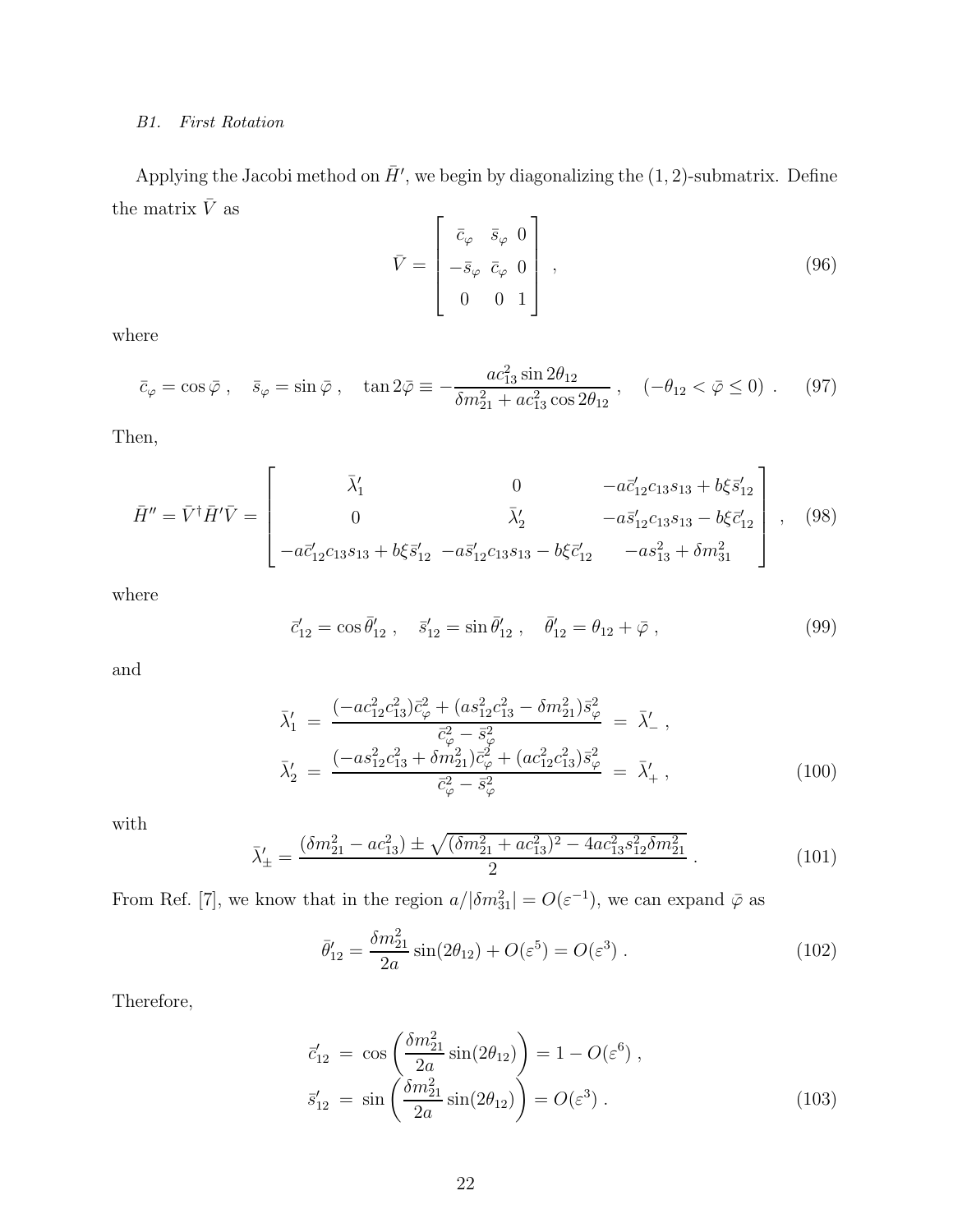The expansions of  $\bar{\lambda}'_{\pm}$  are given by

$$
\bar{\lambda}'_{-} = -ac_{13}^{2} + \delta m_{21}^{2} s_{12}^{2} + a O(\varepsilon^{6}) = a O(1) ,\n\bar{\lambda}'_{+} = \delta m_{21}^{2} c_{12}^{2} + a O(\varepsilon^{6}) = a O(\varepsilon^{3}) .
$$
\n(104)

Therefore, the sizes of the elements of  $\bar{H}''$  can be evaluated to be

$$
\bar{H}'' = a \begin{bmatrix} O(1) & 0 & O(\varepsilon) \\ 0 & O(\varepsilon^3) & O(\varepsilon^2) \\ O(\varepsilon) & O(\varepsilon^2) & O(\varepsilon) \end{bmatrix} . \tag{105}
$$

As in the neutrino case, though we have a choice of whether we diagonalize the  $(1,3)$  or the  $(2, 3)$  submatrix, since both require rotations by angles of  $O(\varepsilon)$ , we diagonalize the  $(1, 3)$ submatrix next to maintain the parallel with the  $\xi = 0$  case.

### B2. Second Rotation

Define the matrix  $\bar{W}$  as

$$
\bar{W} = \begin{bmatrix} \bar{c}_{\phi} & 0 & \bar{s}_{\phi} \\ 0 & 1 & 0 \\ -\bar{s}_{\phi} & 0 & \bar{c}_{\phi} \end{bmatrix},
$$
\n(106)

where  $\bar{c}_{\phi} = \cos \bar{\phi}, \ \bar{s}_{\phi} = \sin \bar{\phi}, \text{ and}$ 

$$
\tan 2\bar{\phi} \equiv \frac{-2(a\bar{c}_{12}^{\prime}c_{13}s_{13} - b\xi\bar{s}_{12}^{\prime})}{\delta m_{31}^{2} - a s_{13}^{2} - \bar{\lambda}_{1}^{\prime}}
$$
\n
$$
= -\frac{2a\bar{c}_{12}^{\prime}c_{13}s_{13}}{\delta m_{31}^{2} - a s_{13}^{2} - \bar{\lambda}_{1}^{\prime}} \left\{ 1 + \xi \left( \frac{\bar{s}_{12}^{\prime}}{2\bar{c}_{12}^{\prime}c_{13}s_{13}} \right) \right\}
$$
\n
$$
= \tan 2\bar{\phi}_{0} \left\{ 1 + \xi \left( \frac{\bar{s}_{12}^{\prime}}{2\bar{c}_{12}^{\prime}c_{13}s_{13}} \right) \right\}.
$$
\n(107)

The angle  $\bar{\phi}$  is in the fourth quadrant when  $\delta m_{31}^2 > 0$  (normal hierarchy), and in the first quadrant when  $\delta m_{31}^2 < 0$  (inverted hierarchy).  $\bar{\phi}_0$  is the rotation angle when  $\xi = 0$ . Taking the arc-tangent of both sides of the above equation, we find

$$
\bar{\phi} = \bar{\phi}_0 + \xi \left( \frac{\sin 4\bar{\phi}_0 \tan \bar{\theta}_{12}'}{4 \sin 2\theta_{13}} \right) + O(\xi^2) . \tag{108}
$$

When  $a/|\delta m_{31}^2| = O(\varepsilon^{-1}), \bar{\phi}_0$  is given by

$$
\bar{\phi}_0 = \begin{cases}\n-\theta_{13} + \frac{\delta m_{31}^2}{a} \theta_{13} + O(\varepsilon^3) & (\delta m_{31}^2 > 0), \\
\left(\frac{\pi}{2} - \theta_{13}\right) + \frac{\delta m_{31}^2}{a} \theta_{13} + O(\varepsilon^3) & (\delta m_{31}^2 < 0).\n\end{cases}
$$
\n(109)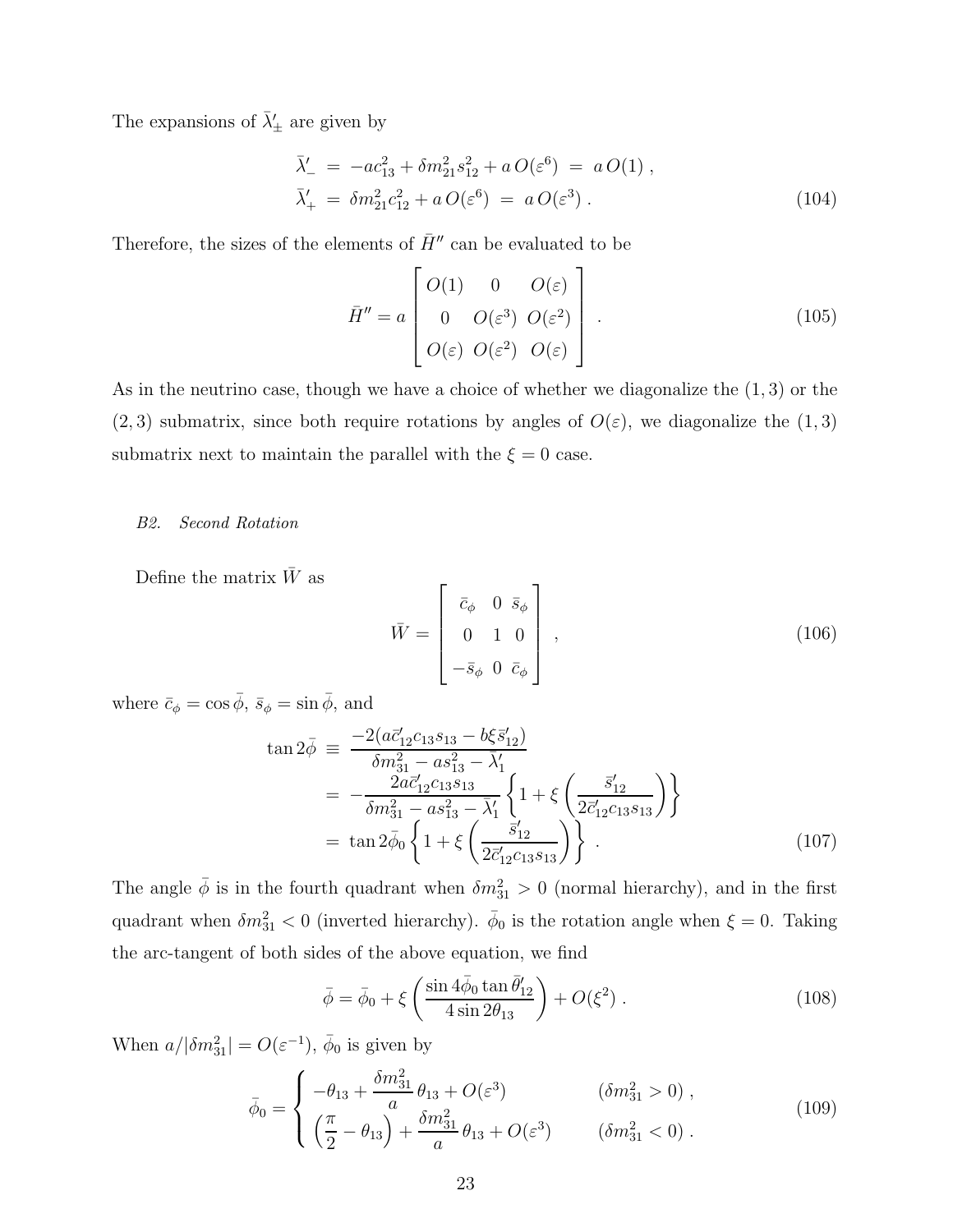Therefore,  $\sin 4\bar{\phi}_0 \approx -\sin(4\theta_{13})$  for both the  $\delta m_{31}^2 > 0$  and  $\delta m_{31}^2 < 0$  cases and using Eq. (102), we find

$$
\bar{\phi} \approx \bar{\phi}_0 - \xi \left(\frac{\delta m_{21}^2}{4a}\right) \sin(2\theta_{12}) = \bar{\phi}_0 - \frac{1}{4}O(\varepsilon^5) . \tag{110}
$$

Therefore, the difference between  $\bar{\phi}$  and  $\bar{\phi}_0$  can be neglected in this range of a, just as in the neutrino case.

Using  $\bar{W}$ , we obtain

$$
\bar{H}''' = \begin{bmatrix} \bar{W}^{\dagger} \bar{H}'' \bar{W} & (a\bar{s}_{12}' s_{13} c_{13} + b\xi \bar{c}_{12}') \bar{s}_{\phi} & 0 \\ (a\bar{s}_{12}' s_{13} c_{13} + b\xi \bar{c}_{12}') \bar{s}_{\phi} & \bar{\lambda}_{2}' & -(a\bar{s}_{12}' s_{13} c_{13} + b\xi \bar{c}_{12}') \bar{c}_{\phi} \\ 0 & -(a\bar{s}_{12}' s_{13} c_{13} + b\xi \bar{c}_{12}') \bar{c}_{\phi} & \bar{\lambda}_{3}'' \end{bmatrix} \tag{111}
$$

where

$$
\bar{\lambda}_1'' = \frac{\bar{\lambda}_1' \bar{c}_{\phi}^2 + (as_{13}^2 - \delta m_{31}^2) \bar{s}_{\phi}^2}{\bar{c}_{\phi}^2 - \bar{s}_{\phi}^2},
$$
\n
$$
\bar{\lambda}_3'' = \frac{(-as_{13}^2 + \delta m_{31}^2) \bar{c}_{\phi}^2 - \bar{\lambda}_1' \bar{s}_{\phi}^2}{\bar{c}_{\phi}^2 - \bar{s}_{\phi}^2}.
$$
\n(112)

If we define

$$
\bar{\lambda}''_{\pm} \equiv \frac{\left[ (\delta m_{31}^2 - a s_{13}^2) + \bar{\lambda}'_1 \right] \pm \sqrt{\left[ (\delta m_{31}^2 - a s_{13}^2) - \bar{\lambda}'_1 \right]^2 + 4(a \bar{c}'_{12} s_{13} c_{13} + b \xi \bar{s}'_{12})^2}}{2} ,\qquad(113)
$$

then

$$
\bar{\lambda}_1'' = \bar{\lambda}_-'' , \quad \bar{\lambda}_3'' = \bar{\lambda}_+'' , \quad \text{if } \delta m_{31}^2 > 0 ,\n\bar{\lambda}_1'' = \bar{\lambda}_+'' , \quad \bar{\lambda}_3'' = \bar{\lambda}_-'' , \quad \text{if } \delta m_{31}^2 < 0 .
$$
\n(114)

When  $a/|\delta m_{31}^2| = O(\varepsilon^{-1})$ , we can expand  $\bar{\lambda}''_{\pm}$  as

$$
\bar{\lambda}''_{-} = -a + s_{13}^2 \delta m_{31}^2 + s_{12}^2 \delta m_{21}^2 + O(\varepsilon^3 |\delta m_{31}^2|) = a O(1) ,
$$
  
\n
$$
\bar{\lambda}''_{+} = c_{13}^2 \delta m_{31}^2 + O(\varepsilon^3 |\delta m_{31}^2|) = a O(\varepsilon) .
$$
\n(115)

Also, from Eq. (109) and the fact that  $\bar{\phi} \approx \bar{\phi}_0$ , we conclude

$$
\bar{s}_{\phi} \approx -s_{13} = O(\varepsilon) , \quad \bar{c}_{\phi} \approx c_{13} = O(1) , \quad (\delta m_{31}^2 > 0) , \tag{116}
$$

$$
\bar{s}_{\phi} \approx c_{13} = O(1) \;, \qquad \bar{c}_{\phi} \approx s_{13} = O(\varepsilon) \;, \qquad (\delta m_{31}^2 < 0) \;.
$$
\n
$$
\tag{116}
$$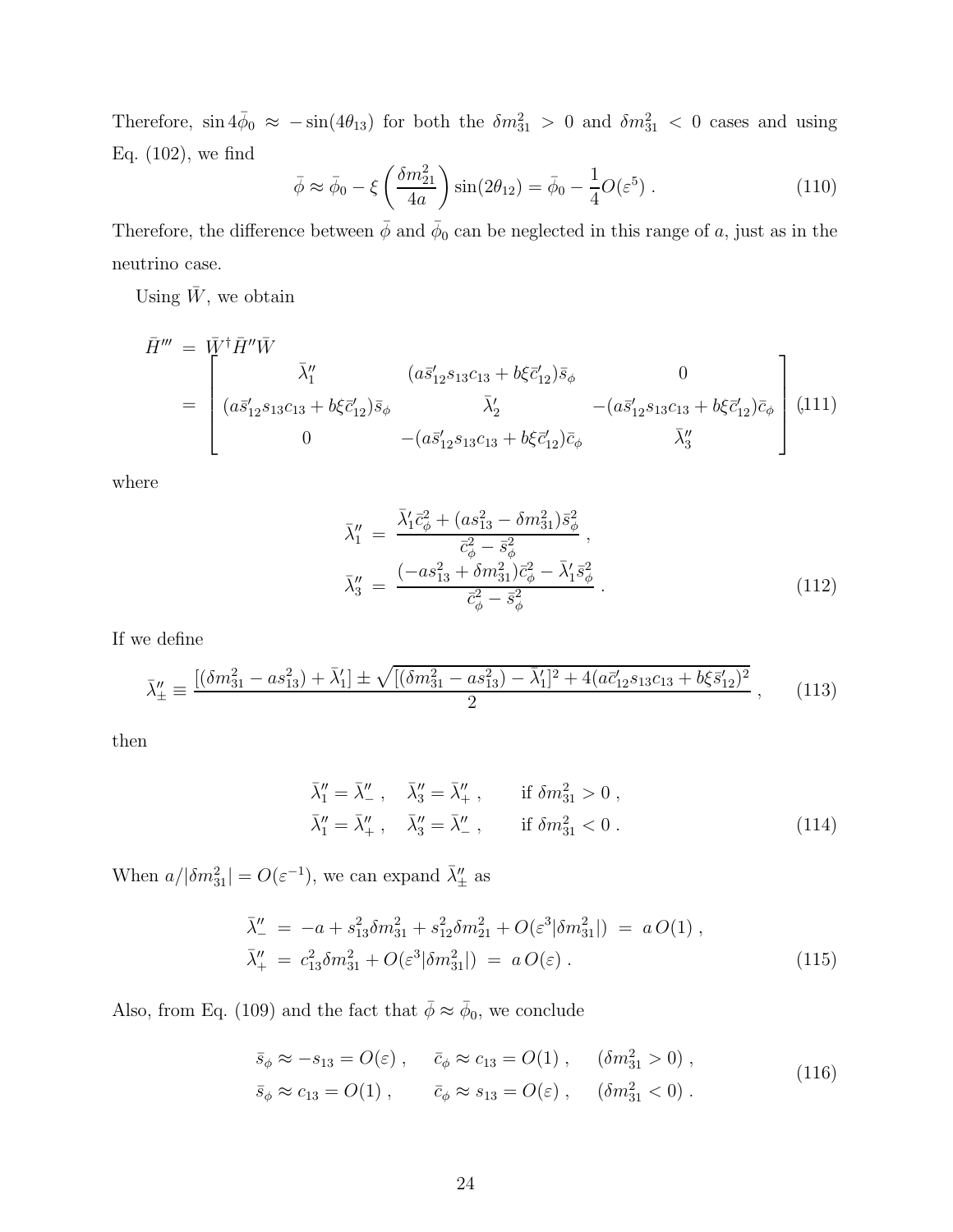Putting everything together, we evaluate the sizes of the elements of  $\bar{H}^{\prime\prime\prime}$  and find

$$
\bar{H}''' = a \begin{bmatrix} O(1) & O(\varepsilon^3) & 0 \\ O(\varepsilon^3) & O(\varepsilon^3) & O(\varepsilon^2) \\ 0 & O(\varepsilon^2) & O(\varepsilon) \end{bmatrix}
$$
(117)

when  $\delta m_{31}^2 > 0$ , and

$$
\bar{H}''' = a \begin{bmatrix} O(\varepsilon) & O(\varepsilon^2) & 0 \\ O(\varepsilon^2) & O(\varepsilon^3) & O(\varepsilon^3) \\ 0 & O(\varepsilon^3) & O(1) \end{bmatrix}
$$
(118)

when  $\delta m_{31}^2 < 0$ . Therefore, for the  $\delta m_{31}^2 > 0$  (normal hierarchy) case, we must diagonalize the  $(2,3)$  submatrix next, while for the  $\delta m_{31}^2 < 0$  (inverted hierarchy) case, we must diagonalize the  $(1, 2)$  submatrix next.

# B3. Third Rotation,  $\delta m_{31}^2 > 0$  Case

To diagonalize the (2, 3) submatrix of  $\bar{H}'''$ , we define the matrix  $\bar{X}$  as

$$
\bar{X} = \begin{bmatrix} 1 & 0 & 0 \\ 0 & \bar{c}_{\chi} & \bar{s}_{\chi} \\ 0 & -\bar{s}_{\chi} & \bar{c}_{\chi} \end{bmatrix},\tag{119}
$$

where

$$
\bar{c}_{\chi} = \cos \bar{\chi} , \quad \bar{s}_{\chi} = \sin \bar{\chi} , \quad \tan 2\bar{\chi} \equiv -\frac{2(a\bar{s}_{12}'s_{13}c_{13} + b\xi\bar{c}_{12}')\bar{c}_{\phi}}{\bar{\lambda}_{3}'' - \bar{\lambda}_{2}'} . \tag{120}
$$

Then,

$$
\bar{H}_{X}''' = \bar{X}^{\dagger} \bar{H}''' \bar{X} \n= \begin{bmatrix}\n\bar{\lambda}_{1}'' & (a\bar{s}_{12}'s_{13}c_{13} + b\xi\bar{c}_{12}')\bar{s}_{\phi}\bar{c}_{\chi} & (a\bar{s}_{12}'s_{13}c_{13} + b\xi\bar{c}_{12}')\bar{s}_{\phi}\bar{s}_{\chi} \\
(a\bar{s}_{12}'s_{13}c_{13} + b\xi\bar{c}_{12}')\bar{s}_{\phi}\bar{s}_{\chi} & \bar{\lambda}_{2X}''' & 0 \\
(a\bar{s}_{12}'s_{13}c_{13} + b\xi\bar{c}_{12}')\bar{s}_{\phi}\bar{s}_{\chi} & 0 & \bar{\lambda}_{3X}'''\n\end{bmatrix},
$$
\n(121)

where

$$
\bar{\lambda}_{2X}''' = \frac{\bar{\lambda}_2' \bar{c}_{\chi}^2 - \bar{\lambda}_3'' \bar{s}_{\chi}^2}{\bar{c}_{\chi}^2 - \bar{s}_{\chi}^2} = \bar{\lambda}_{X-}''' ,
$$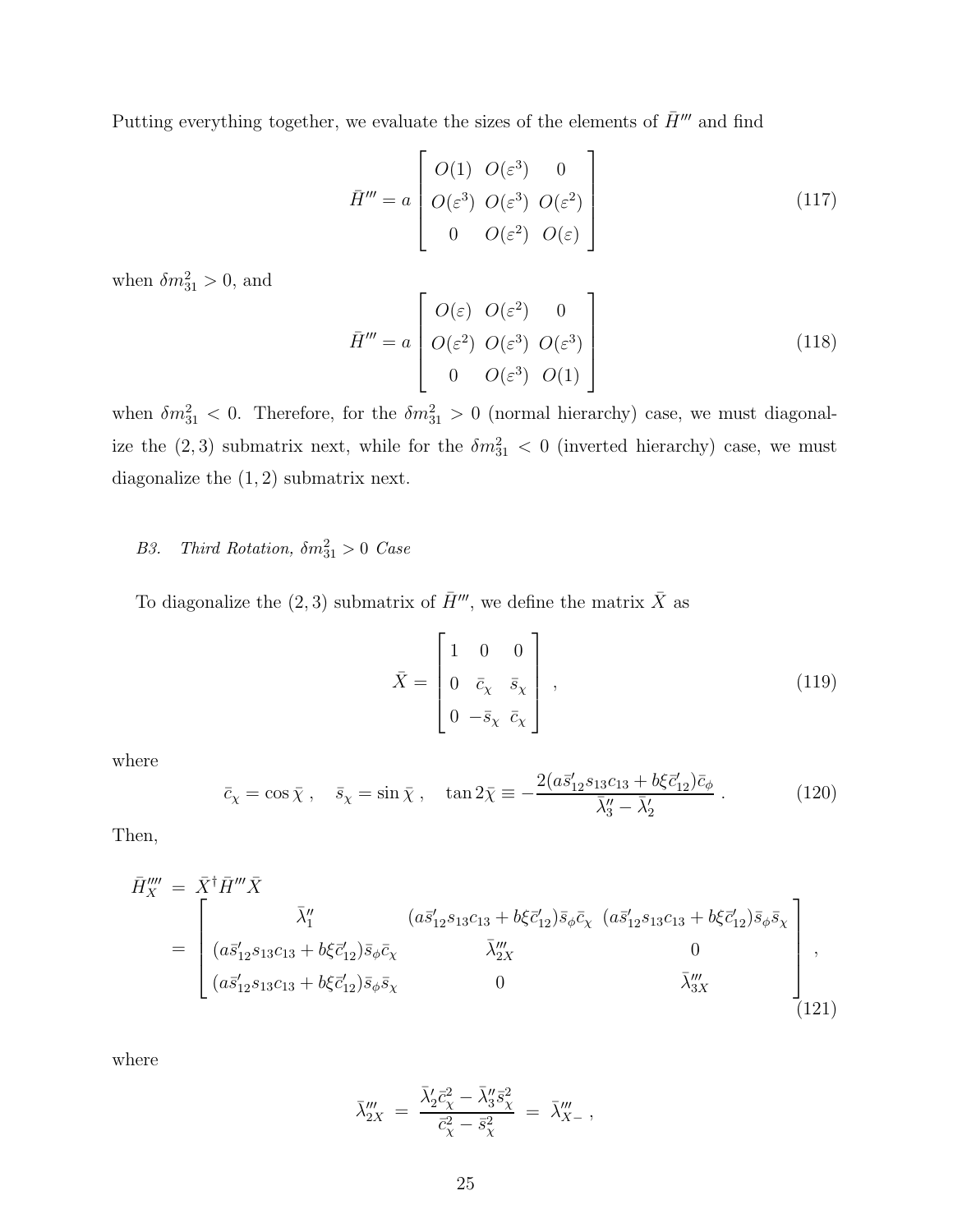$$
\bar{\lambda}_{3X}''' = \frac{\bar{\lambda}_3'' \bar{c}_{\chi}^2 - \bar{\lambda}_2' \bar{s}_{\chi}^2}{\bar{c}_{\chi}^2 - \bar{s}_{\chi}^2} = \bar{\lambda}_{X+}''' \,, \tag{122}
$$

with

$$
\bar{\lambda}_{X\pm}''' \equiv \frac{(\bar{\lambda}_3'' + \bar{\lambda}_2') \pm \sqrt{(\bar{\lambda}_3'' - \bar{\lambda}_2')^2 + 4(a\bar{s}_{12}'s_{13}c_{13} + b\xi\bar{c}_{12}')^2\bar{c}_{\phi}^2}}{2} \,. \tag{123}
$$

Recalling that

$$
a\bar{s}'_{12}s_{13}c_{13} \approx a\left(\frac{\delta m_{21}^2}{2a}\sin(2\theta_{12})\right)s_{13}c_{13} = aO(\varepsilon^4) ,\n b\xi\bar{c}'_{12} \approx -\frac{1}{2}\xi = -aO(\varepsilon^2) ,\n \bar{\lambda}'_2 \approx \delta m_{21}^2 c_{12}^2 = aO(\varepsilon^3) ,\n \bar{\lambda}''_3 \approx \delta m_{31}^2 c_{13}^2 = aO(\varepsilon) ,
$$
\n(124)

and  $\bar{c}_{\phi} \approx 1$ , we find

$$
\tan 2\bar{\chi} = -\frac{2(a\bar{s}_{12}'s_{13}c_{13} + b\xi\bar{c}_{12}')\bar{c}_{\phi}}{\bar{\lambda}_{3}'' - \bar{\lambda}_{2}'} = -\frac{2b\xi}{\delta m_{31}^2} \left\{ 1 + O(\varepsilon^2) \right\} . \tag{125}
$$

Therefore, the angle  $\bar{\chi}$  is given approximately by

$$
\bar{\chi} \approx -\frac{b\xi}{\delta m_{31}^2} = O(\varepsilon) , \qquad (126)
$$

from which we can conclude that  $\bar{s}_{\chi} = O(\varepsilon)$  and  $\bar{c}_{\chi} = O(1)$ . The eigenvalues can also be expanded in  $\varepsilon$  and we find

$$
\bar{\lambda}_{2X}''' = \delta m_{21}^2 c_{12}^2 - \frac{b^2 \xi^2}{\delta m_{31}^2} + a O(\varepsilon^5) = a O(\varepsilon^3) ,
$$
\n
$$
\bar{\lambda}_{3X}''' = \delta m_{31}^2 c_{13}^2 + \frac{b^2 \xi^2}{\delta m_{31}^2} + a O(\varepsilon^4) = a O(\varepsilon) .
$$
\n(127)

As in the neutrino case, the shifts in the eigenvalues are of order  $aO(\varepsilon^3)$  and their effects on  $\delta\bar{\lambda}_{31} = aO(1)$  and  $\delta\bar{\lambda}_{21} = aO(1)$  are negligible. Putting everything together, we evaluate the sizes of the elements of  $\bar{H}_X''''$  to find

$$
\bar{H}_X'''' = a \begin{bmatrix} O(1) & O(\varepsilon^4) & O(\varepsilon^3) \\ O(\varepsilon^4) & O(\varepsilon^3) & 0 \\ O(\varepsilon^3) & 0 & O(\varepsilon) \end{bmatrix} . \tag{128}
$$

This shows that further diagonalization requires rotations by angles of  $O(\varepsilon^3)$  or smaller, which we will neglect.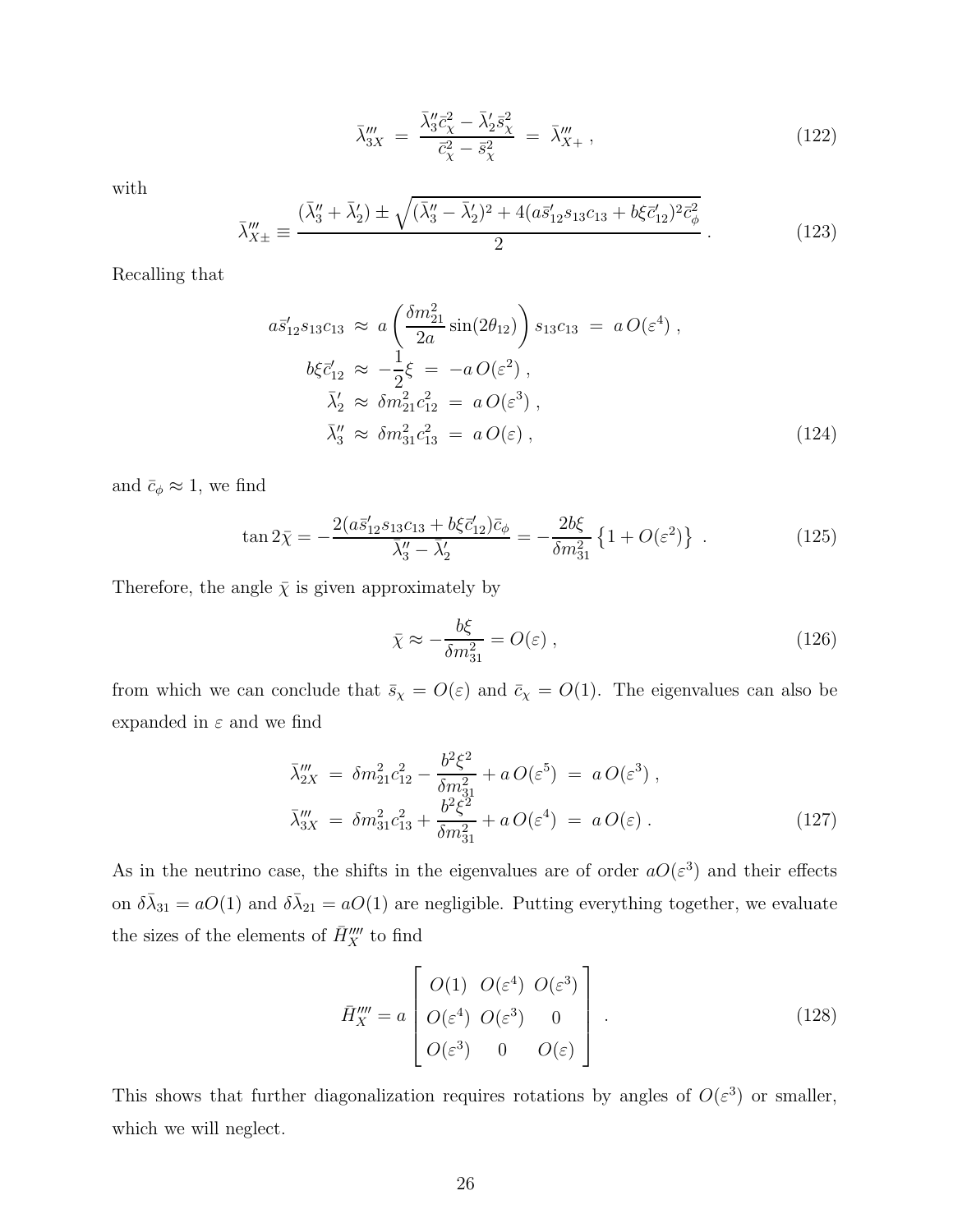We have found that when  $\xi = O(\varepsilon^2)$  and  $\delta m_{31}^2 > 0$  (normal hierarchy), we need an extra  $(2, 3)$ -rotation to diagonalize  $\bar{H}$ , and the diagonalization matrix is  $\bar{U}\bar{V}\bar{W}\bar{X}$ , which we need to identify with

$$
\widetilde{U} = \begin{bmatrix} 1 & 0 & 0 \\ 0 & \widetilde{c}_{23} & \widetilde{s}_{23} \\ 0 & -\widetilde{s}_{23} & \widetilde{c}_{23} \end{bmatrix} \begin{bmatrix} \widetilde{c}_{13} & 0 & \widetilde{s}_{13}e^{-i\widetilde{\delta}} \\ 0 & 1 & 0 \\ -\widetilde{s}_{13}e^{i\widetilde{\delta}} & 0 & \widetilde{c}_{13} \end{bmatrix} \begin{bmatrix} \widetilde{c}_{12} & \widetilde{s}_{12} & 0 \\ -\widetilde{s}_{12} & \widetilde{c}_{12} & 0 \\ 0 & 0 & 1 \end{bmatrix} .
$$
 (129)

From Ref. [7], we know that when  $\delta m_{31}^2 > 0$  and  $a/|\delta m_{31}^2| = O(\varepsilon^{-1})$ , identification of ∽  $U$  with  $\bar{U}\bar{V}\bar{W}$  yields

$$
\widetilde{\theta}_{13} \approx \vec{\theta}'_{13}, \n\widetilde{\theta}_{12} \approx \vec{\theta}'_{12}, \n\widetilde{\theta}_{23} \approx \theta_{23}, \n\widetilde{\delta} \approx 0,
$$
\n(130)

where  $\bar{\theta}'_{13} \equiv \theta_{13} + \bar{\phi}$ . (Note that we are considering the  $\delta = 0$  case.) Furthermore, in the range  $a/|\delta m_{31}^2| = O(\varepsilon^{-1})$  we have

$$
\bar{\theta}_{12} = \frac{\delta m_{21}^2}{2a} \sin(2\theta_{12}) + \cdots = O(\varepsilon^3) , \n\bar{\theta}_{13} = \frac{\delta m_{31}^2}{a} \theta_{13} + \cdots = O(\varepsilon^2) ,
$$
\n(131)

which implies

$$
\bar{U}\bar{V}\bar{W} \approx \begin{bmatrix} 1 & 0 & 0 \\ 0 & \widetilde{c}_{23} & \widetilde{s}_{23} \\ 0 & -\widetilde{s}_{23} & \widetilde{c}_{23} \end{bmatrix} \begin{bmatrix} 1 & 0 & 0 \\ 0 & 1 & 0 \\ 0 & 0 & 1 \end{bmatrix} \begin{bmatrix} 1 & 0 & 0 \\ 0 & 1 & 0 \\ 0 & 0 & 1 \end{bmatrix} = \begin{bmatrix} 1 & 0 & 0 \\ 0 & \widetilde{c}_{23} & \widetilde{s}_{23} \\ 0 & -\widetilde{s}_{23} & \widetilde{c}_{23} \end{bmatrix} . \tag{132}
$$

Since  $\bar{X}$  is an  $(2, 3)$ -rotation matrix, multiplying  $\bar{U}\bar{V}\bar{W}$  from the right with  $\bar{X}$  will only lead to a shift in ∽  $\theta_{23}$ . Therefore,

$$
\widetilde{\theta}_{13} \approx \vec{\theta}'_{13}, \n\widetilde{\theta}_{12} \approx \vec{\theta}'_{12}, \n\widetilde{\theta}_{23} \approx \theta_{23} + \bar{\chi}, \n\widetilde{\delta} \approx 0.
$$
\n(133)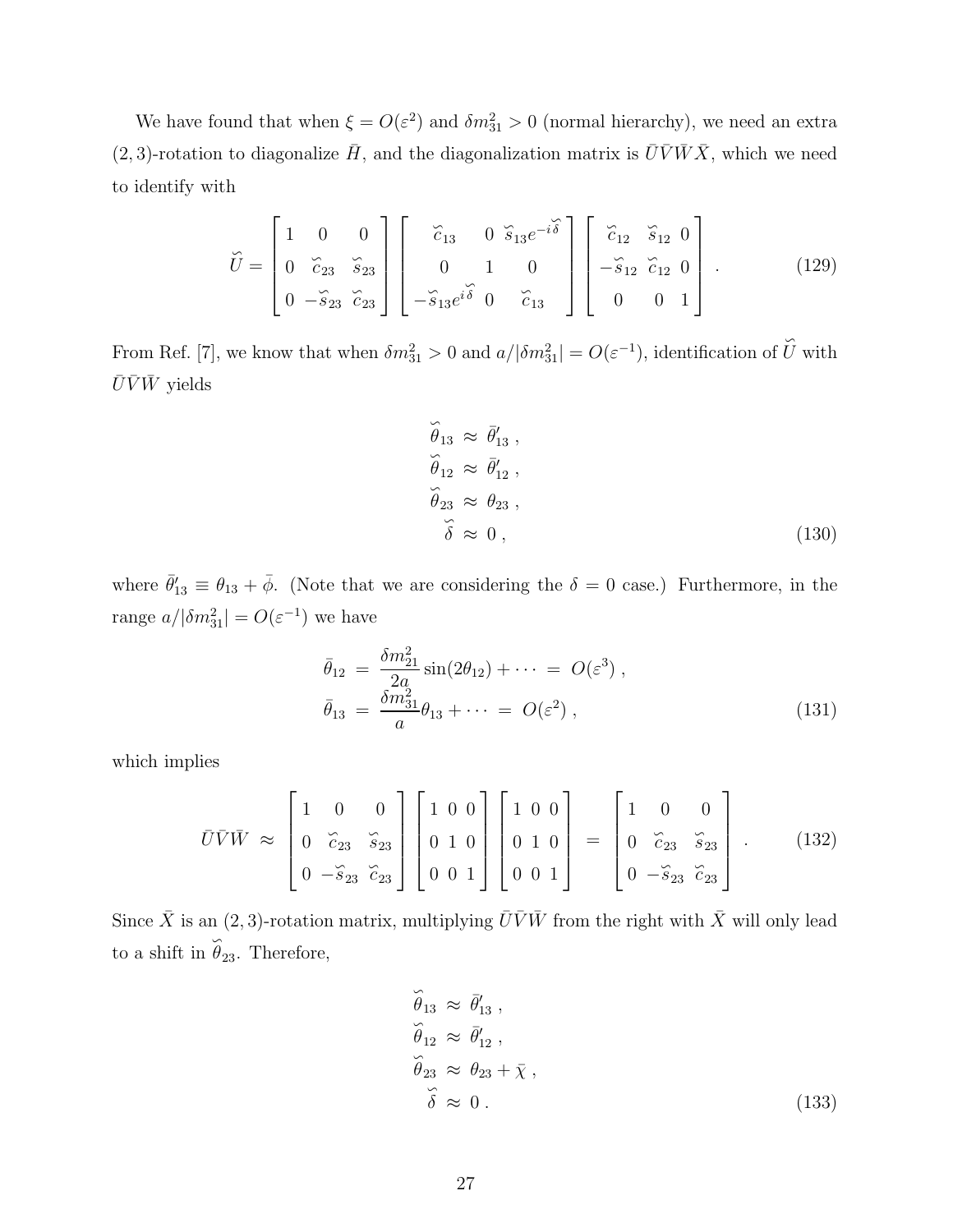# B4. Third Rotation,  $\delta m_{31}^2 < 0$  Case

In this case, we diagonalize the (1, 2) submatrix of  $\bar{H}'''$ . Define the matrix  $\bar{Y}$  as

$$
\bar{Y} = \begin{bmatrix} \bar{c}_{\eta} & \bar{s}_{\eta} & 0 \\ -\bar{s}_{\eta} & \bar{c}_{\eta} & 0 \\ 0 & 0 & 1 \end{bmatrix},\tag{134}
$$

where

$$
\bar{c}_{\eta} = \cos \bar{\eta} \ , \quad \bar{s}_{\eta} = \sin \bar{\eta} \ , \quad \tan 2\bar{\eta} \equiv \frac{2(a\bar{s}_{12}'s_{13}c_{13} + b\xi\bar{c}_{12}')\bar{s}_{\phi}}{\bar{\lambda}_{2}' - \bar{\lambda}_{1}''} \ . \tag{135}
$$

Then,

$$
\bar{H}_{Y}^{\prime\prime\prime} = \bar{Y}^{\dagger} \bar{H}^{\prime\prime\prime} \bar{Y}
$$
\n
$$
= \begin{bmatrix}\n\bar{\lambda}_{1Y}^{\prime\prime} & 0 & (a\bar{s}_{12}^{\prime} s_{13} c_{13} + b\xi \bar{c}_{12}^{\prime}) \bar{c}_{\phi} \bar{s}_{\eta} \\
0 & \bar{\lambda}_{2Y}^{\prime\prime} & -(a\bar{s}_{12}^{\prime} s_{13} c_{13} + b\xi \bar{c}_{12}^{\prime}) \bar{c}_{\phi} \bar{c}_{\eta} \\
(a\bar{s}_{12}^{\prime} s_{13} c_{13} + b\xi \bar{c}_{12}^{\prime}) \bar{c}_{\phi} \bar{s}_{\eta} & -(a\bar{s}_{12}^{\prime} s_{13} c_{13} + b\xi \bar{c}_{12}^{\prime}) \bar{c}_{\phi} \bar{c}_{\eta} & \bar{\lambda}_{3}^{\prime\prime}\n\end{bmatrix},
$$
\n(136)

where

$$
\bar{\lambda}_{1Y}''' = \frac{\bar{\lambda}_1'' \bar{c}_\eta^2 - \bar{\lambda}_2' \bar{s}_\eta^2}{\bar{c}_\eta^2 - \bar{s}_\eta^2} = \bar{\lambda}_{Y-}'''
$$
\n
$$
\bar{\lambda}_{2Y}''' = \frac{\bar{\lambda}_2' \bar{c}_\eta^2 - \bar{\lambda}_1'' \bar{s}_\eta^2}{\bar{c}_\eta^2 - \bar{s}_\eta^2} = \bar{\lambda}_{Y+}'''
$$
\n(137)

with

$$
\bar{\lambda}_{Y\pm}''' \equiv \frac{(\bar{\lambda}_2' + \bar{\lambda}_1'') \pm \sqrt{(\bar{\lambda}_2' - \bar{\lambda}_1'')^2 + 4(a\bar{s}_{12}'s_{13}c_{13} + b\xi\bar{c}_{12}')^2\bar{s}_{\phi}^2}}{2} \,. \tag{138}
$$

Using

$$
a\bar{s}'_{12}s_{13}c_{13} \approx a\left(\frac{\delta m_{21}^2}{2a}\sin(2\theta_{12})\right)s_{13}c_{13} = aO(\varepsilon^4) ,\n b\xi\bar{c}'_{12} \approx -\frac{1}{2}\xi = -aO(\varepsilon^2) ,\n \bar{\lambda}''_1 \approx c_{13}^2 \delta m_{31}^2 = aO(\varepsilon) ,\n \bar{\lambda}'_2 \approx c_{12}^2 \delta m_{21}^2 = aO(\varepsilon^3) ,
$$
\n(139)

and  $\bar{s}_{\phi} \approx$  1, we find

$$
\tan 2\bar{\eta} = \frac{2(a\bar{s}_{12}'s_{13}c_{13} + b\xi\bar{c}_{12}')\bar{s}_{\phi}}{\bar{\lambda}_{2}' - \bar{\lambda}_{1}''} = -\frac{2b\xi}{\delta m_{31}^2} \left\{ 1 + O(\varepsilon^2) \right\} . \tag{140}
$$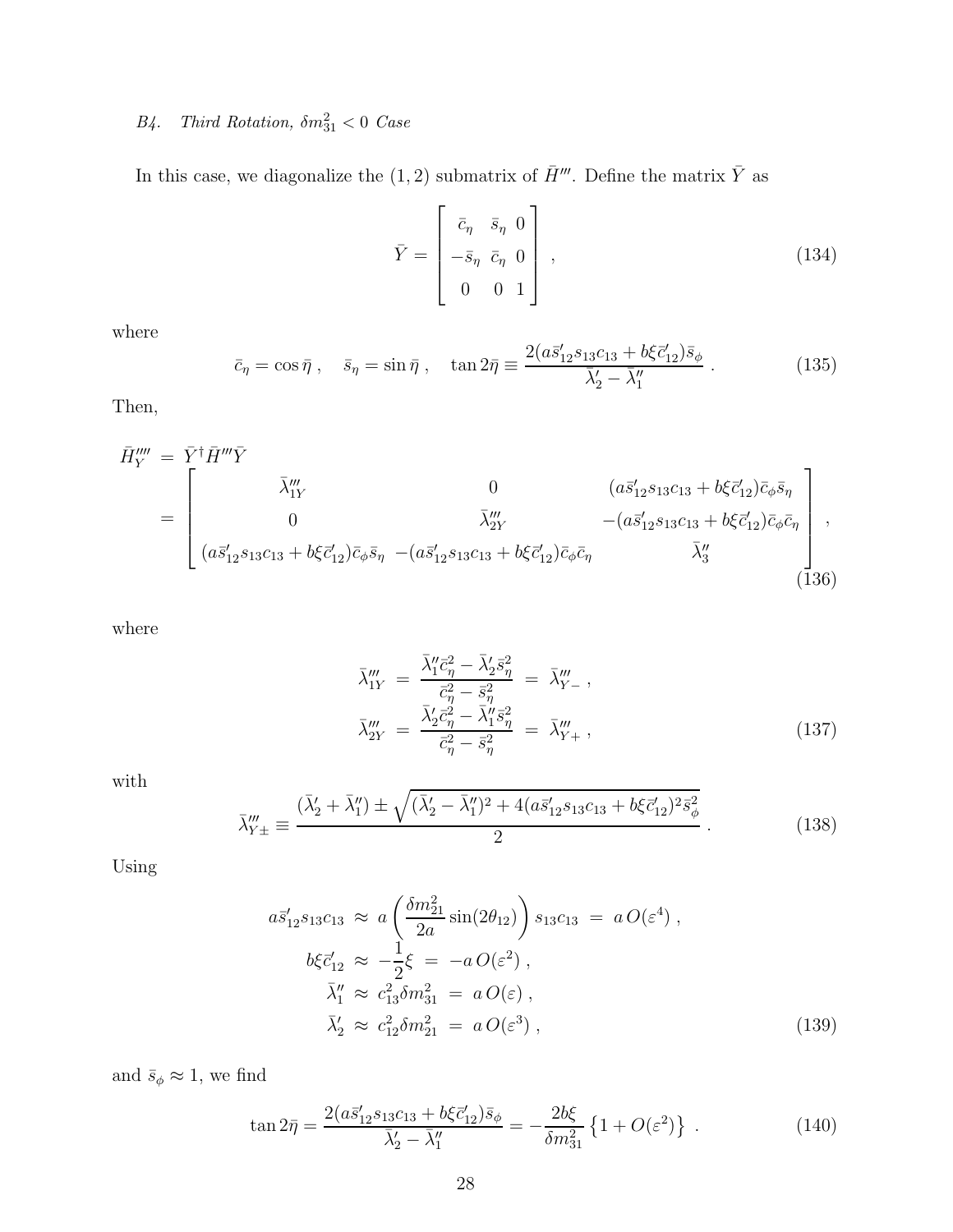Therefore, the angle  $\bar{\eta}$  is given approximately by

$$
\bar{\eta} \approx -\frac{b\xi}{\delta m_{31}^2} = \frac{b\xi}{|\delta m_{31}^2|} = O(\varepsilon) , \qquad (141)
$$

from which we can conclude that  $\bar{s}_{\eta} = O(\varepsilon)$  and  $\bar{c}_{\eta} = O(1)$ . The eigenvalues can also be expanded in  $\varepsilon$  and we find

$$
\bar{\lambda}_{1Y}''' = \delta m_{31}^2 c_{13}^2 + \frac{b^2 \xi^2}{\delta m_{31}^2} + a O(\varepsilon^4) = a O(\varepsilon) ,
$$
\n
$$
\bar{\lambda}_{2Y}''' = \delta m_{21}^2 c_{12}^2 - \frac{b^2 \xi^2}{\delta m_{31}^2} + a O(\varepsilon^5) = a O(\varepsilon^3) .
$$
\n(142)

Again, the shifts are negligible. Putting everything together, we evaluate the sizes of the elements of  $\bar{H}_{Y}^{\prime \prime \prime \prime}$  to find

$$
\bar{H}_{Y}^{\prime\prime\prime\prime} = a \begin{bmatrix} O(\varepsilon) & 0 & O(\varepsilon^{4}) \\ 0 & O(\varepsilon^{3}) & O(\varepsilon^{3}) \\ O(\varepsilon^{4}) & O(\varepsilon^{3}) & O(1) \end{bmatrix}, \qquad (143)
$$

which shows that further diagonalization requires rotations by angles of  $O(\varepsilon^3)$  or smaller, which we will neglect.

Thus, we have found that when  $\xi = O(\varepsilon^2)$  and  $\delta m_{31}^2 < 0$ , the diagonalization of  $\bar{H}$  requires an extra (1, 2) rotation, and the diagonalization matrix is  $\bar{U}\bar{V}\bar{W}\bar{Y}$ . As in the  $\delta m_{31}^2 > 0$  case,  $\bar{U}\bar{V}\bar{W}\bar{Y}$  must be identified with

$$
\widetilde{U} = \begin{bmatrix} 1 & 0 & 0 \\ 0 & \widetilde{c}_{23} & \widetilde{s}_{23} \\ 0 & -\widetilde{s}_{23} & \widetilde{c}_{23} \end{bmatrix} \begin{bmatrix} \widetilde{c}_{13} & 0 & \widetilde{s}_{13}e^{-i\widetilde{\delta}} \\ 0 & 1 & 0 \\ -\widetilde{s}_{13}e^{i\widetilde{\delta}} & 0 & \widetilde{c}_{13} \end{bmatrix} \begin{bmatrix} \widetilde{c}_{12} & \widetilde{s}_{12} & 0 \\ -\widetilde{s}_{12} & \widetilde{c}_{12} & 0 \\ 0 & 0 & 1 \end{bmatrix} .
$$
 (144)

Again, from Ref. [7], we know that the identification of  $\bar{U}\bar{V}\bar{W}$  with  $\hat{U}$  $U$  yields

$$
\widetilde{\theta}_{13} \approx \overline{\theta}'_{13}, \n\widetilde{\theta}_{12} \approx \frac{c_{13}}{\overline{c}'_{13}} \left( \frac{\delta m_{21}^2}{2a} \right) \sin(2\theta_{12}), \n\widetilde{\theta}_{23} \approx \theta_{23} - \frac{\overline{s}_{\phi}}{\overline{c}'_{13}} \left( \frac{\delta m_{21}^2}{2a} \right) \sin(2\theta_{12}), \n\widetilde{\delta} \approx 0, \qquad (145)
$$

where  $\vec{c}_{13} = \cos \bar{\theta}_{13}'$ . Since  $\bar{Y}$  is an  $(1, 2)$ -rotation matrix, multiplying  $\bar{U} \bar{V} \bar{W}$  from the right by  $\bar{Y}$  will only lead to a shift in  $\hat{\theta}$  $\theta_{12}$ . Therefore,

$$
\stackrel{\sim}{\theta}_{13} \;\approx\; \bar{\theta}'_{13} \; ,
$$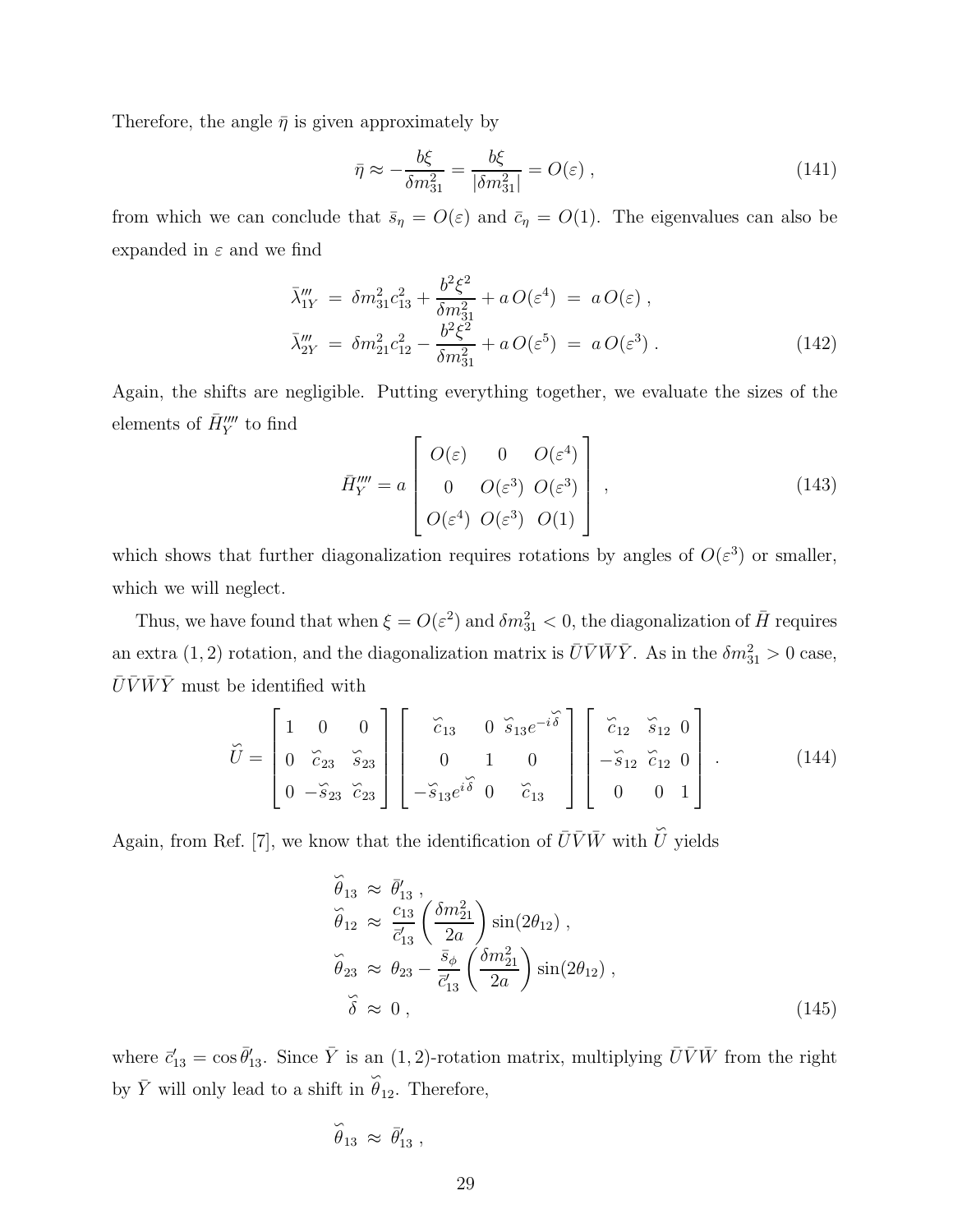|               | $\eta_{31} > 0$ (normal hierarchy) $\eta_{31} < 0$ (inverted hierarchy) |                                                                  |
|---------------|-------------------------------------------------------------------------|------------------------------------------------------------------|
| Neutrino      | $\theta_{12}$ is shifted by $-\frac{u\zeta}{2\delta m_{31}^2}$          | $\theta_{23}$ is shifted by $+\frac{a\zeta}{2 \delta m_{31}^2 }$ |
| Anti-neutrino | $\theta_{23}$ is shifted by $+\frac{u\zeta}{2\delta m_{21}^2}$          | $\theta_{12}$ is shifted by $-\frac{a\zeta}{2 \delta m^2_{31} }$ |

TABLE I: Matter effects from neutral current universality violation. The parameter  $\xi$ , defined in Eq. (18), gives the size of the violation.

$$
\tilde{\theta}_{12} \approx \frac{c_{13}}{\bar{c}_{13}'} \left( \frac{\delta m_{21}^2}{2a} \right) \sin(2\theta_{12}) + \bar{\eta} ,
$$
  
\n
$$
\tilde{\theta}_{23} \approx \theta_{23} - \frac{\bar{s}_{\phi}}{\bar{c}_{13}'} \left( \frac{\delta m_{21}^2}{2a} \right) \sin(2\theta_{12}) ,
$$
  
\n
$$
\tilde{\delta} \approx 0 .
$$
\n(146)

# C. Summary of Anti-Neutrino Case

To summarize, in contrast to the neutrino case, the main effect of including the  $b\xi$  terms in the effective Hamiltonian for the anti-neutrinos is to shift  $\hat{\theta}_{23}$  in the  $\delta m_{31}^2 > 0$  (normal hierarchy) case, and  $\hat{\theta}_{12}$  in the  $\delta m_{31}^2 < 0$  (inverted hierarchy) case. The mixing angle that is affected depending on the sign of  $\delta m_{31}^2$  is the exact opposite of the neutrino case. In the  $\delta m_{31}^2 > 0$  case, the shift in ∽  $\theta_{23}$  is given by

$$
\bar{\chi} \approx -\frac{b\xi}{\delta m_{31}^2} = \frac{a\xi}{2\,\delta m_{31}^2} \,,\tag{147}
$$

while for the  $\delta m_{31}^2 < 0$  case, the shift in ∽  $\theta_{12}$  is given by

$$
\bar{\eta} \approx -\frac{b\xi}{\delta m_{31}^2} = \frac{b\xi}{|\delta m_{31}^2|} = -\frac{a\xi}{2|\delta m_{31}^2|} \,. \tag{148}
$$

Listing these results together with those for the neutrino case from the previous section, we obtain Table I. The accuracy of our approximation will be demonstrated later by comparing our conclusions with the exact numerical results. Let us now investigate how these shifts in the effective mixing angles affect the oscillation probabilities.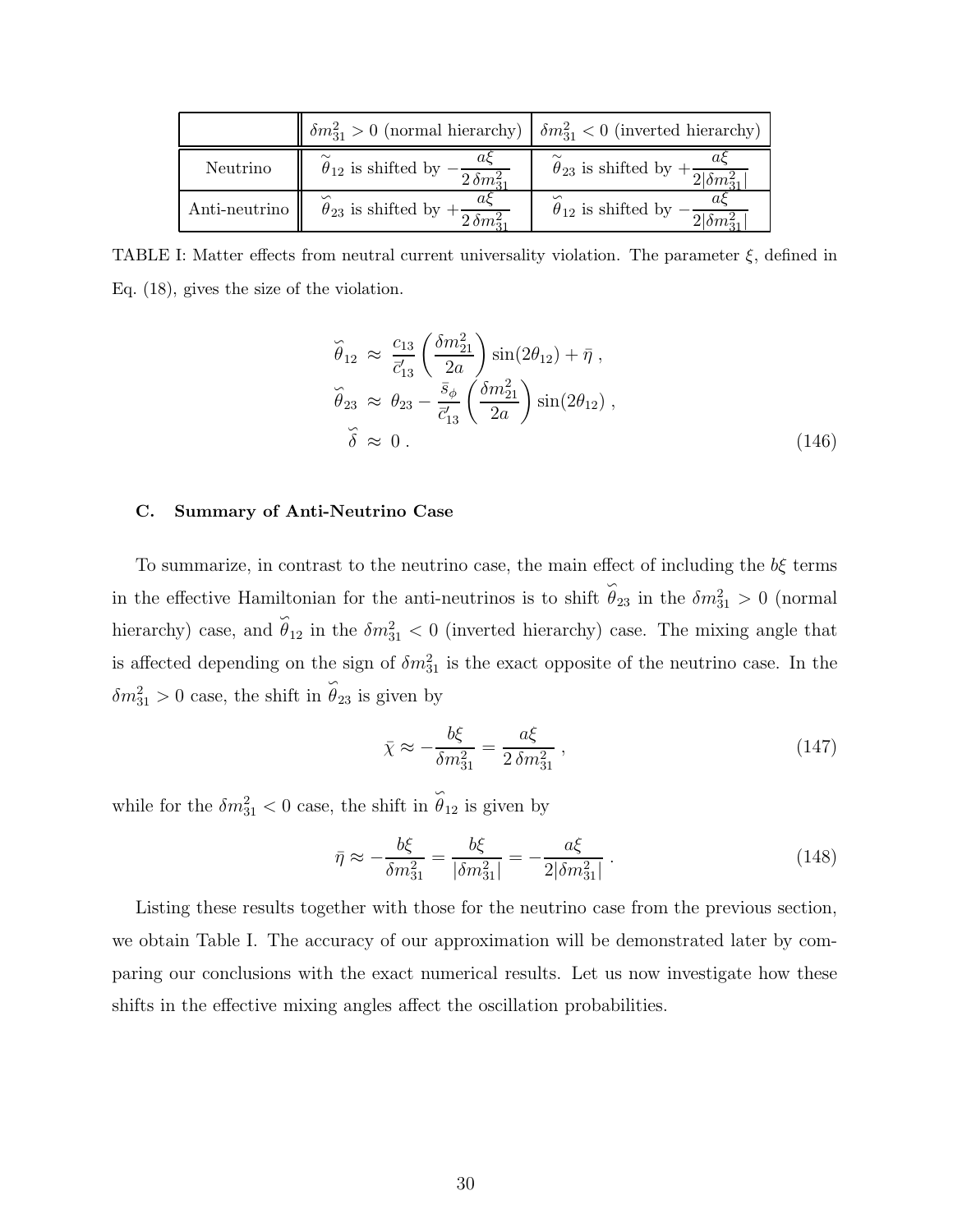# V. THE OSCILLATION PROBABILITIES

The oscillation probability from neutrino flavor  $\nu_{\alpha}$  to neutrino flavor  $\nu_{\beta}$  in vacuum is given by

$$
P(\nu_{\alpha} \to \nu_{\alpha}) = 1 - 4 |U_{\alpha 2}|^2 \left(1 - |U_{\alpha 2}|^2\right) \sin^2 \frac{\Delta_{21}}{2} - 4 |U_{\alpha 3}|^2 \left(1 - |U_{\alpha 3}|^2\right) \sin^2 \frac{\Delta_{31}}{2} + 2 |U_{\alpha 2}|^2 |U_{\alpha 3}|^2 \left(4 \sin^2 \frac{\Delta_{21}}{2} \sin^2 \frac{\Delta_{31}}{2} + \sin \Delta_{21} \sin \Delta_{31}\right), \qquad (149)
$$

for the  $\alpha = \beta$  case, and

$$
P(\nu_{\alpha} \to \nu_{\beta}) = 4 |U_{\alpha 2}|^2 |U_{\beta 2}|^2 \sin^2 \frac{\Delta_{21}}{2} + 4 |U_{\alpha 3}|^2 |U_{\beta 3}|^2 \sin^2 \frac{\Delta_{31}}{2} + 2 \Re (U_{\alpha 3}^* U_{\beta 3} U_{\alpha 2} U_{\beta 2}^*) \left( 4 \sin^2 \frac{\Delta_{21}}{2} \sin^2 \frac{\Delta_{31}}{2} + \sin \Delta_{21} \sin \Delta_{31} \right) + 4 J_{(\alpha,\beta)} \left( \sin^2 \frac{\Delta_{21}}{2} \sin \Delta_{31} - \sin^2 \frac{\Delta_{31}}{2} \sin \Delta_{21} \right) ,
$$
 (150)

for the  $\alpha \neq \beta$  case, where  $J_{(\alpha,\beta)}$  is the Jarskog invariant,

$$
J_{(\alpha,\beta)} = +\Im(U_{\alpha1}^* U_{\beta1} U_{\alpha2} U_{\beta2}^*) = +\Im(U_{\alpha2}^* U_{\beta2} U_{\alpha3} U_{\beta3}^*) = +\Im(U_{\alpha3}^* U_{\beta3} U_{\alpha1} U_{\beta1}^*)
$$
  
=  $-\Im(U_{\alpha2}^* U_{\beta2} U_{\alpha1} U_{\beta1}^*) = -\Im(U_{\alpha1}^* U_{\beta1} U_{\alpha3} U_{\beta3}^*) = -\Im(U_{\alpha3}^* U_{\beta3} U_{\alpha2} U_{\beta2}^*)$   
=  $-J_{(\beta,\alpha)}$ , (151)

and

$$
\Delta_{ij} \equiv \frac{\delta m_{ij}^2}{2E} L = 2.534 \frac{(\delta m_{ij}^2 / \text{eV}^2)}{(E / \text{GeV})} (L / \text{km}), \qquad \delta m_{ij}^2 \equiv m_i^2 - m_j^2. \tag{152}
$$

The oscillation probabilities for anti-neutrinos can be obtained by replacing  $U$  with its complex conjugate, which amounts to flipping the sign of the CP violating phase  $\delta$ .

The oscillation probabilities in matter are obtained by making the replacements

$$
U_{\alpha i} \rightarrow \tilde{U}_{\alpha i} , \qquad \Delta_{ij} \rightarrow \tilde{\Delta}_{ij} = \frac{\lambda_i - \lambda_j}{2E} L , \qquad (153)
$$

for the neutrinos, and

$$
U_{\alpha i} \rightarrow \tilde{U}_{\alpha i} , \qquad \Delta_{ij} \rightarrow \tilde{\Delta}_{ij} = \frac{\bar{\lambda}_i - \bar{\lambda}_j}{2E} L , \qquad (154)
$$

for the anti-neutrinos. For instance, the  $\nu_{\mu}$  and  $\bar{\nu}_{\mu}$  survival probabilities in matter are given by

$$
\widetilde{P}(\nu_{\mu} \to \nu_{\mu}) = 1 - 4 |\widetilde{U}_{\mu 2}|^2 \left(1 - |\widetilde{U}_{\mu 2}|^2\right) \sin^2 \frac{\widetilde{\Delta}_{21}}{2} - 4 |\widetilde{U}_{\mu 3}|^2 \left(1 - |\widetilde{U}_{\mu 3}|^2\right) \sin^2 \frac{\widetilde{\Delta}_{31}}{2}
$$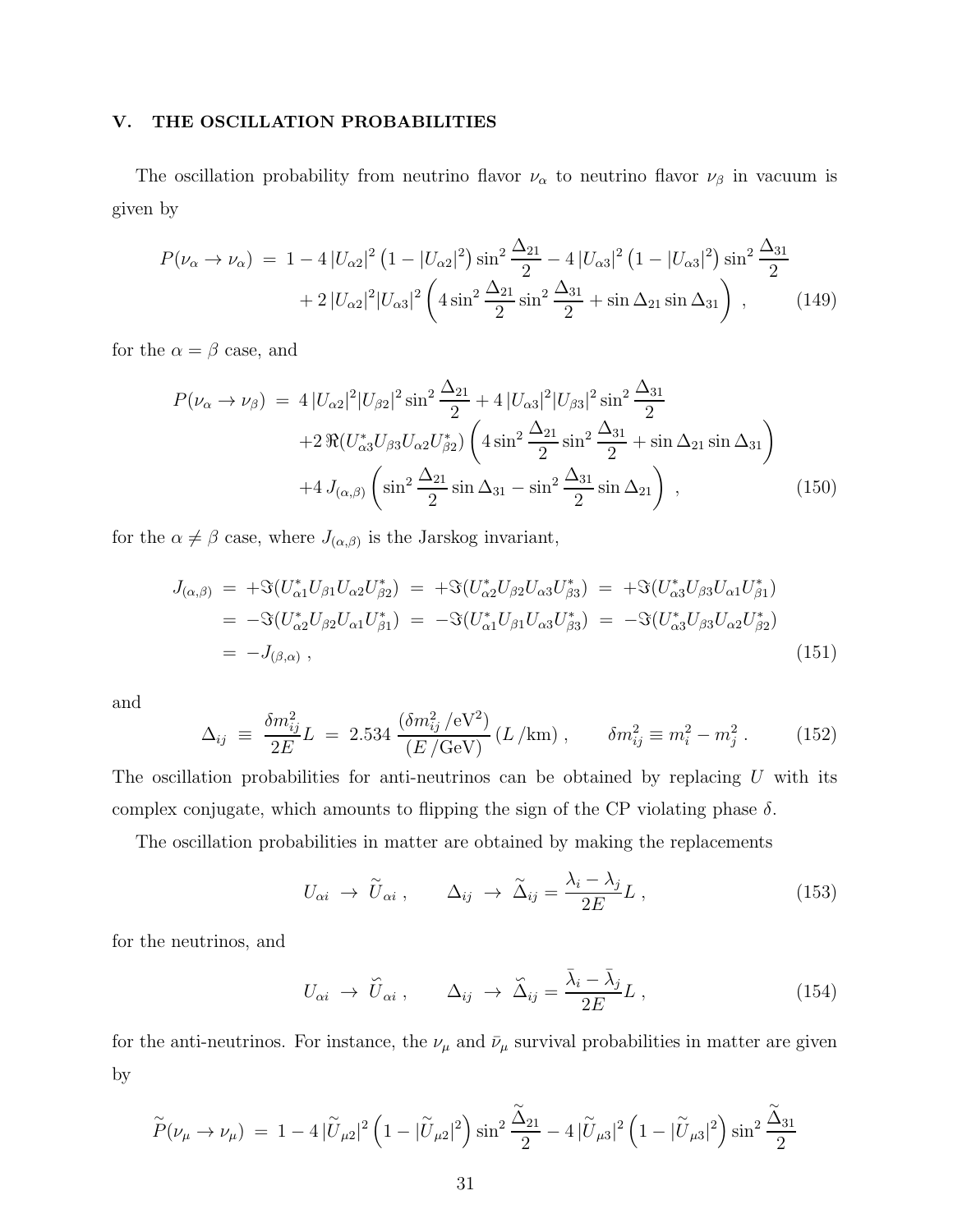$$
+2|\widetilde{U}_{\mu2}|^2|\widetilde{U}_{\mu3}|^2\left(4\sin^2\frac{\widetilde{\Delta}_{21}}{2}\sin^2\frac{\widetilde{\Delta}_{31}}{2}+\sin\widetilde{\Delta}_{21}\sin\widetilde{\Delta}_{31}\right),\qquad(155)
$$

$$
\tilde{P}(\bar{\nu}_{\mu} \to \bar{\nu}_{\mu}) = 1 - 4 |\tilde{U}_{\mu 2}|^2 \left( 1 - |\tilde{U}_{\mu 2}|^2 \right) \sin^2 \frac{\tilde{\Delta}_{21}}{2} - 4 |\tilde{U}_{\mu 3}|^2 \left( 1 - |\tilde{U}_{\mu 3}|^2 \right) \sin^2 \frac{\tilde{\Delta}_{31}}{2} + 2 |\tilde{U}_{\mu 2}|^2 |\tilde{U}_{\mu 3}|^2 \left( 4 \sin^2 \frac{\tilde{\Delta}_{21}}{2} \sin^2 \frac{\tilde{\Delta}_{31}}{2} + \sin \tilde{\Delta}_{21} \sin \tilde{\Delta}_{31} \right) . \tag{156}
$$

Let us calculate these probabilities in the range  $a/|\delta m_{31}^2| = O(\varepsilon^{-1})$ , using the results of the previous sections.

# A. Neutrino Oscillations

A1.  $\delta m_{31}^2 > 0$  Case

From Eq. (155), we note that we need  $\tilde{U}_{\mu 2}$  and  $\tilde{U}_{\mu 3}$  to calculate  $\tilde{P}(\nu_{\mu} \to \nu_{\mu})$ . When  $\delta = 0$ , these are given by

$$
\widetilde{U}_{\mu 2} = \widetilde{c}_{12} \widetilde{c}_{23} - \widetilde{s}_{12} \widetilde{s}_{13} \widetilde{s}_{23} , \n\widetilde{U}_{\mu 3} = \widetilde{c}_{13} \widetilde{s}_{23} .
$$
\n(157)

For the  $\delta m_{31}^2 > 0$  case, the effective mixing angles in the region  $a/|\delta m_{31}^2| = O(\varepsilon^{-1})$  are well approximated by [7]

$$
\widetilde{\theta}_{13} \approx \frac{\pi}{2} - \left(\frac{\delta m_{31}^2}{2a}\right) \sin(2\theta_{13}) = \frac{\pi}{2} - O(\varepsilon^2) ,
$$
  
\n
$$
\widetilde{\theta}_{12} \approx \frac{\pi}{2} - \frac{c_{13}}{c'_{13}} \left(\frac{\delta m_{21}^2}{2a}\right) \sin(2\theta_{12}) + \chi = \frac{\pi}{2} - O(\varepsilon) ,
$$
  
\n
$$
\widetilde{\theta}_{23} \approx \theta_{23} + \frac{s_{\phi}}{c'_{13}} \left(\frac{\delta m_{21}^2}{2a}\right) \sin(2\theta_{12}) = \theta_{23} + O(\varepsilon) .
$$
\n(158)

Using  $\widetilde{s}_{13} = 1 - O(\varepsilon^4)$ ,  $\widetilde{c}_{13} = O(\varepsilon^2)$ , we find

$$
\widetilde{U}_{\mu 2} \approx \widetilde{c}_{12} \widetilde{c}_{23} - \widetilde{s}_{12} \widetilde{s}_{23} = \cos(\widetilde{\theta}_{12} + \widetilde{\theta}_{23}), \n\widetilde{U}_{\mu 3} \approx 0.
$$
\n(159)

.

Therefore,

$$
\widetilde{P}(\nu_{\mu} \to \nu_{\mu}) \approx 1 - \sin^2\{2(\widetilde{\theta}_{12} + \widetilde{\theta}_{23})\} \sin^2\frac{\widetilde{\Delta}_{21}}{2}
$$

Note that

$$
\widetilde{\theta}_{12} + \widetilde{\theta}_{23} \approx \frac{\pi}{2} + \theta_{23} + \left(\frac{s_{\phi} - c_{13}}{c'_{13}}\right) \left(\frac{\delta m_{21}^2}{2a}\right) \sin(2\theta_{12}) + \chi \,. \tag{160}
$$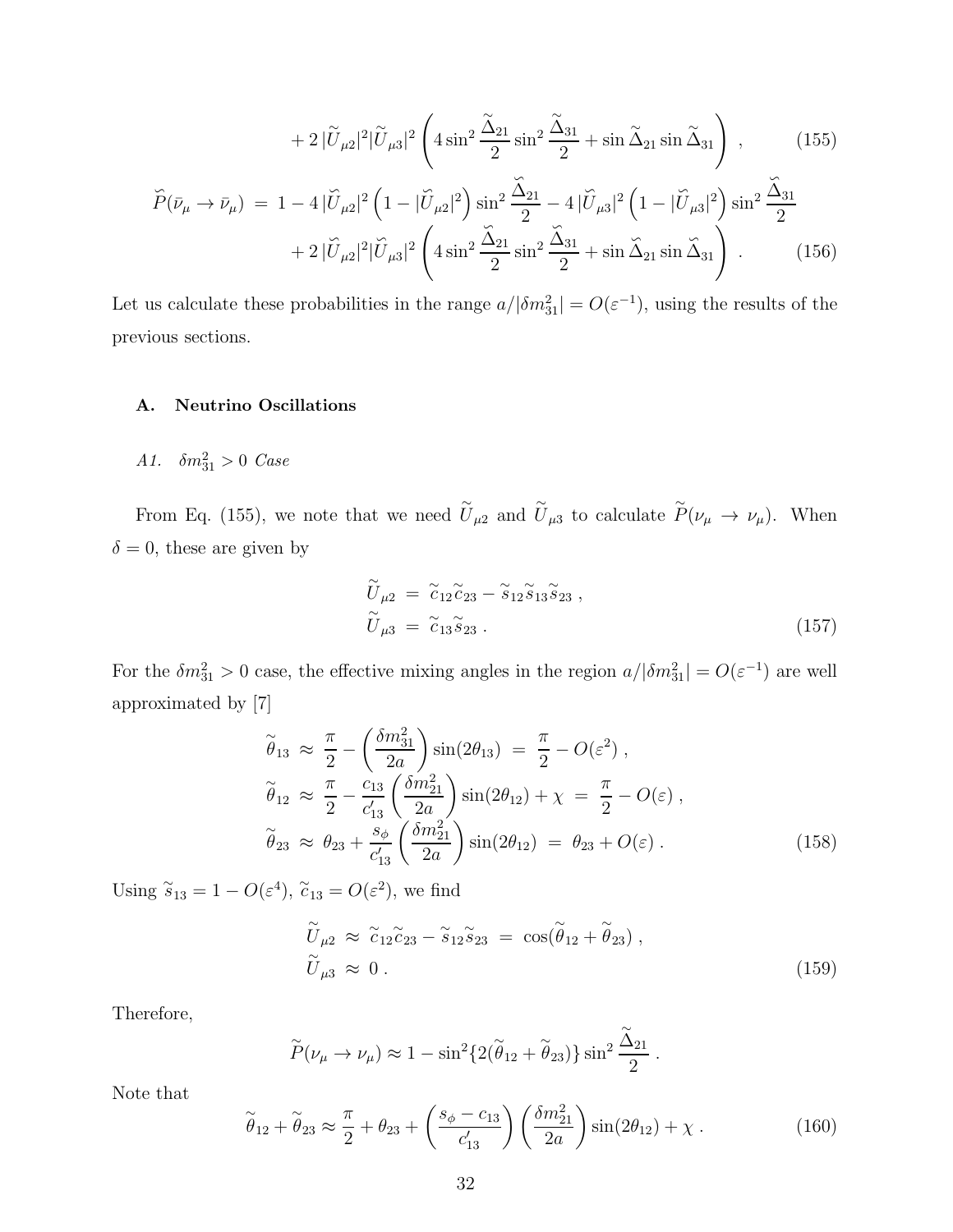Using  $s'_{13} = 1 - O(\varepsilon^4)$ ,  $c'_{13} = O(\varepsilon^2)$ , we find

$$
s_{\phi} = \sin(\theta'_{13} - \theta_{13}) = s'_{13}c_{13} + c'_{13}s_{13} \approx c_{13} , \qquad (161)
$$

which shows that the  $O(\varepsilon)$  terms in  $\tilde{\theta}_{12}$  and  $\tilde{\theta}_{23}$  other than  $\chi$  cancel (this only happens for the  $\delta = 0$  case considered here) and we can approximate

$$
\widetilde{\theta}_{12} + \widetilde{\theta}_{23} \approx \frac{\pi}{2} + \theta_{23} + \chi \tag{162}
$$

Therefore,

$$
\widetilde{P}(\nu_{\mu} \to \nu_{\mu}) \approx 1 - \sin^2\{2(\theta_{23} + \chi)\}\sin^2\frac{\widetilde{\Delta}_{21}}{2} \,. \tag{163}
$$

*A2.*  $\delta m_{31}^2 < 0$  *Case* 

For the  $\delta m_{31}^2 < 0$  case, the effective mixing angles in the region  $a/|\delta m_{31}^2| = O(\varepsilon^{-1})$  are well approximated by [7]

$$
\widetilde{\theta}_{13} \approx -\left(\frac{\delta m_{31}^2}{a}\right) \theta_{13} = O(\varepsilon^2) ,
$$
\n
$$
\widetilde{\theta}_{12} \approx \frac{\pi}{2} - \left(\frac{\delta m_{21}^2}{2a}\right) \sin(2\theta_{12}) = \frac{\pi}{2} - O(\varepsilon^3) ,
$$
\n
$$
\widetilde{\theta}_{23} \approx \theta_{23} - \eta .
$$
\n(164)

Using  $\tilde{s}_{13} = O(\varepsilon^2)$ ,  $\tilde{c}_{13} = 1 - O(\varepsilon^4)$ ,  $\tilde{s}_{12} = 1 - O(\varepsilon^6)$ ,  $\tilde{c}_{12} = O(\varepsilon^3)$ , we find

$$
\widetilde{U}_{\mu 2} \approx 0 ,\n\widetilde{U}_{\mu 3} \approx \widetilde{s}_{23} .
$$
\n(165)

Therefore,

$$
\widetilde{P}(\nu_{\mu} \to \nu_{\mu}) \approx 1 - \sin^2(2\widetilde{\theta}_{23})\sin^2\frac{\widetilde{\Delta}_{31}}{2}
$$

$$
\approx 1 - \sin^2\{2(\theta_{23} - \eta)\}\sin^2\frac{\widetilde{\Delta}_{31}}{2} \,. \tag{166}
$$

# B. Anti-Neutrino Oscillations

B1.  $\delta m_{31}^2 > 0$  Case

To calculate the  $\bar{\nu}_{\mu}$  survival probability, we need ∽  $U_{\mu 2}$  and ∽  $U_{\mu 3}$  as can be seen from Eq. (156). When  $\delta = 0$ , we have

$$
\stackrel{\sim}{U}_{\mu 2} = \stackrel{\sim}{c}_{12} \stackrel{\sim}{c}_{23} - \stackrel{\sim}{s}_{12} \stackrel{\sim}{s}_{13} \stackrel{\sim}{s}_{23} ,
$$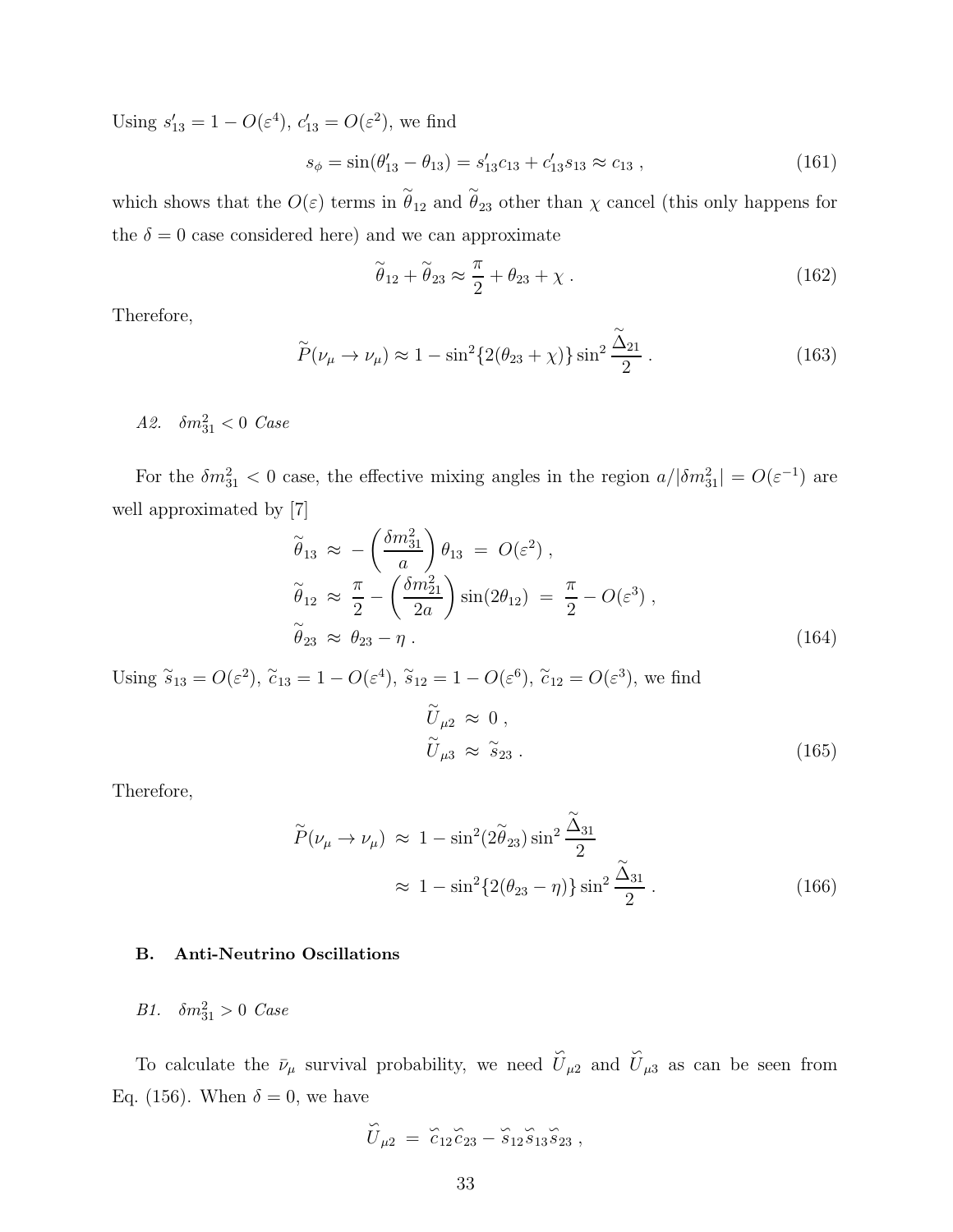$$
\widetilde{U}_{\mu 3} = \widetilde{c}_{13} \widetilde{s}_{23} \,. \tag{167}
$$

For the  $\delta m_{31}^2 > 0$  case, the effective mixing angles in the region  $a/|\delta m_{31}^2| = O(\varepsilon^{-1})$  are well approximated by [7]

$$
\tilde{\theta}_{12} \approx \frac{\delta m_{21}^2}{2a} \sin(2\theta_{12}) = O(\varepsilon^3),
$$
  
\n
$$
\tilde{\theta}_{13} \approx \frac{\delta m_{31}^2}{a} \theta_{13} = O(\varepsilon^2),
$$
  
\n
$$
\tilde{\theta}_{23} \approx \theta_{23} + \bar{\chi}.
$$
\n(168)

Therefore,  $\tilde{s}_{12} = O(\varepsilon^3)$ ,  $\tilde{c}_{12} = 1 - O(\varepsilon^6)$ ,  $\tilde{s}_{13} = O(\varepsilon^2)$ ,  $\tilde{c}_{13} = 1 - O(\varepsilon^4)$ , and we can approximate

$$
\widetilde{U}_{\mu 2} \approx \widetilde{c}_{23} ,
$$
\n
$$
\widetilde{U}_{\mu 3} \approx \widetilde{s}_{23} ,
$$
\n(169)

which yields

$$
\widetilde{P}(\bar{\nu}_{\mu} \to \bar{\nu}_{\mu}) \approx 1 - \sin^2(2\widetilde{\theta}_{23})\sin^2\frac{\widetilde{\Delta}_{32}}{2}
$$

$$
\approx 1 - \sin^2\{2(\theta_{23} + \bar{\chi})\}\sin^2\frac{\widetilde{\Delta}_{32}}{2} \,. \tag{170}
$$

B2.  $\delta m_{31}^2 < 0$  Case

For the  $\delta m_{31}^2 < 0$  case, the effective mixing angles in the region  $a/|\delta m_{31}^2| = O(\varepsilon^{-1})$  are well approximated by [7]

$$
\tilde{\theta}_{13} \approx \frac{\pi}{2} + \left(\frac{\delta m_{31}^2}{a}\right) \theta_{13} = \frac{\pi}{2} + O(\varepsilon^2) ,
$$
  
\n
$$
\tilde{\theta}_{12} \approx \frac{c_{13}}{\vec{c}_{13}} \left(\frac{\delta m_{21}^2}{2a}\right) \sin(2\theta_{12}) + \bar{\eta} = O(\varepsilon) ,
$$
  
\n
$$
\tilde{\theta}_{23} \approx \theta_{23} - \frac{\bar{s}_{\phi}}{\bar{c}_{13}} \left(\frac{\delta m_{21}^2}{2a}\right) \sin(2\theta_{12}) = \theta_{23} + O(\varepsilon) .
$$
\n(171)

Using  $\hat{s}_{13} = 1 - O(\varepsilon^4)$ ,  $\hat{c}_{13} = O(\varepsilon^2)$ , we can approximate

$$
\widetilde{U}_{\mu 2} \approx \widetilde{c}_{12} \widetilde{c}_{23} - \widetilde{s}_{12} \widetilde{s}_{23} = \cos(\widetilde{\theta}_{12} + \widetilde{\theta}_{23}), \n\widetilde{U}_{\mu 3} \approx 0,
$$
\n(172)

which yields

$$
\widehat{P}(\bar{\nu}_{\mu} \to \bar{\nu}_{\mu}) \approx 1 - \sin^2\{2(\widehat{\theta}_{12} + \widehat{\theta}_{23})\} \sin^2 \frac{\widehat{\Delta}_{21}}{2} \,. \tag{173}
$$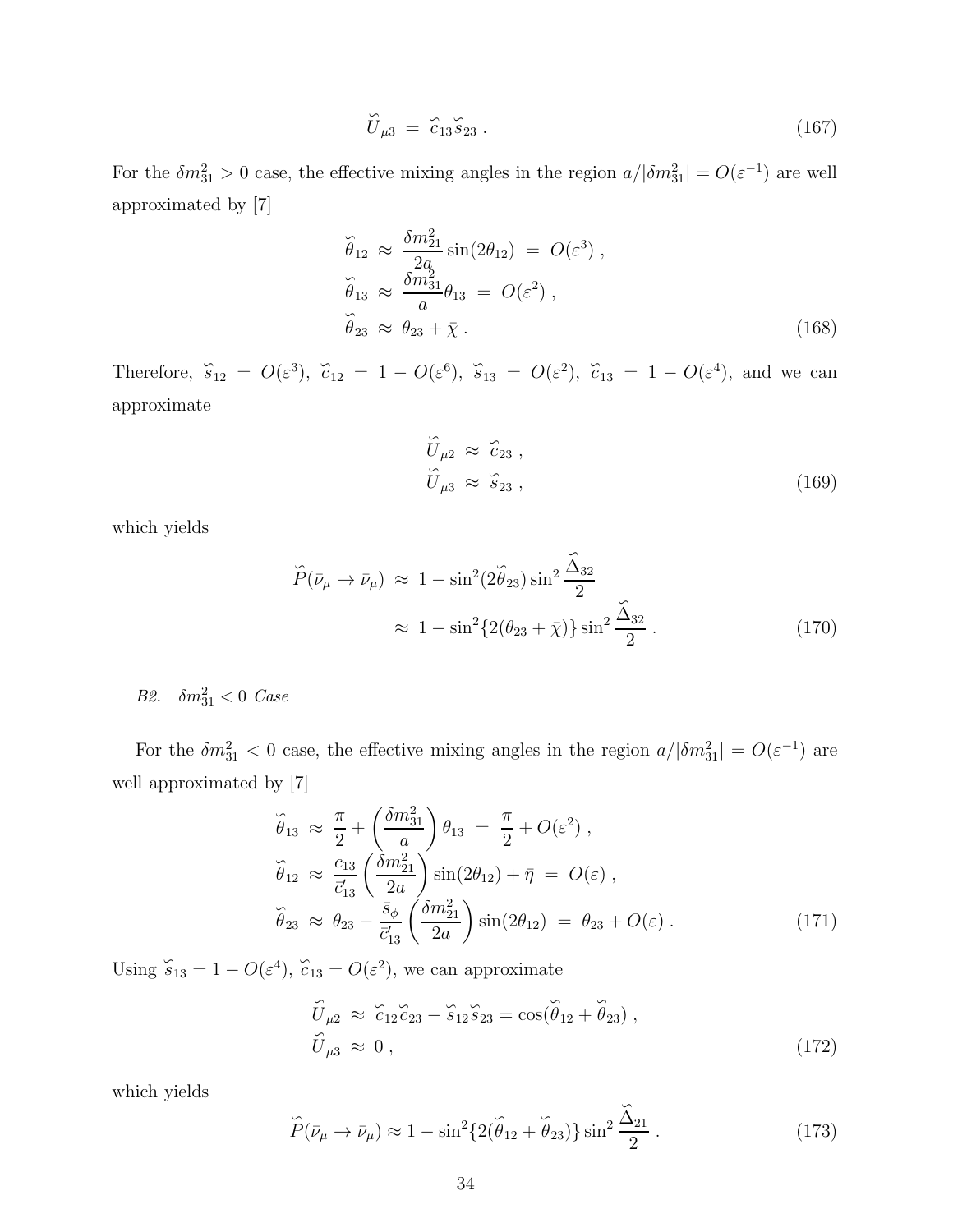Note that

$$
\widetilde{\theta}_{12} + \widetilde{\theta}_{23} \approx \theta_{23} - \left(\frac{\bar{s}_{\phi} - c_{13}}{\bar{c}_{13}'}\right) \left(\frac{\delta m_{21}^2}{2a}\right) \sin(2\theta_{12}) + \bar{\eta} \,. \tag{174}
$$

Using  $\vec{s}_{13}' = 1 - O(\varepsilon^4)$ ,  $\vec{c}_{13}' = O(\varepsilon^2)$ , we find

$$
\bar{s}_{\phi} = \sin(\bar{\theta}_{13}' - \theta_{13}) = \bar{s}_{13}'c_{13} - \bar{c}_{13}'s_{13} \approx c_{13}, \qquad (175)
$$

which allows us to approximate

$$
\widehat{\theta}_{12} + \widehat{\theta}_{23} \approx \theta_{23} + \bar{\eta} \ . \tag{176}
$$

(Again, the cancellation of the  $O(\varepsilon)$  terms other than  $\bar{\eta}$  occurs only for the  $\delta = 0$  case considered here.) Therefore,

$$
\tilde{P}(\bar{\nu}_{\mu} \to \bar{\nu}_{\mu}) \approx 1 - \sin^2 \{ 2(\theta_{23} + \bar{\eta}) \} \sin^2 \frac{\tilde{\Delta}_{21}}{2} . \tag{177}
$$

#### C. Summary of Oscillation Probabilities

To summarize what we have found, the  $\nu_{\mu}$  and  $\bar{\nu}_{\mu}$  survival probabilities for the  $\delta m_{31}^2 > 0$ (normal hierarchy) case are given by

$$
\widetilde{P}(\nu_{\mu} \to \nu_{\mu}) \approx 1 - \sin^2\{2(\theta_{23} - \zeta)\} \sin^2\frac{\widetilde{\Delta}_{21}}{2},
$$
  

$$
\widetilde{P}(\bar{\nu}_{\mu} \to \bar{\nu}_{\mu}) \approx 1 - \sin^2\{2(\theta_{23} + \zeta)\} \sin^2\frac{\widetilde{\Delta}_{32}}{2},
$$
\n(178)

while for the  $\delta m_{31}^2 < 0$  (inverted hierarchy) case, they are given by

$$
\widetilde{P}(\nu_{\mu} \to \nu_{\mu}) \approx 1 - \sin^2\{2(\theta_{23} + \zeta)\} \sin^2\frac{\widetilde{\Delta}_{31}}{2},
$$
  
\n
$$
\widetilde{P}(\bar{\nu}_{\mu} \to \bar{\nu}_{\mu}) \approx 1 - \sin^2\{2(\theta_{23} - \zeta)\} \sin^2\frac{\widetilde{\Delta}_{21}}{2},
$$
\n(179)

where we have defined

$$
\zeta \equiv \frac{a\xi}{2|\delta m_{31}^2|} \,. \tag{180}
$$

Therefore, though the effect of a non-zero  $\xi$  appears in different effective mixing angles depending on the mass hierarchy, and whether the particle considered is the neutrino or the anti-neutrino (cf. Table I), the net effect on the  $\nu_{\mu}$  and  $\bar{\nu}_{\mu}$  survival probabilities for all cases is to shift  $\theta_{23}$  in the oscillation amplitude.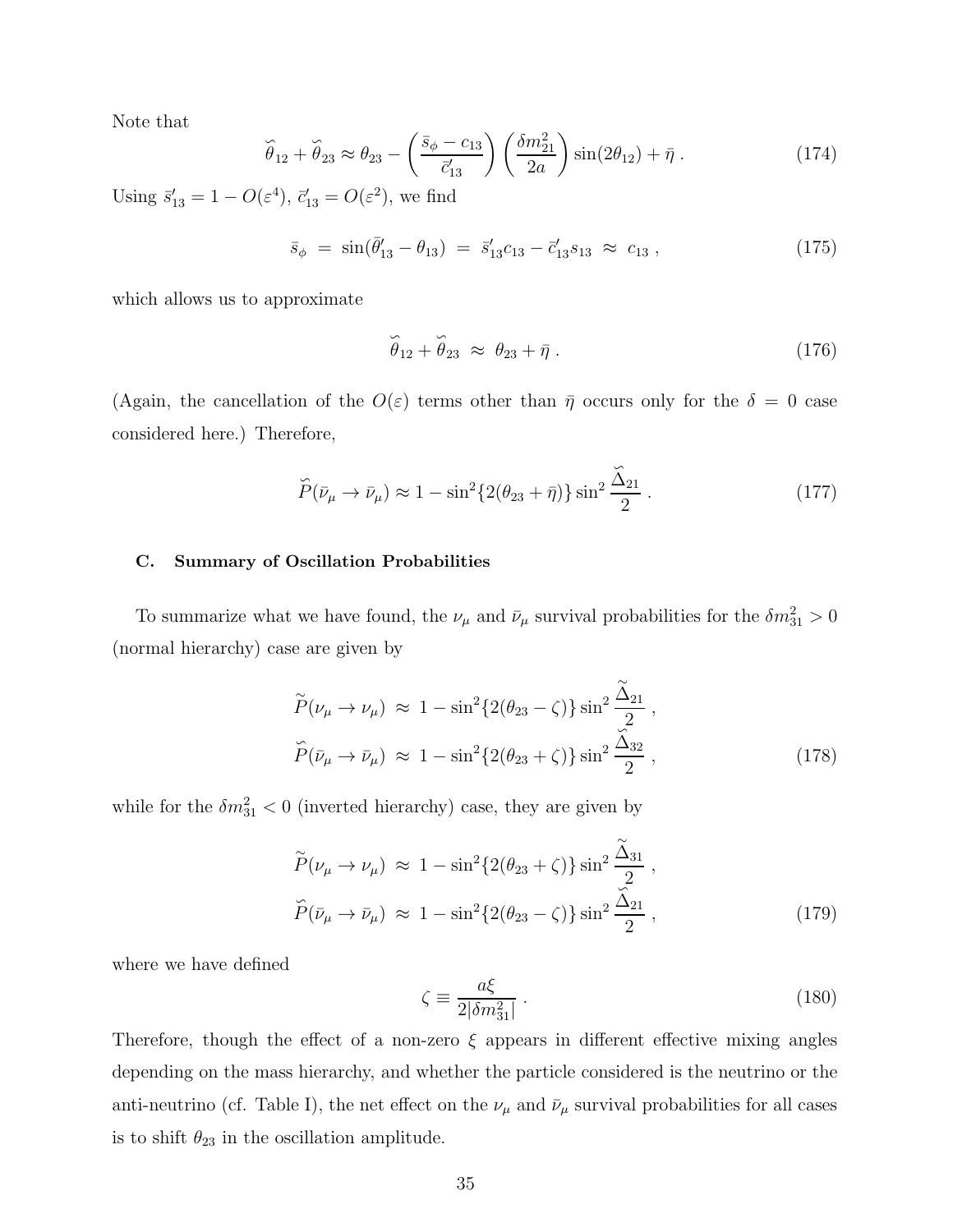Unfortunately, this shift in  $\theta_{23}$  may be difficult to observe. The current experimentally preferred value of  $\sin^2(2\theta_{\text{atm}}) \approx \sin^2(2\theta_{23})$  is one, with the 90% lower limit given by [13, 14]

$$
\sin^2(2\theta_{23}) > 0.92 \tag{181}
$$

Given the shape of the function  $\sin^2(2\theta_{23})$  around  $\theta_{23} = \pi/4$ ,  $\sin^2(2\theta_{23})$  is insensitive to small shifts in  $\theta_{23}$ . Indeed, because of this, the angle  $\theta_{23}$  itself is ill constrained, the above limit translating into

$$
\theta_{23} = (0.2 \sim 0.3)\pi \tag{182}
$$

However, our knowledge of the value of  $\sin^2(2\theta_{23})$  is to be improved considerably in the near future. The long baseline neutrino oscillation experiments MINOS [8], T2K [15], NOvA [16], and others [17-20] will measure  $\sin^2(2\theta_{\text{atm}}) = 4|U_{\mu 3}|^2(1 - |U_{\mu 3}|^2) = 4s_{23}^2c_{13}^2(1$  $s_{23}^2 c_{13}^2$ ) from  $\nu_\mu \to \nu_\mu$  to better than 1%, while the reactor neutrino experiments Double-Chooz [21], KASKA [22], Braidwood [23], etc. [24] are expected to measure  $\sin^2(2\theta_{\rm ret})$  =  $4|U_{e3}|^2(1-|U_{e3}|^2)=\sin^2(2\theta_{13})$  from  $\bar{\nu}_e \to \bar{\nu}_e$  to an accuracy of  $\pm 0.01$ . These developments combined will determine  $\sin^2(2\theta_{23})$  to better than 1%, albeit with a two-fold degeneracy. This degeneracy can be broken, in principle, by determining  $4|U_{\mu3}|^2|U_{e3}|^2 = s_{23}^2 \sin^2(2\theta_{13})$ from the CP non-violating part of the  $\nu_{\mu} \to \nu_{e}$  oscillation probability [16, 25–34]. Therefore, a unique and accurate value of  $\sin^2(2\theta_{23})$ , together with whether  $\theta_{23}$  is larger or smaller than  $\pi/4$ , may be known. Furthermore, if the 1-Megaton Hyper-Kamiokande (HyperK) detector is ever constructed, a JPARC→HyperK long-baseline experiment will improve the limits even further [10].

Even then, if the central value of  $\sin^2(2\theta_{23})$  is too close to one, then the shift due to  $\zeta$ will be invisible. Let us assume, for the sake of argument, that a  $1\%$  shift in  $\sin^2(2\theta_{23})$  is detectable. Since

$$
\sin^2\{2(\theta_{23} \pm \zeta)\} = \sin^2(2\theta_{23}) \pm 2\sin(4\theta_{23})\zeta ,\qquad (183)
$$

the shift due to  $\zeta$  would be visible if

$$
|2\sin(4\theta_{23})\zeta| > 0.01.
$$
 (184)

The size of  $\zeta$  for  $\rho = 4.6 \text{ g/cm}^3$ ,  $E = 17 \text{ GeV}$ ,  $\xi = 0.025$ , and  $|\delta m_{31}^2| = 2.5 \times 10^{-3} \text{ eV}^2$ , for instance, is

$$
\zeta = 0.03 \tag{185}
$$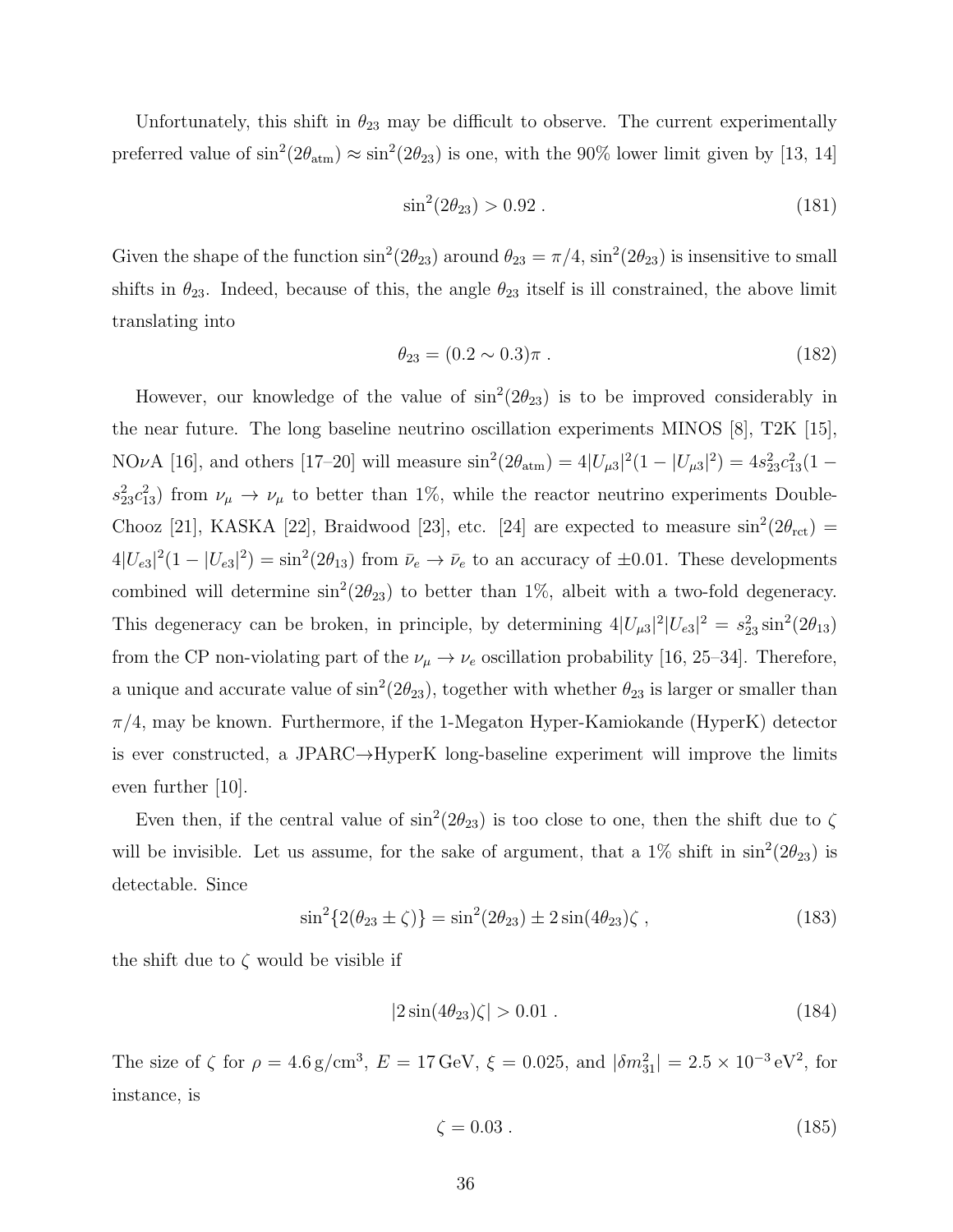For this shift to be visible, we must have

$$
|\sin(4\theta_{23})| > \frac{1}{6}, \qquad (186)
$$

or

$$
\sin^2(2\theta_{23}) < 0.993 \tag{187}
$$

If we require a 2\% shift, the limit will be  $\sin^2(2\theta_{23})$  < 0.97, and a 3\% shift would require  $\sin^2(2\theta_{23})$  < 0.93. Therefore, whether the effect we are considering can be observed or not depends crucially on the value of  $\sin^2(2\theta_{23})$ .

# VI. NUMERICAL RESULTS

The discussions up to this point were all based on approximate analytical calculations. To illustrate the accuracy of our analytical results, we presenting here the results of a numerical calculation of the effective mass-squared-differences, effective mixing angles, and oscillation probabilities.

As inputs, we use the following: For  $\theta_{23}$ , we consider the two cases

$$
\sin^2(2\theta_{23}) = 1
$$
, and  $\sin^2(2\theta_{23}) = 0.92$  with  $\theta_{23} < \frac{\pi}{4}$ . (188)

The values of  $\theta_{23}$  for these cases are

$$
\theta_{23} = \frac{\pi}{4}
$$
, and  $\theta_{23} = 0.204 \pi$ . (189)

For  $\xi$ , we compare the two cases

$$
\xi = 0
$$
, and  $\xi = 0.025$ . (190)

,

 $\xi = 0.025$  corresponds to the central value of the CHARM/CHARM II constraint, Eq. (1). The remaining parameters are fixed to (see Ref. [7] and references therein) :

$$
\delta m_{21}^2 = 8.2 \times 10^{-5} \,\text{eV}^2 \,,
$$
  
\n
$$
|\delta m_{31}^2| = 2.5 \times 10^{-3} \,\text{eV}^2 \,,
$$
  
\n
$$
\tan^2 \theta_{12} = 0.4 \,,
$$
  
\n
$$
\sin^2(2\theta_{13}) = 0.16 \,,
$$
  
\n
$$
\delta = 0 \,,
$$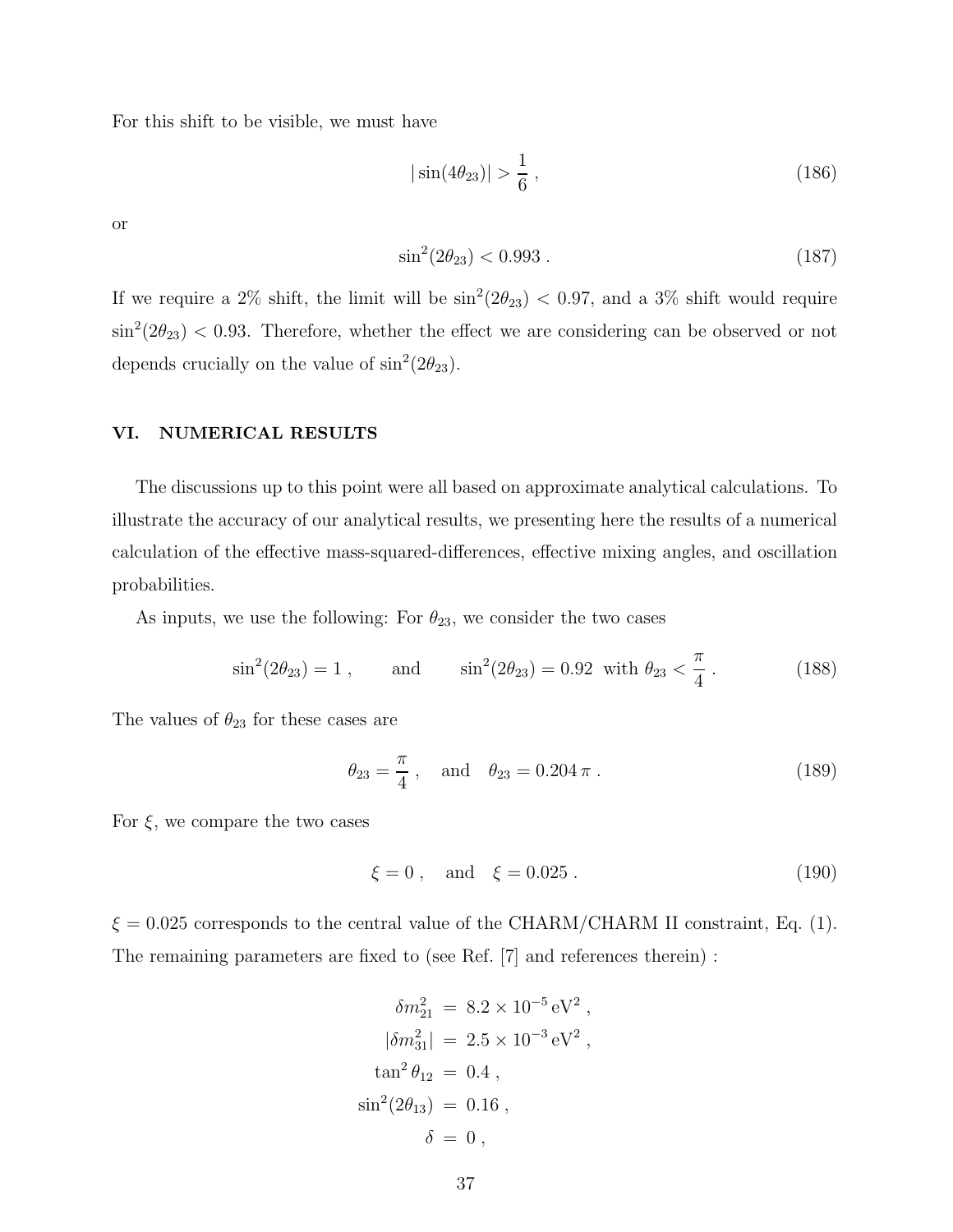

FIG. 1: The effective mass-squared-differences, effective mixing angles, and oscillation probabilities for the case  $\sin^2(2\theta_{23}) = 1$ . The other input parameters are given in Eq. (191). The  $\xi = 0$  case is plotted with black dashed lines, while the  $\xi = 0.025$  case is plotted with gray solid lines.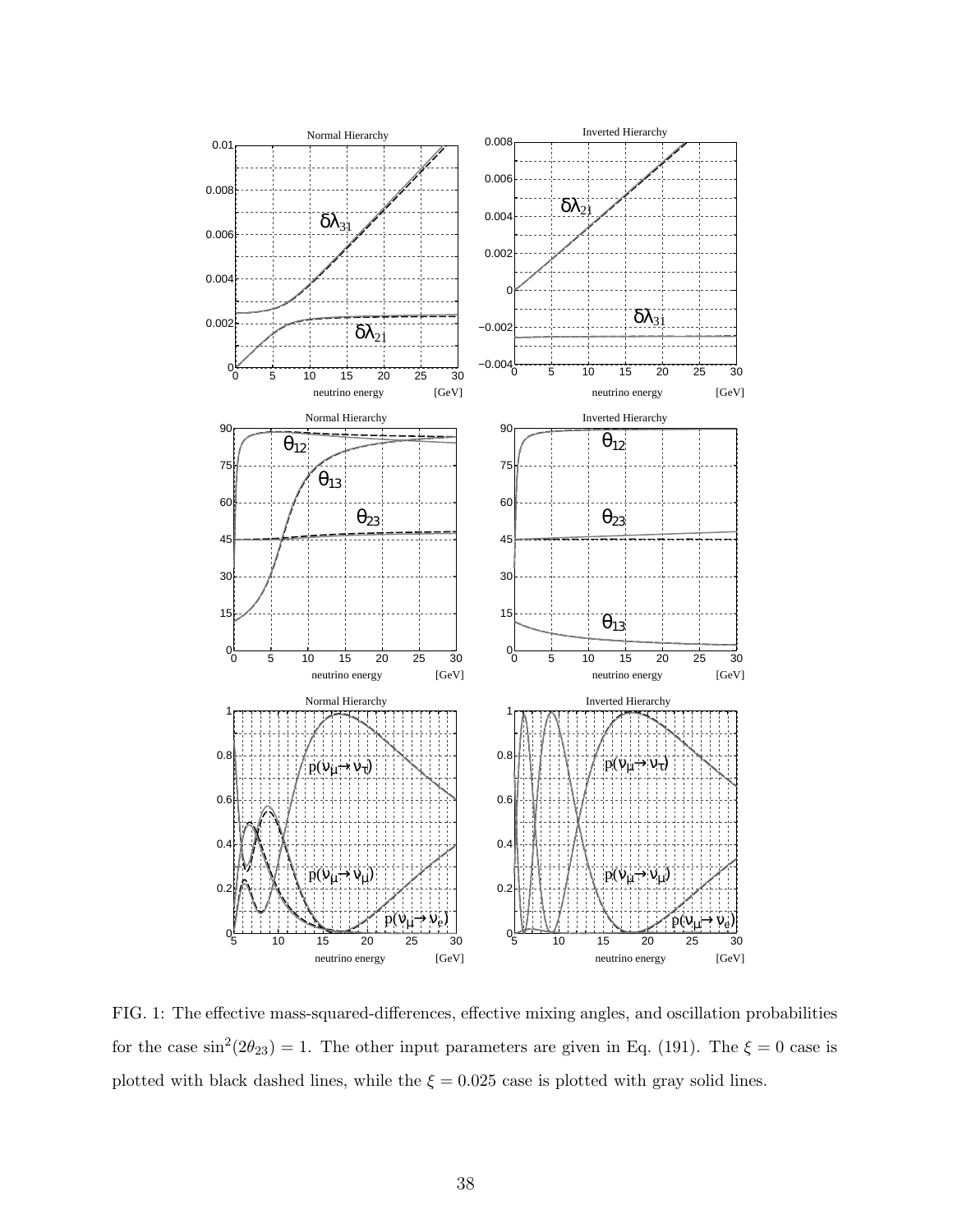

FIG. 2: The effective mass-squared-differences, effective mixing angles, and oscillation probabilities for the case  $\sin^2(2\theta_{23}) = 0.92$  with  $\theta_{23} < \pi/4$ . The other input parameters are given in Eq. (191). The  $\xi = 0$  case is plotted with black dashed lines, while the  $\xi = 0.025$  case is plotted with gray solid lines.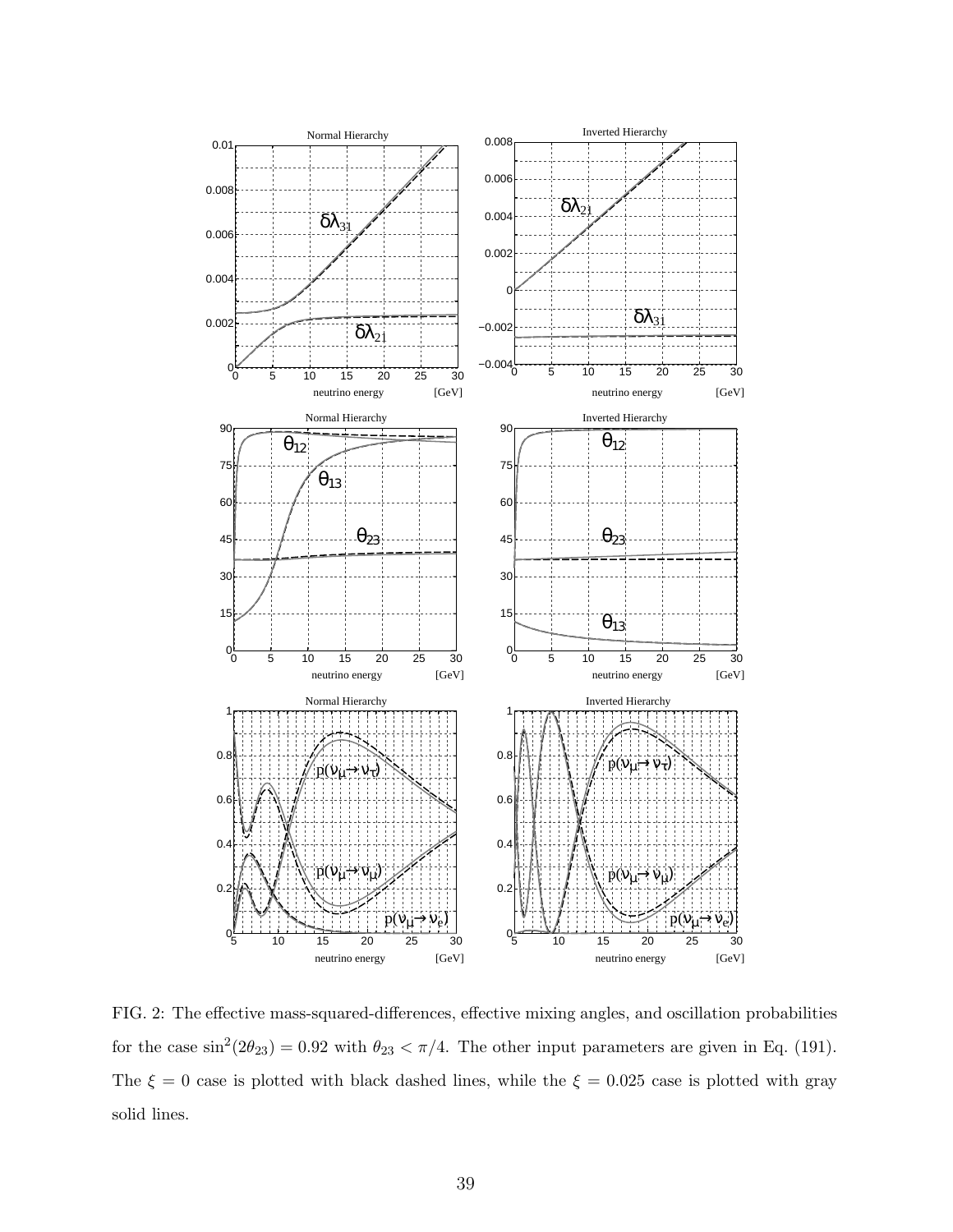$$
\rho = 4.6 \,\text{g/cm}^3 \,,
$$
\n
$$
L = 9120 \,\text{km.}
$$
\n(191)

The baseline length of  $L = 9120 \text{ km}$  is the distance from Fermilab to Kamioka, Japan, and the mass density of  $\rho = 4.6 \text{ g/cm}^3$  is the average mass density along this baseline calculated from the Preliminary Earth Reference Model [35].

Figs. 1 and 2 show the energy dependence of the effective mass-squared differences, effective mixing angles, and oscillation probabilities of the neutrinos: Fig. 1 for the  $\sin^2(2\theta_{23}) = 1$ case, and Fig. 2 for the  $\sin^2(2\theta_{23}) = 0.92$  ( $\theta_{23} < \pi/4$ ) case. In the figures, the  $\xi = 0$  case is plotted in broken black lines while the  $\xi = 0.025$  case is plotted in solid gray lines. As can be clearly seen from the graphs in the top rows of both figures, the effective mass-squared differences are little affected by  $\xi$  as expected. On the other hand, the graphs in the middle rows show that of the effective mixing angles,  $\tilde{\theta}_{12}$  is shifted in the negative direction when  $\delta m_{31}^2 > 0$  (normal hierarchy), while  $\tilde{\theta}_{23}$  is shifted in the positive direction when  $\delta m_{31}^2 < 0$ (inverted hierarchy), as tabulated in Table. I. However, the graphs on the bottom rows show that these shifts in the mixing angles are virtually invisible in the oscillation probabilities when  $\sin^2(2\theta_{23}) = 1$ , but quite visible when  $\sin^2(2\theta_{23}) = 0.92$ , again as expected.

Numerical calculations for the anti-neutrino case also confirm the accuracy of our analytical results, though we will not present them here.

#### VII. FERMILAB  $\rightarrow$  HYPER-KAMIOKANDE

If the value of  $\sin^2(2\theta_{23})$  is not too close to one, then matter effects due to neutral current universality violation will lead to shifts in the oscillation probabilities, as shown in the bottom row of Fig. 2. Let us now ask whether such shifts are observable in long baseline neutrino oscillation experiments. In the following, we will assume that  $\sin^2(2\theta_{23})$  = 0.92 ( $\theta_{23} < \pi/4$ ), which was the value used in Fig. 2, and that it is accurately known.

The effect we would like to see only appears at mass densities and energies at which

$$
|\delta m_{31}^2| < a = (7.6324 \times 10^{-5} \, \text{eV}^2) \times \left(\frac{\rho}{\text{g/cm}^3}\right) \times \left(\frac{E}{\text{GeV}}\right) \,,\tag{192}
$$

or

$$
(26 \sim 39) < \left(\frac{\rho}{g/cm^3}\right) \times \left(\frac{E}{GeV}\right) \,,\tag{193}
$$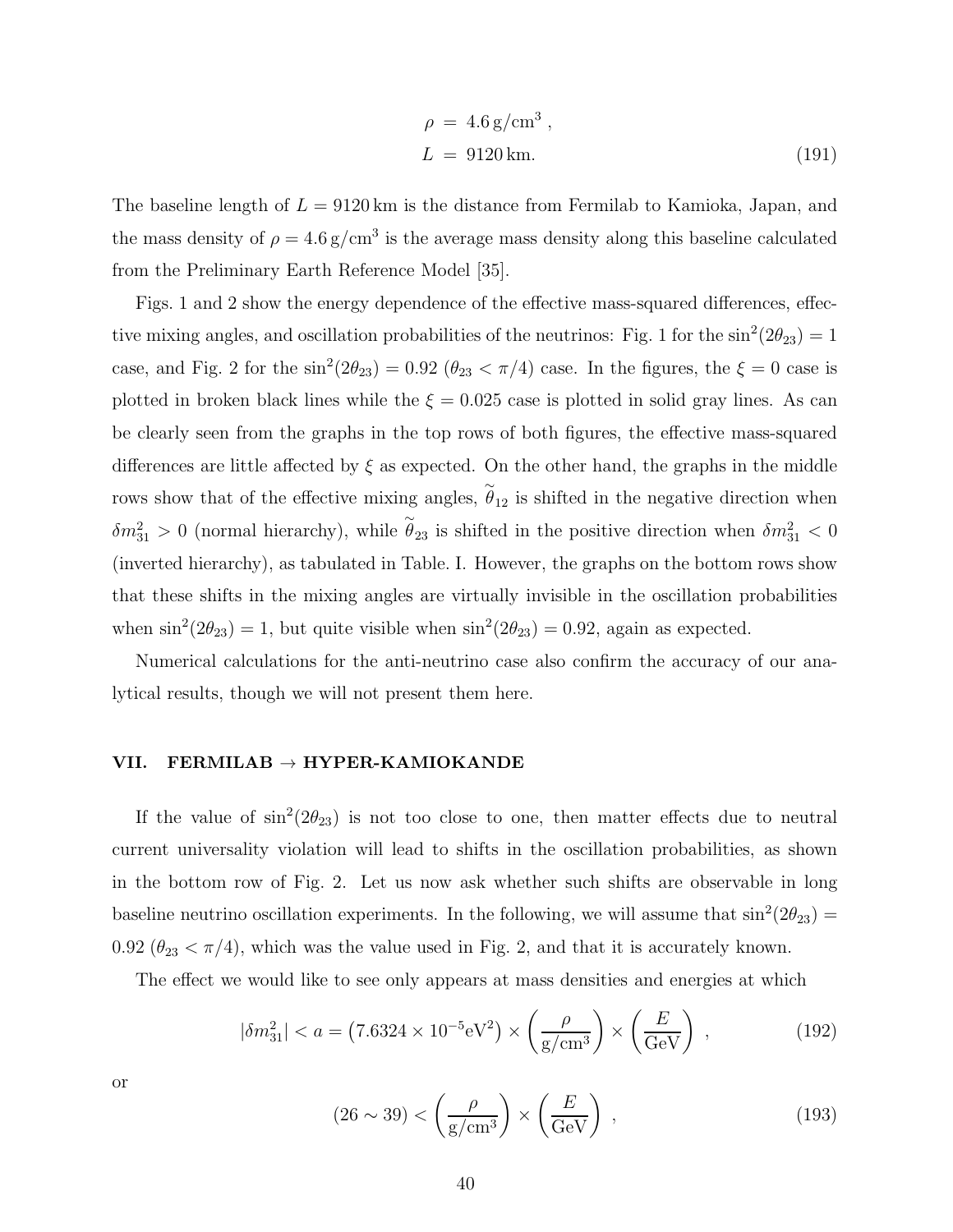

FIG. 3: The NUMI beam in its high energy mode. The vertical axis gives the number of expected charged current  $\nu_\mu$  events at the MINOS site (732 km away from Fermilab) per kiloton of detector material, per year, per GeV bin without any oscillation.

for  $|\delta m_{31}^2| = (2 \sim 3) \times 10^{-3} \text{eV}^2$ . Since the mass density of the Earth's crust and mantle are  $3 \sim 5 \text{ g/cm}^3$  [35], this requires the beam energy to be larger than  $\sim 10 \text{ GeV}$ . At these energies, the position of the first oscillation peak (dip) is determined by the condition

$$
\frac{a}{2E}L \sim \pi \;, \tag{194}
$$

which translates to

$$
\left(\frac{\rho}{g/cm^3}\right) \times \left(\frac{L}{km}\right) \sim 3 \times 10^4 \,,\tag{195}
$$

or

$$
L \sim 10^4 \,\mathrm{km} \tag{196}
$$

Therefore, the experiment we need to consider is such that a neutrino beam of energy in excess of 10 GeV is aimed at a detector about 10,000 km away.

At this point, we note that a  $\nu_{\mu}$  beam with the required energies is already available at Fermilab. Fig. 3 is reproduced from the NUMI Technical Design Handbook [9] and shows the energy profile of the NUMI beam in its high energy mode. As we can see, the beam has considerable support in the  $5 \sim 25$  GeV range. The vertical axis is the expected number of charged current  $\nu_{\mu}$  events at MINOS per kiloton of detector material, per year, per GeV bin without any oscillation. If a similar beam were aimed at a detector  $\sim 10^4$  km away, which is more than 10 times the distance from Fermilab to MINOS, the  $\nu_{\mu}$  flux will be attenuated by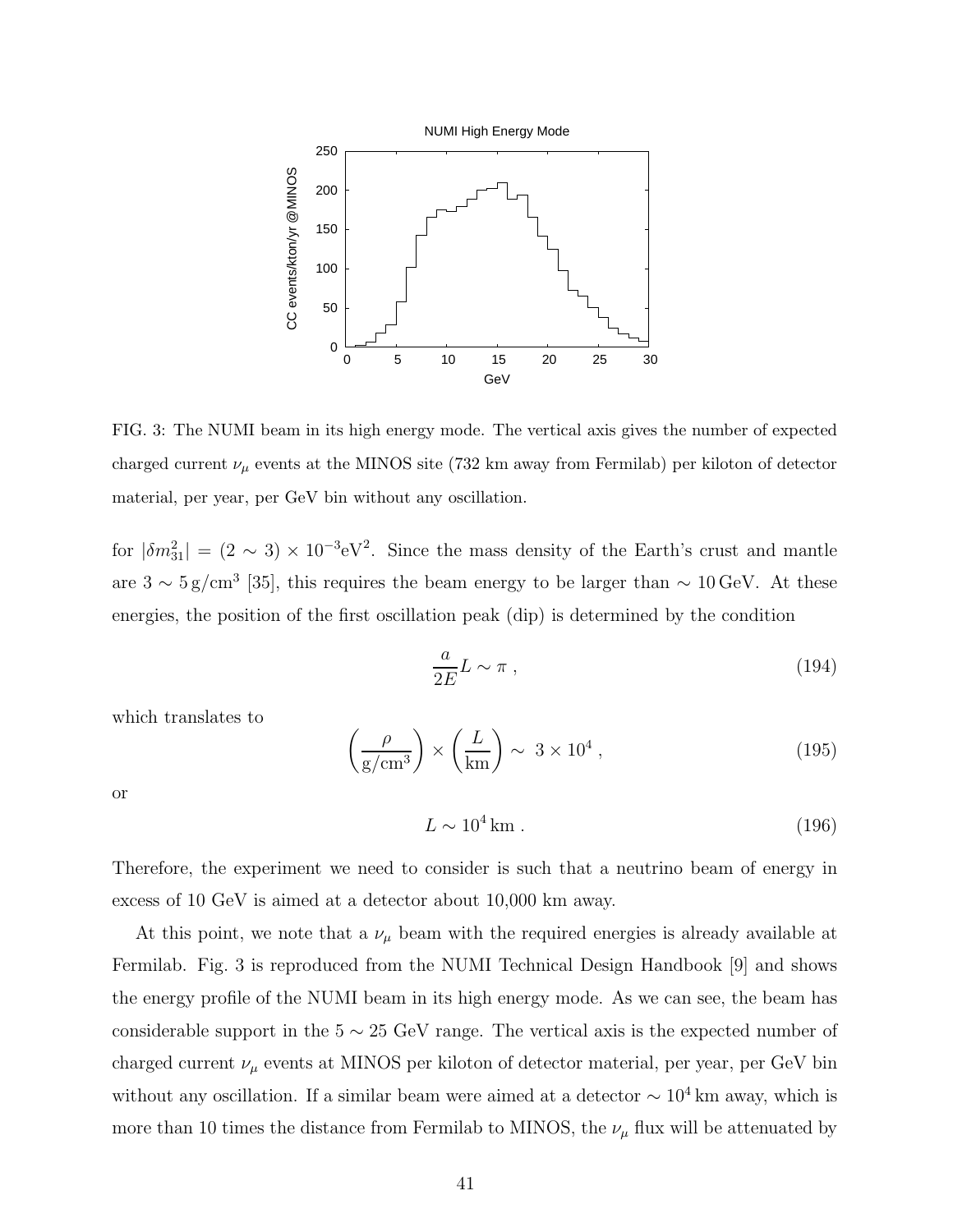at least 2 orders of magnitude from what is available at MINOS. Therefore, a megaton class detector would be required if the number of observed events is to be statistically significant.

The planned Hyper-Kamiokande (HyperK) [10] is a megaton water-Chrenkov detector which would be at a distance of  $L = 9120 \text{ km}$  from Fermilab. Aiming a NUMI-like beam from Fermilab at HyperK (the declination angle is 46 degrees) would provide the necessary energy, detector mass, and baseline length. So this is the setup we will consider. The average matter density along the baseline would be  $4.6 \text{ g/cm}^3$ , and the oscillation probability to be measured will be that shown in Fig. 2.

In Fig. 4, we show the expected number of  $\nu_{\mu}$  events at HyperK for 5 years of data taking. The dotted line indicates the expected numbers without any oscillation, and was obtained by rescaling the numbers from Fig. 3 to take into account the difference in baseline length, detector mass, and the number of years of data taking. The solid line indicates the expected number of events with oscillation taken into account for the normal hierarchy case with  $\xi = 0$ . The input parameters are those listed in Eq. (191) with  $\sin^2(2\theta_{23}) = 0.92$  ( $\theta_{23} < \pi/4$ ). The  $\xi = +0.025$  and  $\xi = -0.025$  cases are shown with dashed, and dot-dashed lines, respectively. As one can see from the figure, the expected number if events is fairly large even at this distance, and even with oscillation.

Fig. 5 shows a blowup of Fig. 4. Even at the oscillation dip at 17 GeV, the expected number of events is in the hundreds. Due to this significant statistics, the  $\xi = 0$  and  $\xi = \pm 0.025$  cases are clearly distinguishable as indicated by the error bars on the  $\xi = 0$  case. Therefore, this experiment can easily detect a violation in neutral current universality if it is as large as the CHARM/CHARM II central value.

To see what kind of constraint this experiment could place on  $\xi$ , we calculate the  $\chi^2$ between the  $\xi = 0$  and the  $\xi \neq 0$  cases, *i.e.* 

$$
\chi^2(\xi) \equiv \sum_{8 \text{ GeV} < i < 22 \text{ GeV}} \frac{[N_i(\xi) - N_i(0)]^2}{N_i(0)},\tag{197}
$$

where  $N_i(\xi)$  is the expected number of events in the *i*-th GeV-wide bin, and plot the  $\xi$ dependence of the  $\chi^2(\xi)$  in Fig. 6. We have restricted the bins that enter into  $\chi^2(\xi)$  to the 8 to 22 GeV range (14 bins), since that is the range in which the expected number of events fluctuates significantly with  $\xi$ . With 5 years of data taking, we can read off from the graph that the  $\xi = 0$  and  $\xi = \pm 0.005$  cases are distinguishable at the 99% confidence level. This corresponds to a limit on universality violation at the 1% level, which will be comparable to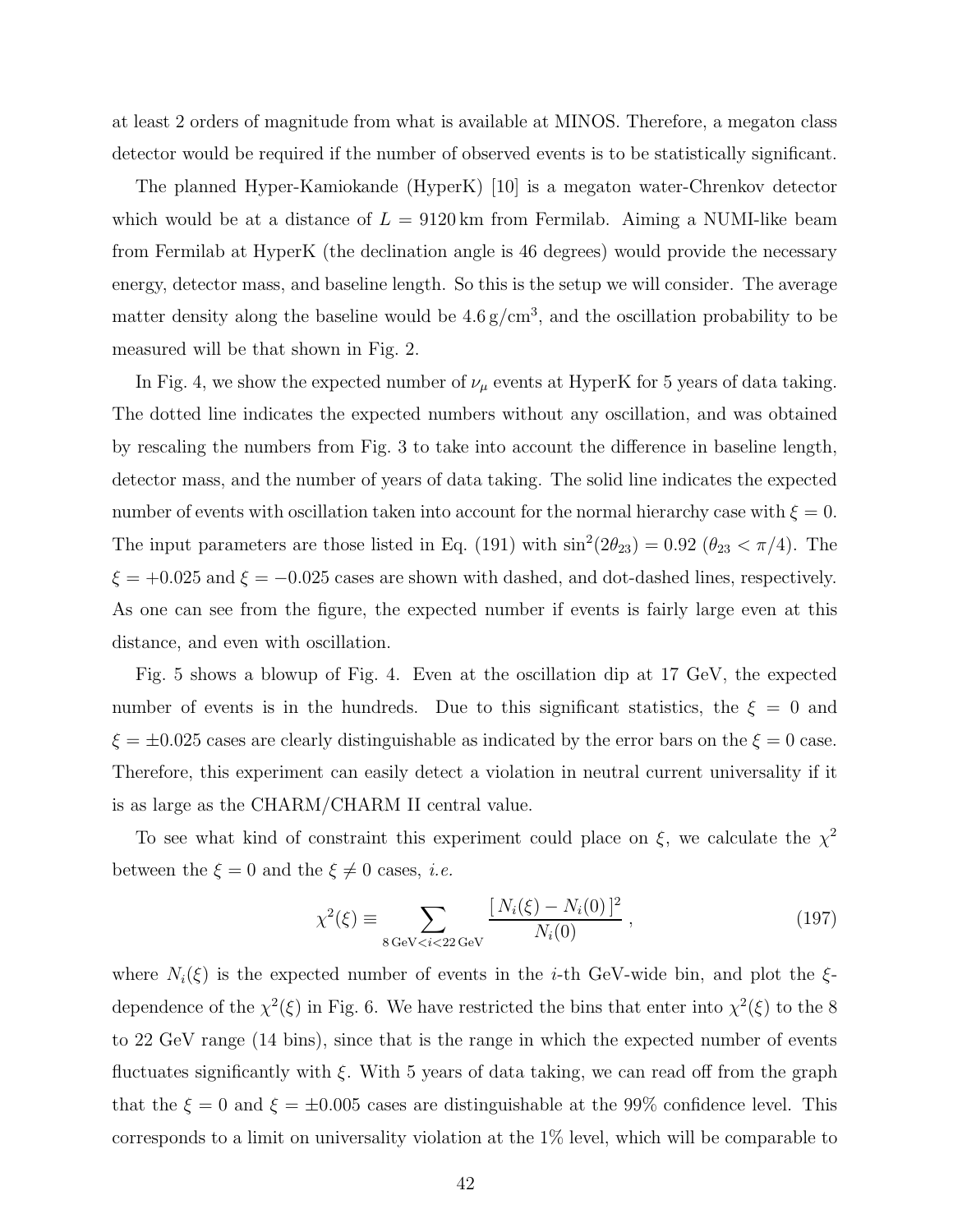

FIG. 4: The expected number of  $\nu_{\mu}$  events at a Fermilab→HyperK experiment with 5 years of data taking. The dotted line indicates the number of events without any oscillation. The solid, dashed, and dot-dashed lines indicate the number of expected events with oscillation taken into account for the  $\xi = 0$ ,  $\xi = +0.025$ , and  $\xi = -0.025$  cases, respectively. The mass hierarchy assumed was the normal hierarchy,  $\sin^2(2\theta_{23}) = 0.92$  ( $\theta_{23} < \pi/4$ ), and the other input parameters were those listed in Eq. (191).



FIG. 5: Blowup of Fig. 4. Error bars have been added for the  $\xi = 0$  case.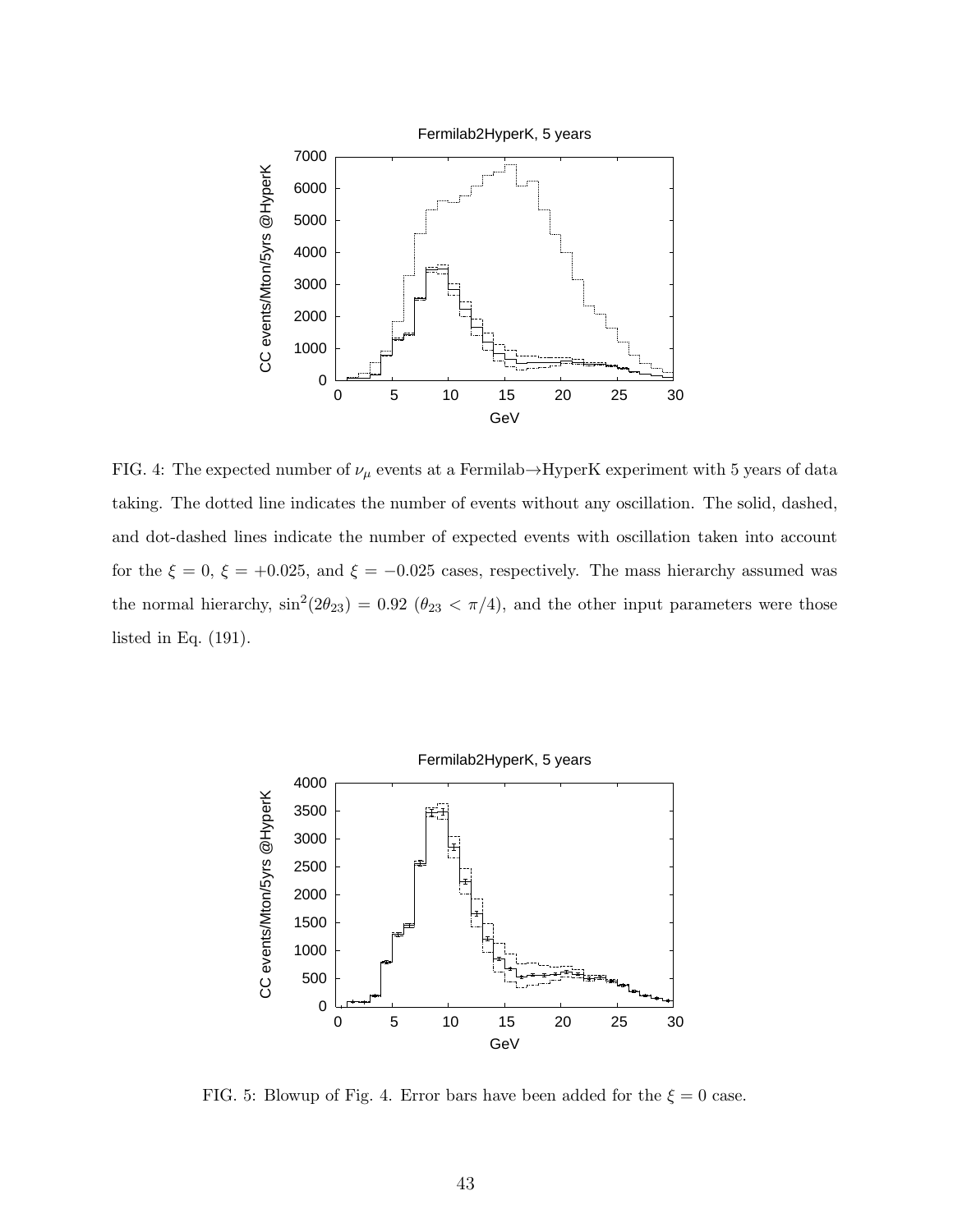

FIG. 6: The  $\chi^2$  for the 14 bins from 8 to 22 GeV between the  $\xi = 0$  and  $\xi \neq 0$  cases.

the constraints from LEP/SLD [1–3] but completely model independent. For fewer years of data taking, the limits will be correspondingly weaker.

We emphasize that the conclusions in this section are valid only for the  $\sin^2(2\theta_{23})$  = 0.92  $(\theta_{23} < \pi/4)$  case. The closer  $\sin^2(2\theta_{23})$  is to one, the more difficult it will be to detect the presence or absence of  $\xi$ .

# VIII. SUMMARY AND CONCLUSIONS

In this paper, we have considered the matter effect on neutrino oscillations due to neutral current universality violation. It was shown that the effect of the violation appears dominantly as a shift in the effective value of  $\theta_{23}$  at high energies, while the other effective mixing angles and effective mass-squared-differences are virtually unaffected. As a result, the effect will manifest itself as changes in the amplitudes of the oscillation probabilities, while the locations of the oscillation peaks and dips in distance/energy remain the same. However, since the amplitudes of the  $\nu_{\mu}$  and  $\bar{\nu}_{\mu}$  survival probabilities are proportional to  $\sin^2(2\theta_{23})$ , the shift in  $\theta_{23}$  would be difficult to detect if  $\sin^2(2\theta_{23})$  is too close to one.

If the value of  $\sin^2(2\theta_{23})$  is as small as 0.92, the current 90% lower bound, then a 5-year measurement of the  $\nu_{\mu}$  survival spectrum by a Fermilab $\rightarrow$ HyperK experiment could place a model-independent constraint on neutral current universality violation at the 1% level. This would be competitive with the model-dependent constraints extracted from LEP/SLD data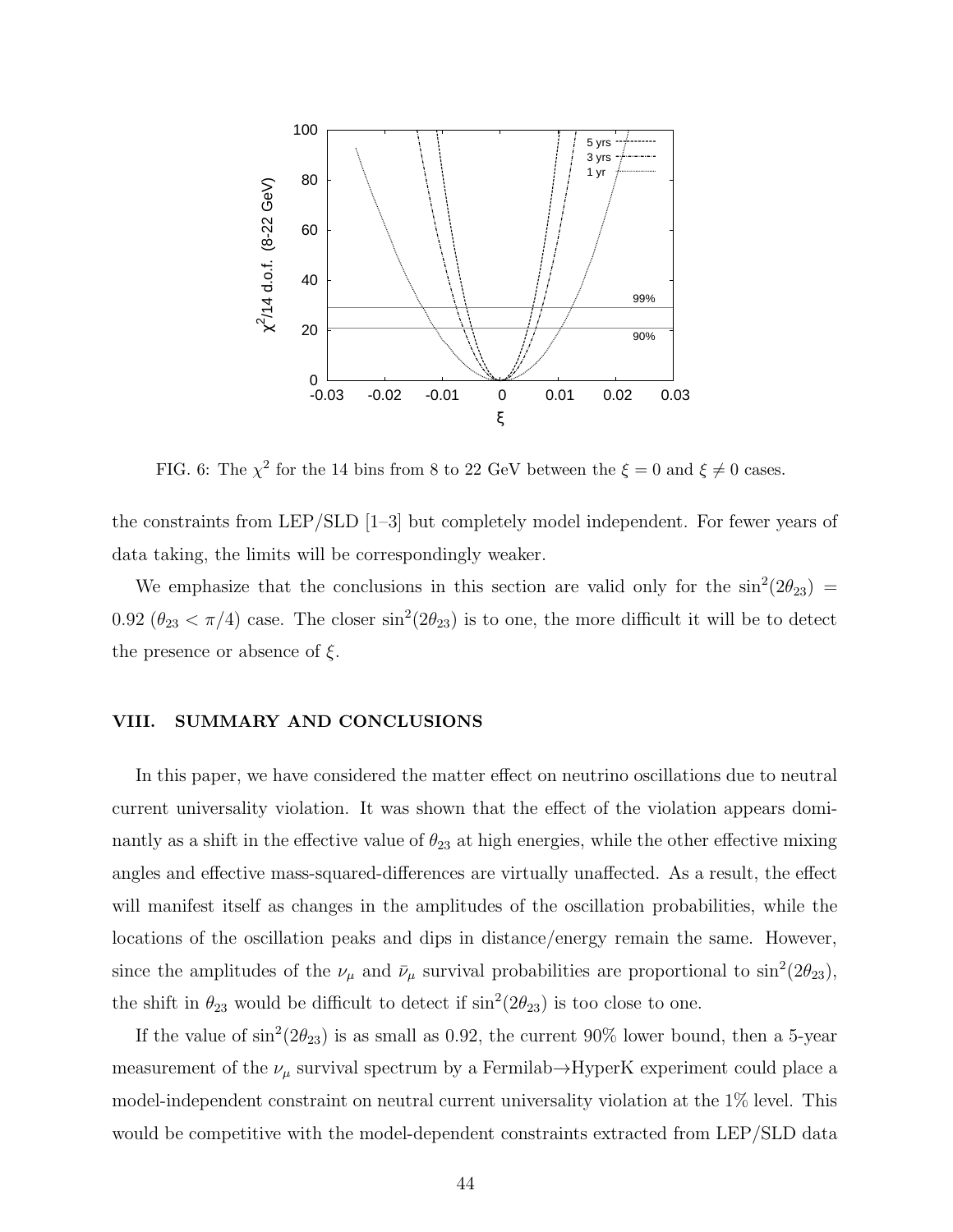$[1-3]$ .

The analysis in this paper was restricted to the  $\delta = 0$  case, in which the effective  $\theta_{23}$  was unaffected by charged-current interactions. For the  $\delta \neq 0$  cases, one needs to account for the charged-current shift discussed in Ref. [7], in addition to the neutral-current shift discussed in this paper, making the analysis somewhat more complicated. However, for the neutrino case with inverted hierarchy  $(\delta m_{31}^2 < 0)$ , and the anti-neutrino case with normal hierarchy  $(\delta m_{31}^2 > 0)$ , charged-current effects are always absent from  $\theta_{23}$ , regardless of the value of  $\delta$ . Therefore, using neutrinos if the hierarchy is inverted, and anti-neutrinos if the hierarchy is normal, can potentially provide a clean signal.

# Acknowledgments

We would like to thank Hiroaki Sugiyama for helpful discussions. Takeuchi would like to thank the hospitality of the particle theory group at Ochanomizu Women's University, where a major portion of this work was carried out during the summer of 2005. Numerical calculations were performed on Altix3700 BX2 at the Yukawa Institute of Theoretical Physics at Kyoto University. This research was supported in part by the U.S. Department of Energy, grant DE–FG05–92ER40709, Task A (T.T.).

- [1] O. Lebedev, W. Loinaz and T. Takeuchi, Phys. Rev. D 61, 115005 (2000) [arXiv:hepph/9910435].
- [2] W. Loinaz, N. Okamura, S. Rayyan, T. Takeuchi and L. C. R. Wijewardhana, Phys. Rev. D 70, 113004 (2004) [arXiv:hep-ph/0403306].
- [3] L. N. Chang, O. Lebedev, W. Loinaz and T. Takeuchi, Phys. Rev. D 63, 074013 (2001) [arXiv:hep-ph/0010118].
- [4] J. Dorenbosch et al. [CHARM Collaboration], Phys. Lett. B 180, 303 (1986); P. Vilain et al. [CHARM-II Collaboration], Phys. Lett. B 320, 203 (1994).
- [5] Review of Particle Physics, Phys. Lett. B592 (2004) 1.
- [6] ALEPH, DELPHI, L3, OPAL, and SLD Collaborations, LEP Electroweak Working Group, SLD Electroweak Group, and SLD Heavy Flavour Group, arXiv:hep-ex/0509008.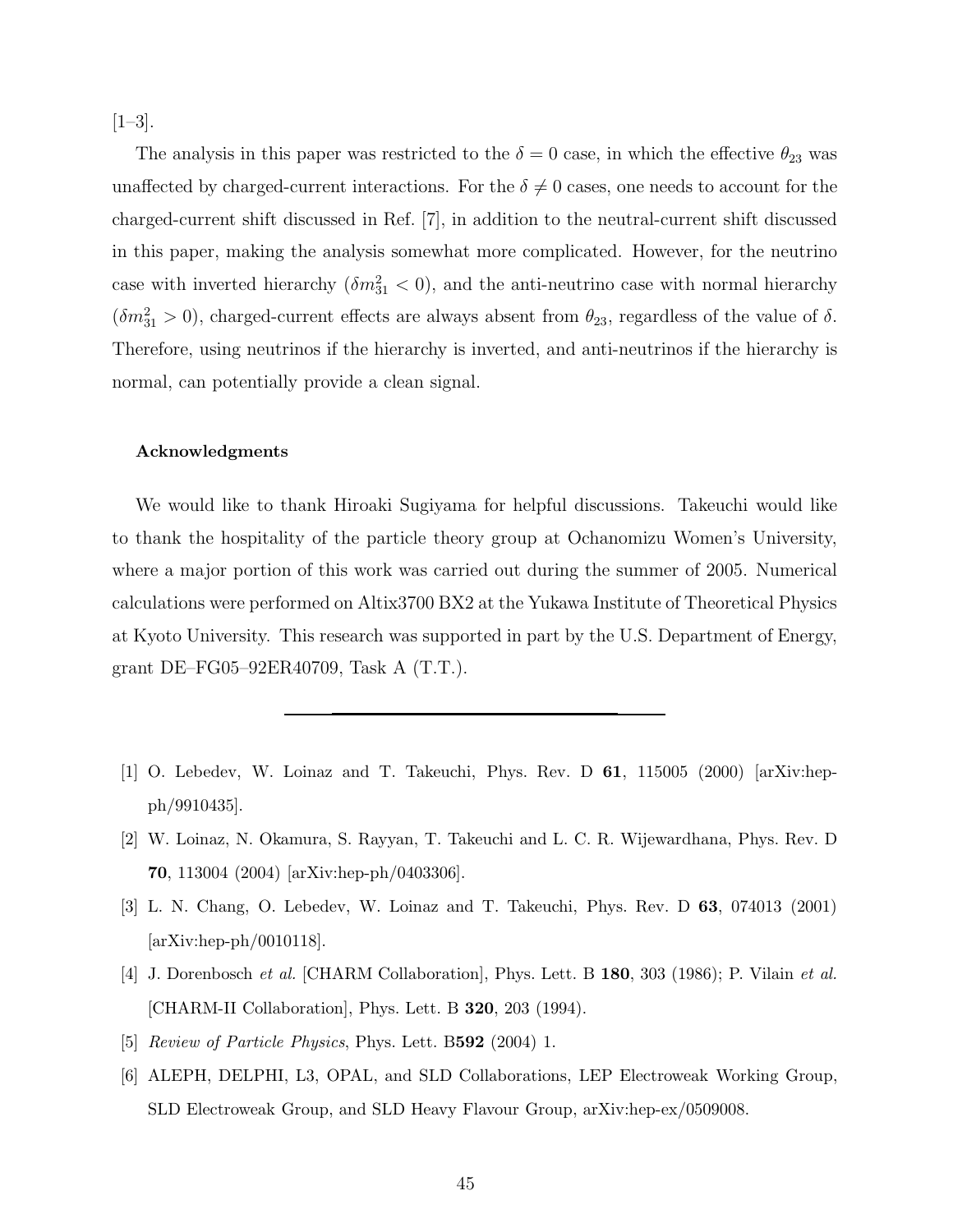- [7] M. Honda, Y. Kao, N. Okamura, and T. Takeuchi, VPI-IPPAP-06-01, hep-ph/0602115.
- [8] G. S. Tzanakos [MINOS Collaboration], AIP Conf. Proc. 721, 179 (2004); See also http://www-numi.fnal.gov/talks/postedtalks.html.
- [9] Figure 2-5 in Section 2.3 of the NUMI Technical Design Handbook, available at http://wwwnumi.fnal.gov/numwork/tdh/tdh index.html
- [10] Y. Itow *et al.*, arXiv:hep-ex/0106019; updated version available at http://neutrino.kek.jp/jhfnu/.
- [11] L. Wolfenstein, Phys. Rev. D 17, 2369 (1978); R. R. Lewis, Phys. Rev. D 21, 663 (1980); V. D. Barger, K. Whisnant, S. Pakvasa and R. J. N. Phillips, Phys. Rev. D 22, 2718 (1980); S. P. Mikheyev and A. Yu. Smirnov, Yad. Fiz. 42, 1441 (1985), [Sov. J. Nucl. Phys. 42, 913 (1986)]; S. P. Mikheyev and A. Yu. Smirnov, Nuovo Cimento C9, 17 (1986).
- [12] Z. Maki, M. Nakagawa and S. Sakata, Prog. Theor. Phys. 28, 870 (1962).
- [13] Y. Ashie et al. [Super-Kamiokande Collaboration], Phys. Rev. Lett. 93, 101801 (2004) [arXiv:hep-ex/0404034]; Y. Ashie et al. [Super-Kamiokande Collaboration], arXiv:hep $ex/0501064.$
- [14] M. H. Ahn et al. [K2K Collaboration], Phys. Rev. Lett. 93, 051801 (2004) [arXiv:hepex/0402017], E. Aliu et al. [K2K Collaboration], Phys. Rev. Lett. 94, 081802 (2005) [arXiv:hep-ex/0411038], C. Mariani [K2K Collaboration], arXiv:hep-ex/0505019.
- [15] Y. Itow et al., arXiv:hep-ex/0106019; Y. Hayato [T2K Collaboration], Nucl. Phys. Proc. Suppl. 143, 269 (2005), K. Kaneyuki [T2K Collaboration], Nucl. Phys. Proc. Suppl. 145, 178 (2005), Y. Hayato [T2K Collaboration], Nucl. Phys. Proc. Suppl. 147, 9 (2005). See also the JHF Neutrino Working Group's home page, http://neutrino.kek.jp/jhfnu/.
- [16] D. Ayres et al. [NOvA Collaboration], arXiv:hep-ex/0210005, D. S. Ayres et al. [NOvA Collaboration], arXiv:hep-ex/0503053,
- [17] M. V. Diwan et al., Phys. Rev. D 68, 012002 (2003) [arXiv:hep-ph/0303081].
- [18] N. Okamura, M. Aoki, K. Hagiwara, Y. Hayato, T. Kobayashi, T. Nakaya and K. Nishikawa, arXiv:hep-ph/0104220; M. Aoki, K. Hagiwara, Y. Hayato, T. Kobayashi, T. Nakaya, K. Nishikawa and N. Okamura, Phys. Rev. D 67, 093004 (2003) [arXiv:hep-ph/0112338].
- [19] H. S. Chen et al. [VLBL Study Group H2B-1], arXiv:hep-ph/0104266, Y. F. Wang, K. Whisnant, Z. H. Xiong, J. M. Yang and B. L. Young [VLBL Study Group H2B-4], Phys. Rev. D 65, 073021 (2002) [arXiv:hep-ph/0111317].